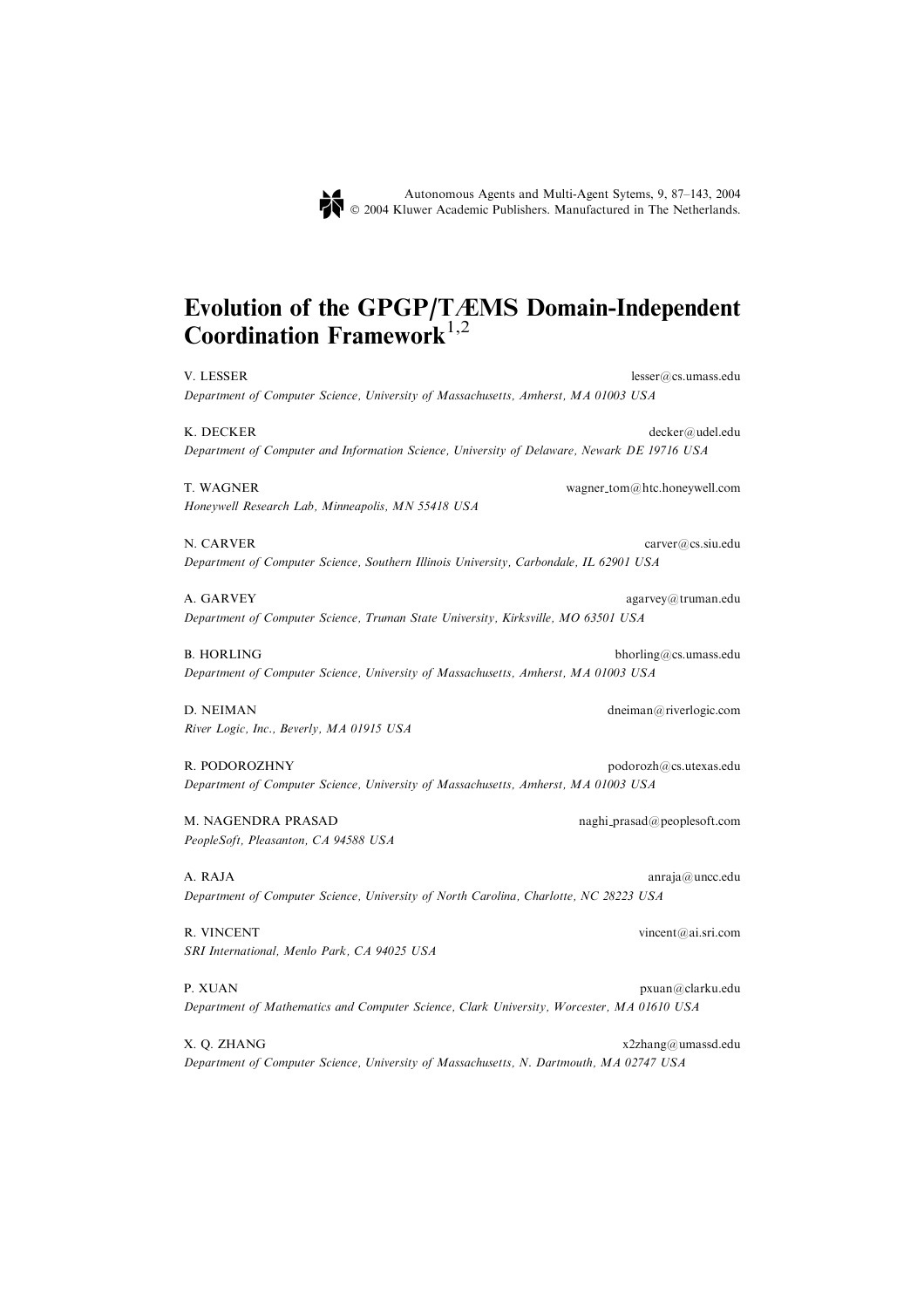Abstract. The GPGP/TÆMS domain-independent coordination framework for small agent groups was first described in 1992 and then more fully detailed in an ICMAS'95 paper. In this paper, we discuss the evolution of this framework which has been motivated by its use in a number of applications, including: information gathering and management, intelligent home automation, distributed situation assessment, coordination of concurrent engineering activities, hospital scheduling, travel planning, repair service coordination and supply chain management. First, we review the basic architecture of GPGP and then present extensions to the TÆMS domain-independent representation of agent activities. We next describe extensions to GPGP that permit the representation of situation-specific coordination strategies and social laws as well as making possible the use of GPGP in large agent organizations. Additionally, we discuss a more encompassing view of commitments that takes into account uncertainty in commitments. We then present new coordination mechanisms for use in resource sharing and contracting, and more complex coordination mechanisms that use a cooperative search among agents to find appropriate commitments. We conclude with a summary of the major ideas underpinning GPGP, an analysis of the applicability of the GPGP framework including performance issues, and a discussion of future research directions.

Keywords: multi-agent coordination, teamwork.

#### 1. Introduction

Generalized partial global planning (GPGP) and its associated TÆMS hierarchical task network representation [8, 10, 11, 14, 27] were developed as a domain-independent framework for on-line coordination of the real-time activities of small teams of cooperative agents working to achieve a set of high-level goals. GPGP's development was influenced by two factors: one was to generalize and make domainindependent the coordination techniques developed in the partial global planning (PGP) framework  $[18]$ ;<sup>3</sup> the other was based on viewing agent coordination in terms of coordinating a distributed search of a dynamically evolving goal tree as pictured in Figure 1 [39]. Underlying these two influences was a desire to construct a model that could be used to explain and motivate the reasons for coordination among agents based on a quantitative view of task/subproblem dependency. As discussed in  $[14]$  we take a planning-oriented approach to coordination<sup>4</sup> of behaviors among agents that requires three things: specification (creating shared goals), planning (subdividing goals into subgoals/tasks, i.e., creating the substructure of the evolving goal tree) and scheduling (assigning tasks to individual agents or groups of agents, creating shared plans and schedules and allocating resources). GPGP is primarily concerned with scheduling activities rather than the dynamic specification and planning of evolving activities (e.g., such as decomposing a high-level goal into a set of subgoals that, if successfully achieved, will solve the high-level goals).<sup>5</sup> The basic components of the GPGP architecture and how they relate to an agent's problem-solving component can be seen in Figure 14, which will be described later.

The aim of the GPGP coordination framework is to maximize the combined utility accrued by the group of agents as a result of successful completion of its high-level goals. These goals can be independent or held jointly by two or more agents, can be time and resource sensitive, and can be of different utilities. GPGP deals with highlevel coordination issues (scheduling and task selection) involving decisions for each agent about what subtasks $<sup>6</sup>$  of which high-level goals it will execute, the level of</sup> resources it will expend in their execution, and when they will be executed. These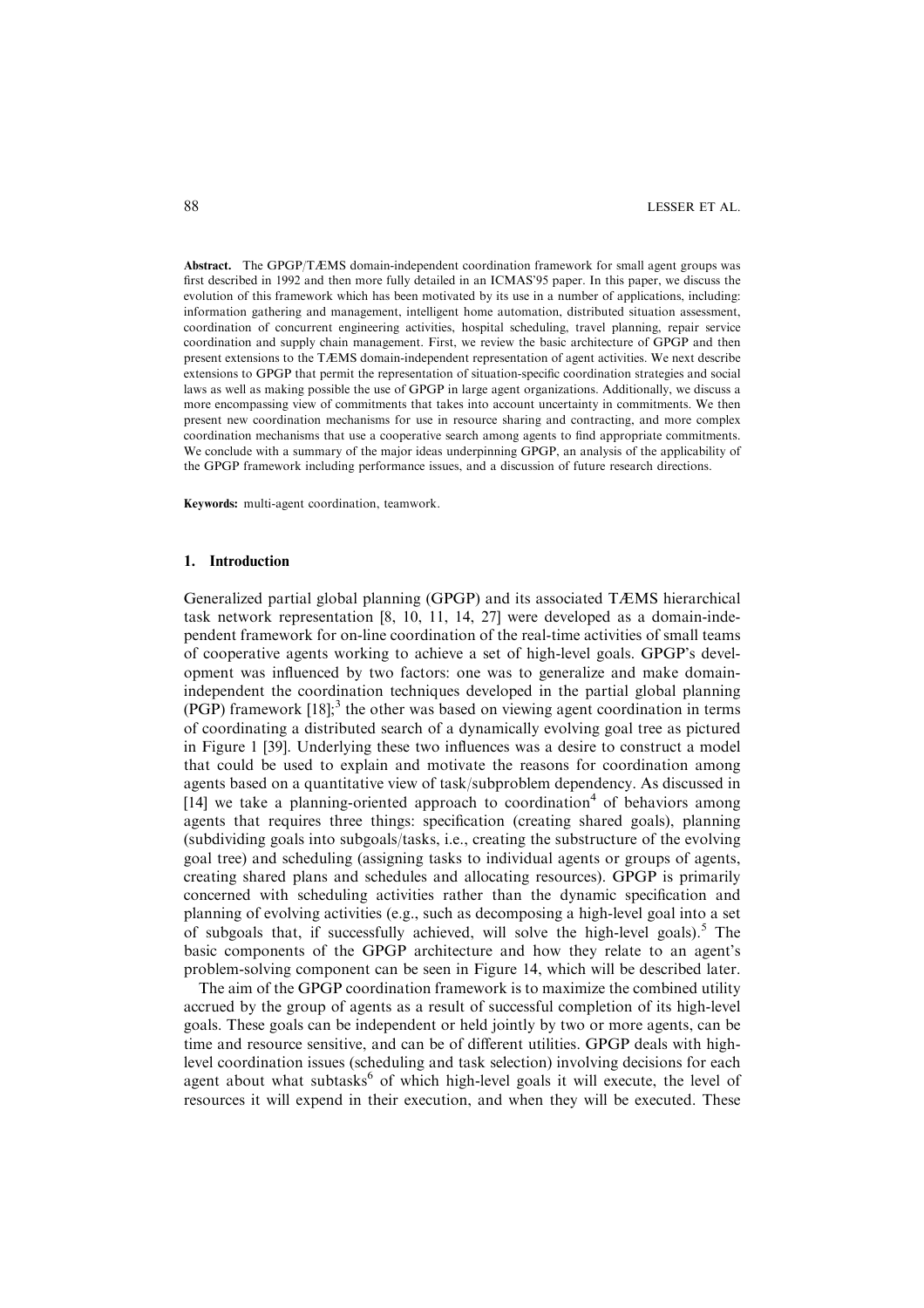

Figure 1. An  $AND/OR$  goal tree that specifies a set of subgoals that need to be solved in order to solve the top-level goal. At the bottom of the figure are raw data and resources that are needed to solve specific subgoals. The figure also represents interdependencies among goals and the fact that one subgoal may contribute to solving more than one higher-level subgoal.

decisions, if not appropriately made, can lead to the group of agents acting incoherently in achieving the desired set of high-level goals. This incoherence can be characterized by agents wasting resources by: (1) doing redundant, unnecessary or less important subtasks, (2) having nothing to do since the needed prerequisite information or external resources that are necessary for subtask execution are not available in a timely fashion, (3) being overloaded while other agents are under-loaded and, finally, (4) missing deadlines on important tasks. The need for these types of scheduling decisions occurs when agents are solving subtasks that are interdependent, either through their contention for scarce resources or through relationships arising among them because they are contributing to the solution of the same higher-level goal. GPGP is thus most appropriate for soft real-time applications operating in dynamic and resource-bounded environments where there are complex interdependencies among activities occurring at different agents. We are also assuming that (1) the application environments appropriate for GPGP will have sufficient communication bandwidth and end-to-end delays to allow for the limited communication of information among agents so that agents can have short dialogues with a limited number of agents, and (2) the time necessary for an agent to do the local planning and scheduling activities associated with GPGP reasoning is sufficiently small, compared to the granularity and deadlines of tasks that need to be coordinated over so that overhead and delays introduced by coordination are acceptable.<sup>7</sup>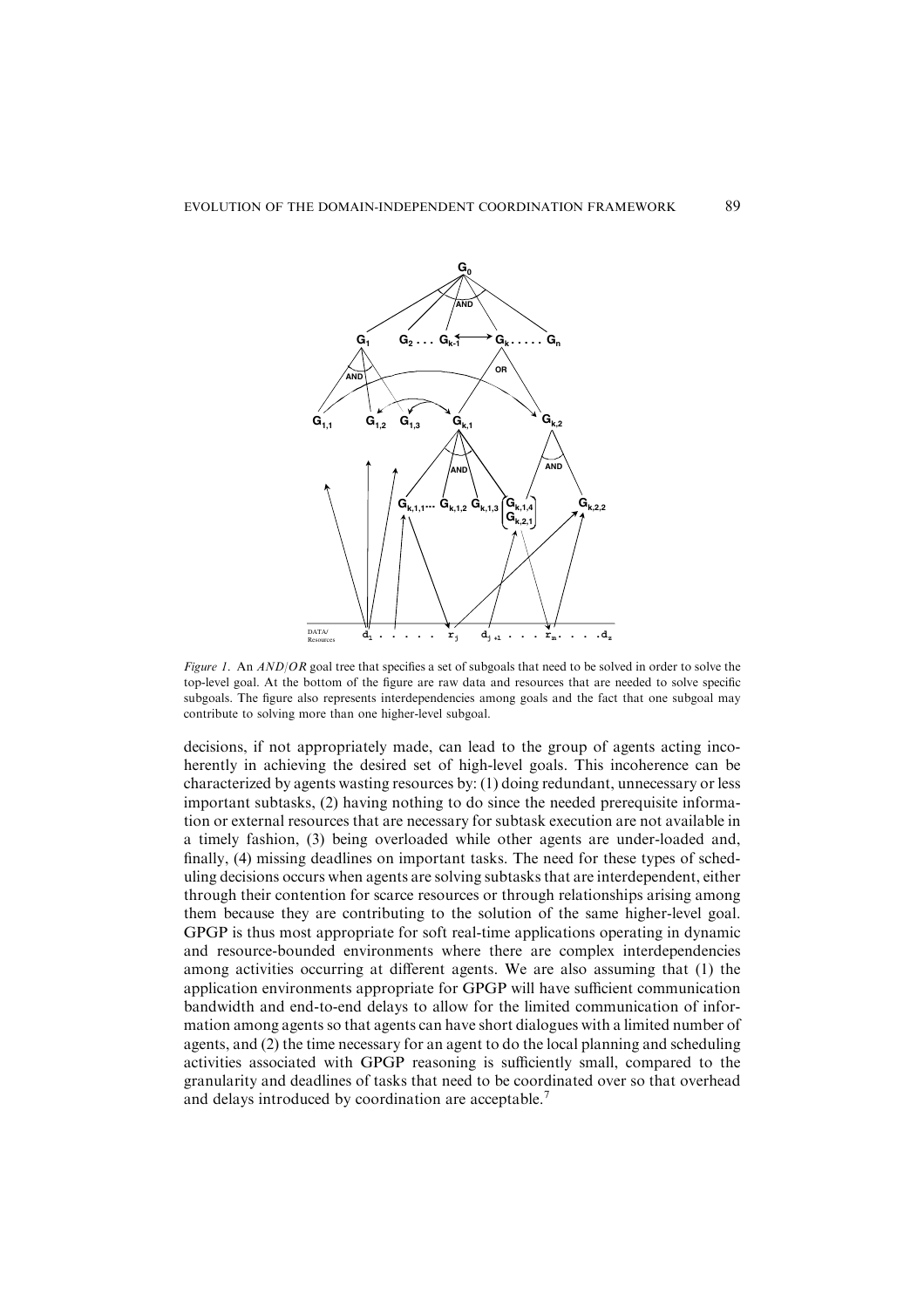This line of research also assumes soft real-time multi-agent applications are best structured using agents that can reason on-line about how to effectively allocate resources to multiple, time and resource sensitive activities of different utilities.<sup>8,9</sup> An alternative approach to this multiplexing among multiple activities in a single agent (and consequently avoiding the requirement for more complex local agent control) is to use agents that have simpler local reasoning capabilities that, for instance, only allow one goal or task to be performed at any given time. In this latter approach, the underlying operating system handles the multiplexing among the different ''simple'' agents' activities when these agents are hosted on the same processor node. Further, the arrival of new tasks/goals requires instantiating the appropriate ''simple'' agent on a specific processor node to solve the desired task. However, if there are options for not doing goals or doing them in different ways, depending on resource availability and relative importance of goals, then the former approach will permit an agent to make the decisions based on an appropriate context, while in the latter approach the ''simple'' agents cannot make the decision unless they get detailed feedback from the underlying operating system about the current set of activities being scheduled by other agents on the processor. Even in this case it may be hard because a ''simple'' agent does not have the appropriate context to understand how to balance its choice with the choice of other agents. We feel that, for many soft real-time multi-agent applications, a certain class of information is required to reason about how to balance resources among multiple tasks or goals that vie for limited resources (e.g., time). Decomposing the problem space completely to ''simple'' agents does not address the problem or remove the information and decision requirements. Pushing this decision down to the operating system seems inappropriate since it does not have knowledge of how a specific task/goal can be achieved in alternative ways that trade off lower resource usage for lower quality achieved in task execution.

The type of high-level coordination that we are discussing above is very different from the type of low-level, local and fine-grained coordination that commonly occurs when a protocol is created among agents to synchronize their activities. In frameworks such as COOL [2] and AGENTTALK [36] the emphasis is on the flow of messages and how the dialog between agents is structured. Such frameworks generally combine finite state machines with enhancements, e.g., exceptions, to support a flexible and explicit specification of a communication process. In contrast, in GPGP/ TÆMS the focus is on a domain-independent and quantitative evaluation of the interactions among tasks and the dynamic formation of temporal constraints to resolve and to exploit these interactions. GPGP coordination is about exchanging the necessary information for a group of agents to analyze their activities so as to reformulate their local problem solving based on an understanding of the relevant activities of other agents; the purpose of this reformulation is to produce with fewer resources higher-quality solutions from the perspective of the group's problem-solving goals. While GPGP does contain protocols that define the exchange of messages and the flow of the conversation, the emphasis is not on the machinery for specifying the protocols but on the content and timeliness of the information that must be exchanged in order to create group performance that approximates what would be obtained if control of agent activities was centralized and done in an optimal manner. GPGP and work such as COOL relate in that GPGP could literally make use of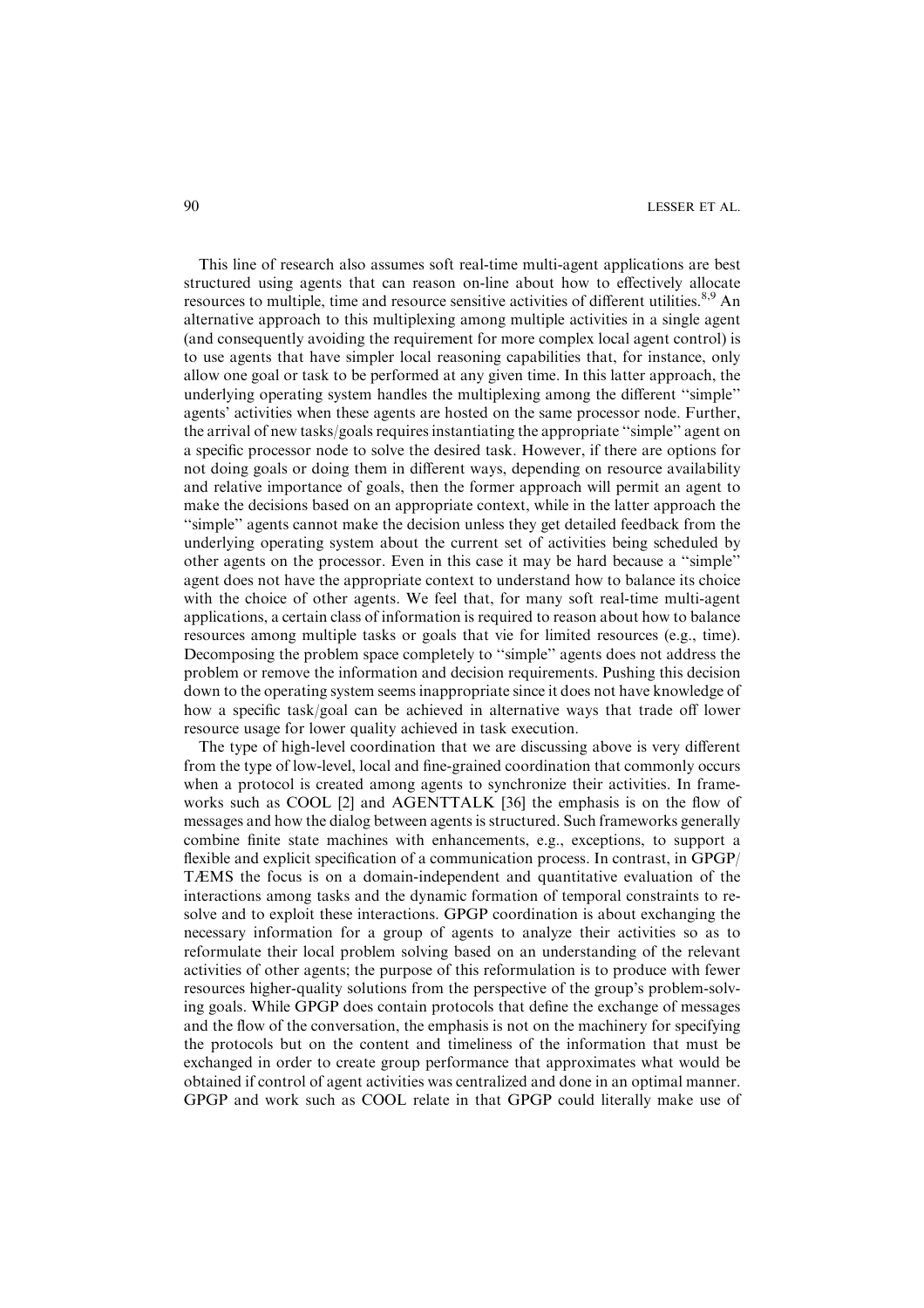COOL or AGENTTALK to structure the flow of information between agents – GPGP would still be dealing with a higher-level optimization problem. Aspects of the control optimization problem considered by GPGP include deadlines and temporal constraints as well as resource interactions. As will be discussed in more detail later, the communication-based joint problem solving performed by GPGP also differs from the coordination that takes places in most BDI agent systems and frameworks such as TEAMCORE/STEAM [51, 62, 63],<sup>10</sup> ARCHON [34]<sup>11</sup> and SHARED-PLAN [26], in that GPGP is focused on optimization – how to concurrently solve multiple, time and resource sensitive goals of varying worth within existing resource constraints so as to maximize the overall utility accrued by the agent group.

## 1.1. Example applications

Two recent applications of the GPGP style of coordination, which have involved dynamic supply chain management [75] and aircraft service team coordination [74], are indicative of the need for this style of coordination. In the dynamic supply chain management application, TÆMS-based agents coordinate a build-to-order production line at a manufacturing plant for a company that manufactures backpacks and outdoor products. All material flow within the network is generated on a build-toorder basis. This means that the agents are able to reduce inventory levels and introduce a new level of flexibility in material control. Note that the focus of the work, as with most GPGP-style applications, is not on establishing market prices for goods or services but on the distributed resolution of temporal or resource interaction between distributed tasks. The domain characteristics that lead to a GPGP solution include: production/consumption operations at different locations that interact (distributed dependency), deadlines on orders, distribution of control (unwillingness to allocate control to centralized party), desire to share only the scheduling information necessary to coordinate over orders (information privacy), desire to support local autonomy at each site (not constrained by other agents/sites unless interacting over a specific good), limited production capabilities (limited resources), varying amounts of time to produce different goods (temporal characteristics), a need to support low inventories (resource considerations), and increased flexibility (more dynamic response – partially remove humans from the loop and require soft real-time solutions).

In the aircraft service team coordination application, one TÆMS-based agent is assigned to each (simulated) service team. The agent's role is to interact with other agents (assigned to other service teams) and to provide scheduling-grade decision support to its assigned team. In this application the tasks of the teams interact in a spatial/temporal fashion, e.g., a given aircraft cannot be refueled while it is being rearmed or while its engines are being repaired. Motivation for a GPGP approach in this application includes: tasks performed by different teams interact in a fashion that requires proper scheduling/sequencing, performance of said interacting tasks is distributed (teams have different functions), support for incremental addition of repair teams, removal of a central point of failure or processing bottleneck, limited resources (access to zones on a given aircraft as well as repair resources, e.g., avionics modules), presence of next-mission launch times (deadlines), no guaranteed ability to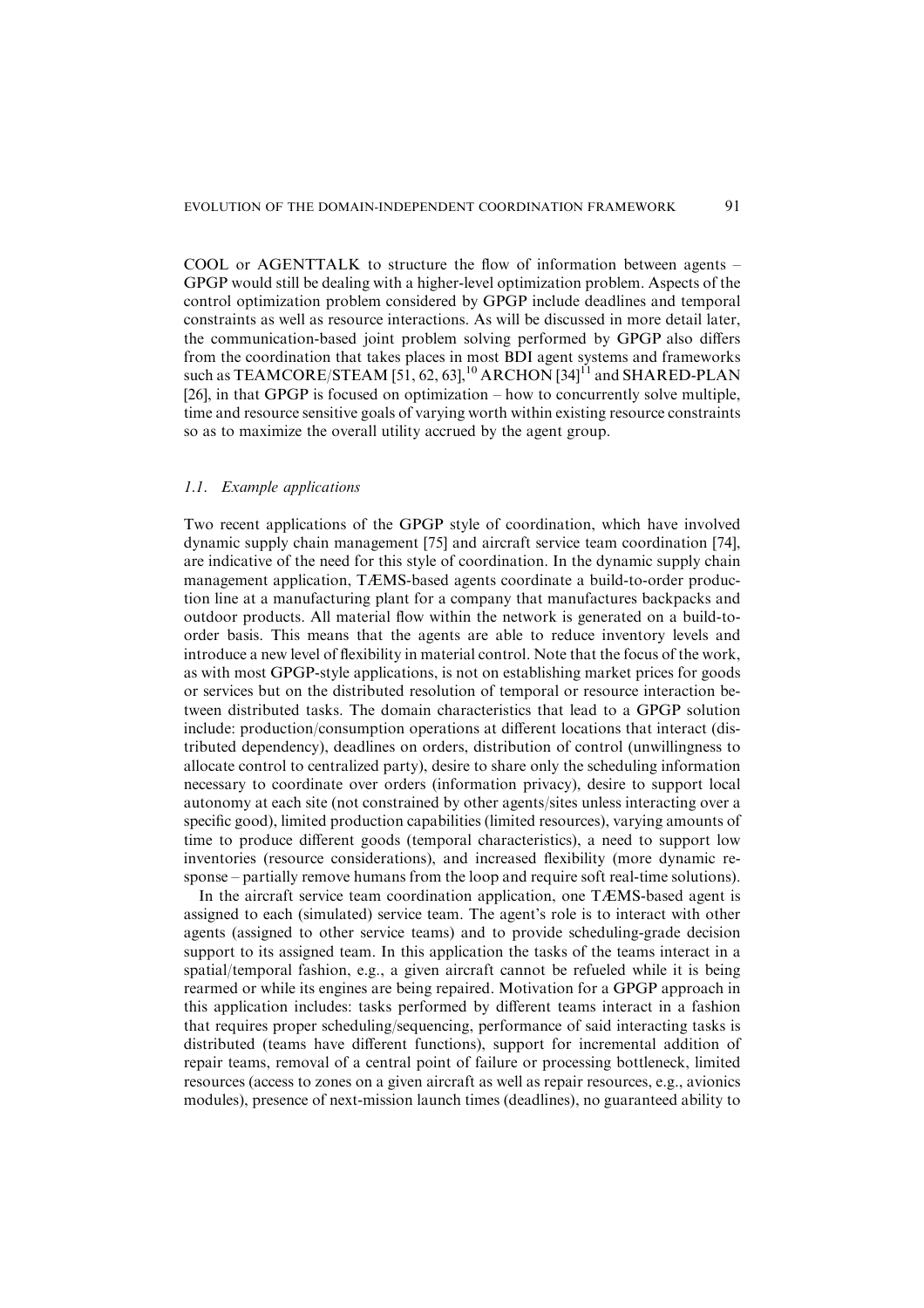perform all repairs by all required next mission times, different amounts of time required to perform different operations on different aircraft (temporal characteristics), desire to enable each team to exercise local autonomy, peer-to-peer coordination being sufficient – not necessary to centralize and not computationally desirable for large operations.

In summary, both applications exhibit some of the important characteristics that determine when a GPGP-style approach may be relevant – distributed interacting tasks, dynamic situations that change online (making a priori computation less useful), a requirement for on-line/soft real-time response, and a need to keep information and control distributed.

## 1.2. Roadmap of paper

Since completing the first full implementation of the GPGP framework [11, 14], we have significantly extended the framework based on our experience applying it to a number of applications including information gathering and management, intelligent home automation, distributed situation assessment, coordination of concurrent engineering activities, hospital scheduling, travel planning, repair service coordination and supply chain management [12, 30, 42, 43, 45, 49, 50, 52, 74, 75]. Most of these extensions have already been discussed in published papers so the emphasis of this paper is not on providing an in-depth discussion of each extension and empirical results that examine the performance of the extension. Rather, our focus is to present a high-level overview of how this body of work fits together intellectually and how it has been used to create a framework that solves many of the issues necessary for building multi-agent applications that require complex coordination among agents.

We start out by first reviewing the basic concepts behind GPGP and TÆMS, and how the GPGP framework relates to other approaches (Section 2). In that section, we present a detailed example of GPGP and a formalization of parts of the GPGP algorithm. The following two sections discuss the four major areas where the framework has been extended. In Section 3, extensions to the TÆMS domain-independent representation of agent activities are presented. Section 4 is broken into three major subsections. The first (Section 4.1) describes extensions to GPGP that permit the representation of situation-specific coordination strategies and social laws as well as making possible the use of GPGP in large agent organizations. The second (Section 4.2) discusses a more complex view of commitments that takes into account uncertainty in commitments. The third subsection (Section 4.3) explains extensions that are related to new coordination mechanisms for use in resource sharing and contracting, and more complex coordination mechanisms that use a cooperative search among agents to find appropriate commitments, thus changing the coordination optimization from a locally biased view to a more encompassing mutually biased view based on marginal gain and marginal loss between two agents. In Section 5 we conclude with a summary of the major ideas of the paper, an analysis of the applicability of the GPGP framework including performance issues, and a discussion of future research directions. Table 1 provides a high-level description of the key concepts in the framework, some of the limitations in the original framework, and extensions to remedy these limitations.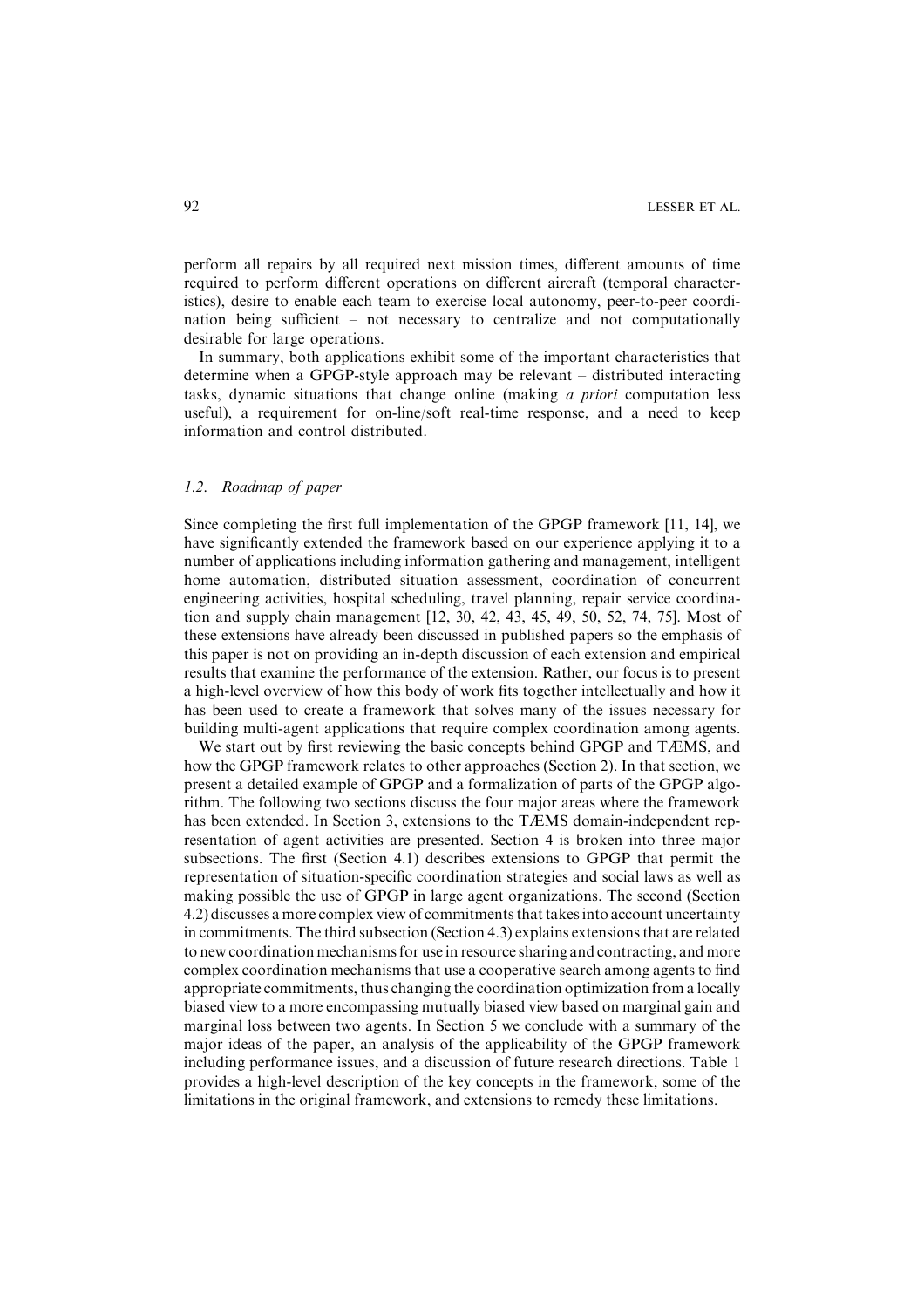Table 1. GPGP/TÆMS: Key concepts, original implementation limitations, recent extensions.

Key concepts of GPGP/TÆMS Coordination as distributed optimization – quantitative view of coordination Family of coordination mechanisms for situation-specific control Domain-independent representation of agent tasks using a hierarchical task network Quantitative coordination relationships among tasks Multiple goals of varying worth, different deadlines and alternative ways of being solved Modular interface between local agent control (planning and scheduling) and coordination mechanisms Major limitations in original GPGP/TÆMS implementation addressed in paper Only bottom-up coordination mechanisms Uncertainty in agent behavior not considered in coordination decisions Locally biased view of optimal coordination Static situation-specific coordination No resource-based coordination mechanisms Coordination mechanisms use single-shot agent dialogue Major extensions to original GPGP/TÆMS implementation Integration of top-down and bottom-up coordination mechanisms Uncertainty in agent behavior partially accounted for in coordination decisions Dynamic and fine-grained situation-specific coordination Mutually biased view of optimal coordination based on marginal gain and loss Resource-based coordination mechanisms

Coordination mechanisms use a multi-step agent dialogue that involves cooperative distributed search

# 2. The fundamental GPGP approach

The GPGP approach to coordination assumes an operating environment consisting of cooperative agents that are pursuing a number of high-level goals with varying worth (importance) and time deadlines, each of whose achievement requires the (partial) satisfaction of a number of subgoals; these subgoals in turn may have their own time constraints imposed as a result of the time constraints on the higher-level goals that they are helping to achieve. This model of agent computation leads to a situation where each agent may be trying to achieve a number of subgoals, possibly associated with more than one high-level goal. We are also assuming that these subgoals may be achieved with varying levels of quality (satisfaction) which in turn will have an impact on the ultimate worth of the higher-level goal. We do not assume that every high-level goal needs to be achieved in order for the collection of agents as a whole to operate effectively.<sup>12</sup> We are also assuming that in application environments appropriate for GPGP, task granularity will be sufficiently large and deadlines will be appropriately loose so that the resources consumed and delays introduced by coordination activities will be tolerable.<sup>13</sup>

#### 2.1. Underlying conceptual model

The underlying model of computation implicit in the GPGP approach to agent coordination can be represented conceptually as an extended  $AND/OR$  goal tree where the leaves of the tree are primitive (non-decomposable) activities. For each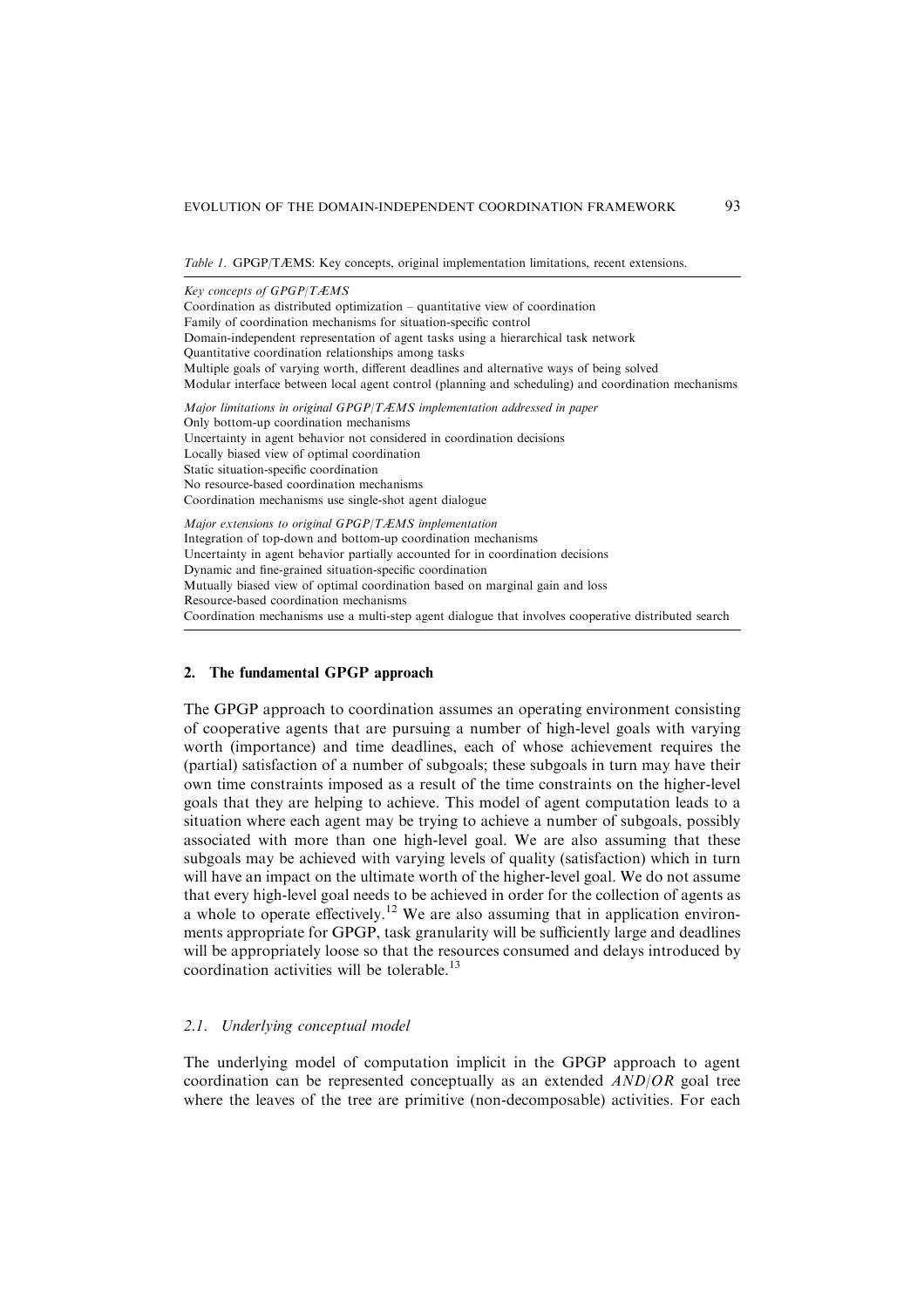goal that the system is solving, there is a tree that represents alternative ways of solving this goal. For example, consider the goal tree for one high-level goal as depicted in Figure 1.

In this representation, subgoals are not only related to each other by the AND/OR relationship among siblings, but also by constraints and other interdependencies among the goals. Examples of these constraints and interdependencies include: when the result of one subgoal is a precondition for another subgoal, when the result of one subgoal if available can improve the performance of another subgoal (for instance, by providing additional constraints), when two subgoal solutions need to be compatible (obey constraints on their solution) since they contribute to the solution of the same higher-level goal, when one subgoal produces a resource (or a state in the world) that is needed by another subgoal, and so forth.

A centralized view of the search control problem associated with solving this goal tree involves choosing, at each point, which subgoal to work on in order to produce the highest quality result in the available time. Now let us look at Figure 2, which is the distribution of this tree between two agents. Note the circles around certain goals and subgoals indicating that both agents are working on the same parts of the goal tree (jointly shared goals). The question now arises as to what type of knowledge about the current state of the problem-solving search in Agent 1 would be helpful to Agent 2 in deciding which order to solve its subgoals, and how the decisions among the two agents should be coordinated. For example, should they simultaneously pursue alternative ways of achieving some subgoal (e.g.,  $G_{k,1}^{1,2}$  and  $G_{k,2}^{2}$  solving for  $G_k^{1,2}$ ) or should one agent delay executing its subgoal until it gets the results of another subgoal being solved by the other agent (e.g.,  $G_{k,2}^2$  waiting for the result from  $G_{1,1}^1$ ). This scheduling problem becomes significantly more complex if the agents are pursuing more than one high-level goal due to the large number of possible combinations. The computational complexity increases further when there are deadlines for the achievement of goals, there are alternative ways of achieving a goal that trade off the utility of the derived solution and the likelihood of successfully achieving a solution against resource usage, or the goals are only partially overlapping among agents. For example, Agent 1 is pursuing a subtask associated with high-level goals 1 and 2, while Agent 2 is pursuing a subtask associated with high-level goal 2 and goal 3. We can further complicate this problem by assuming that the goal tree is not a priori decomposed among the agents but is either dynamically assigned as the goal tree is being created (a top-down perspective) or the relationship among subgoals is not known *a priori*. In this latter case, the relationship among goals (e.g.,  $G_0^1$  and  $G_0^2$ are the same goal) needs to be discovered through agent communication.

In order to operate effectively, decisions need to be made about what subgoals an agent will try to achieve, when it will attempt these goals, and how much effort it will spend on each goal. In essence, we see these control decisions as the output of an optimization problem which is trying to maximize the utility that the group of agents accrue over some time window from the (partial) satisfaction of a number of higherlevel goals. As will be discussed later, additional quantitative information beyond what is specified in a classic  $AND/OR$  goal tree is necessary for appropriately formulating this optimization problem, e.g., the time it will take to achieve a subgoal and how the achievement of a subgoal (if there are alternative ways of achieving it)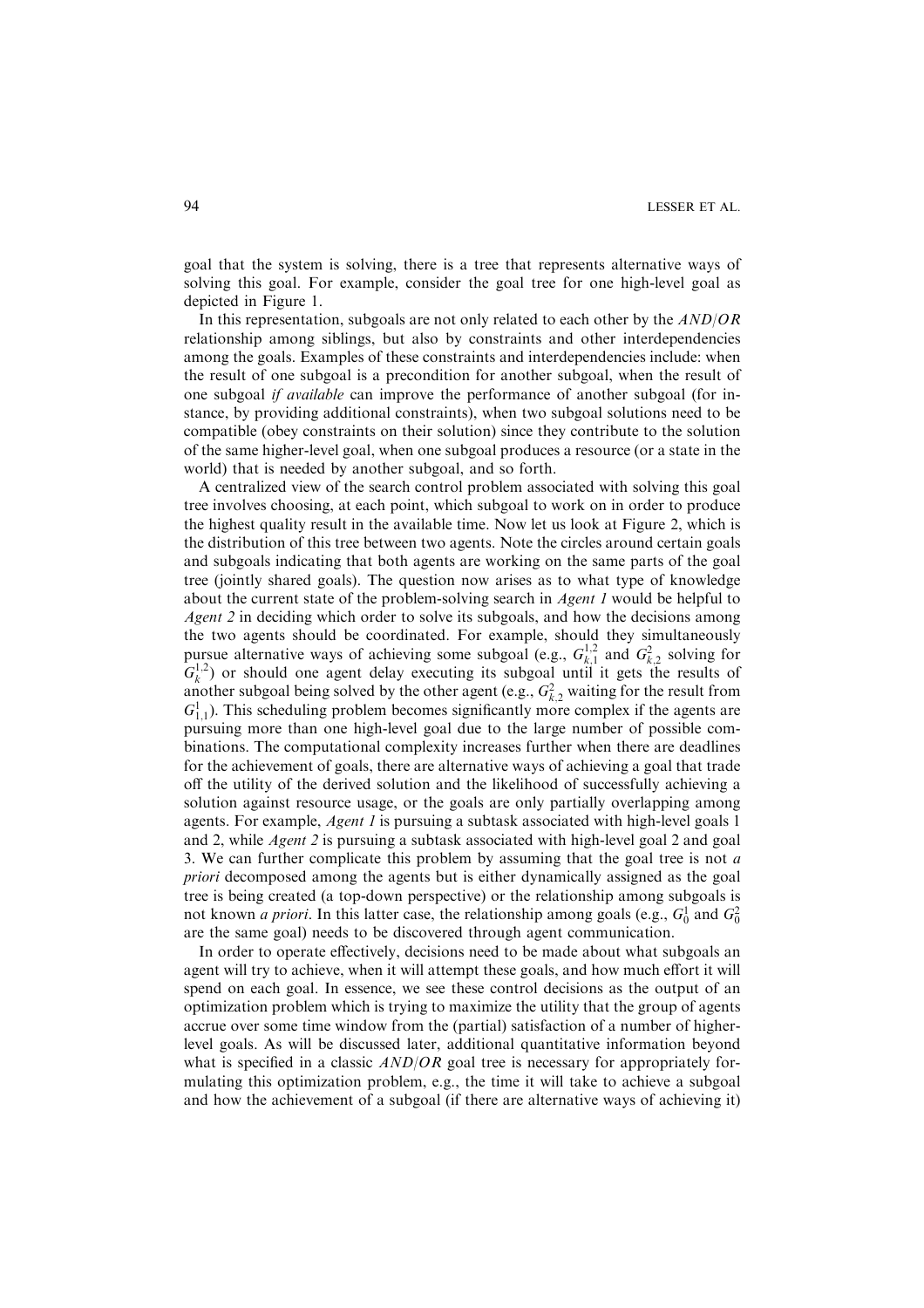

Figure 2. The goal tree pictured in Figure 1 as distributed between two agents. The superscript on a subgoal indicates which agent is responsible for solving that subgoal. A subgoal that is being solved either partly or completely by both agents will have two numbers associated with its superscript. Those subgoals have ovals around them. Subgoals being solved by only *Agent 2* have boxes around them while those being solved only by *Agent 1* have nothing surrounding them.

contributes to the utility accrued by its higher-level goal. Also needed is additional quantitative information and sequencing constraints that specify a more detailed view of the nature of the interdependencies among subgoals, their current degree of satisfaction, whether they are scheduled for execution (i.e., whether they are part of the agent's current plan to satisfy the high-level goal), and deadlines on their completion.

Our approach to this optimization problem, of necessity, needs to be distributed, quantitative and approximate because of limits and delays imposed by the agent communication medium, the uncertainty associated with agent problem-solving behavior, and the cost of decision making due to the combinatorics that result from even a relatively small number of agents and higher-level goals that are being pursued concurrently. For these reasons, GPGP is designed so that each agent optimizes its own local computational activities using optimization criteria defined by local considerations but mediated by both short-term and long-term knowledge of the activities of other agents. This knowledge will be referred to as the agent's partial global view (also called the agent's subjective view because of its potential incompleteness relative to the true global view that we have referred to in the past as the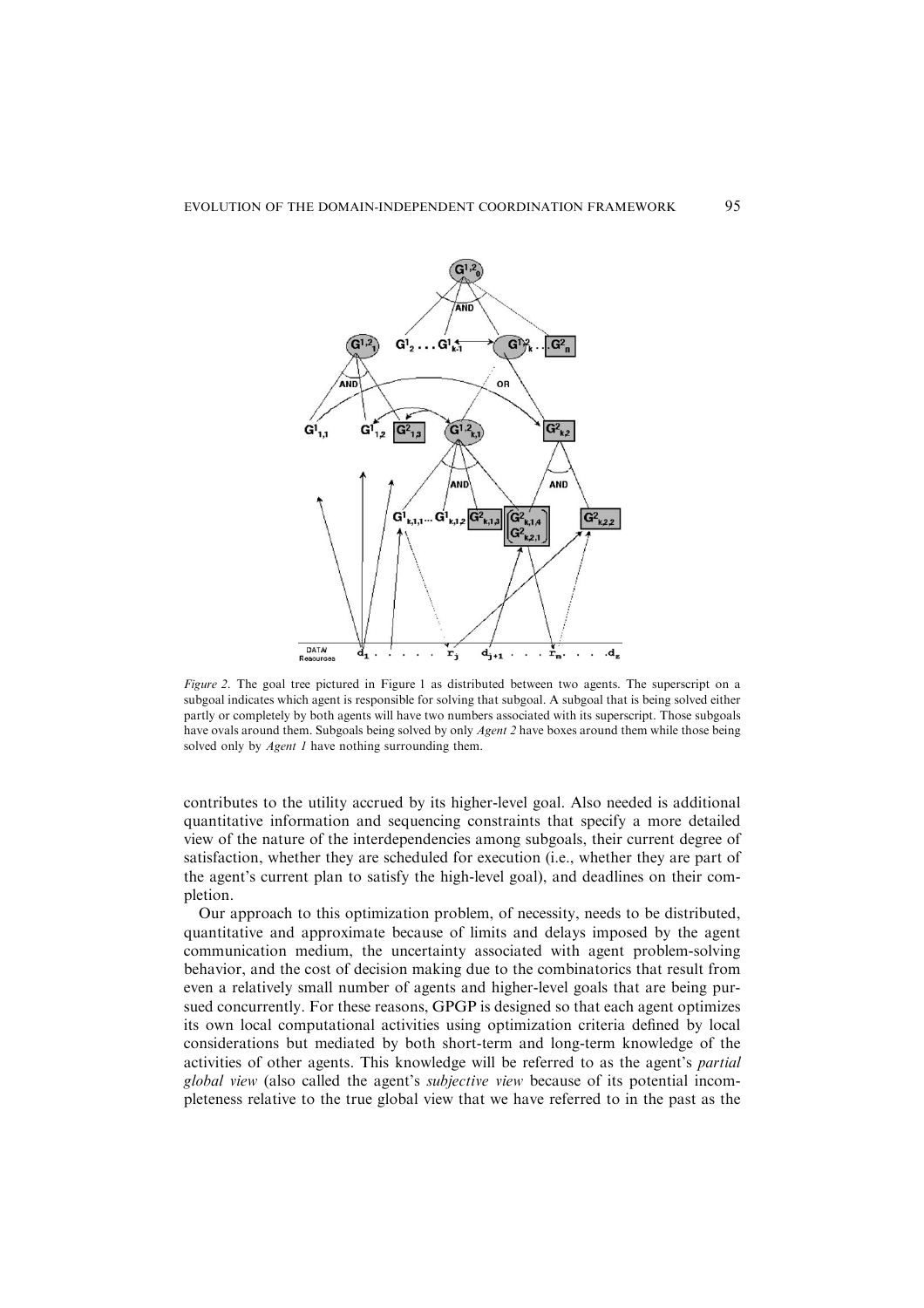objective view [14]). This mediation occurs as a result of GPGP imposing additional constraints on groups of these local optimization problems. These constraints connect local optimization problems that are not independent (i.e., agents who have dependencies among their activities) and represent a way of locally approximating the more global optimization problem involving the group of agents having interdependent activities.

There is a strong connection between the GPGP coordination module that is resident at each agent and a local scheduler/control module that is part of each agent's architecture. The connection between these two is necessary because the generation of suitable constraints must take into account characteristics of the current solution to the local agent optimization problem, e.g., when resources are available, when tasks will be performed, etc., and also the implications of change such as performing an unplanned task at a particular time. In our current work, the agent's local optimization expert is the Design-to-Criteria Scheduler (DTC) [67, 71, 73] or another module built on top of DTC [28], all of which are descended from the Design-to-Time (DTT) [20] scheduler.<sup>14</sup> The scheduler plays a critical role in coordination because the GPGP module may engage in an active search process to create constraints that are suitable to coordinate the activities of the local agent with other agents. During this search process, GPGP may query the DTC scheduler repeatedly to explore the implications of constraints, and their associated temporal/ resource bindings, and to obtain feedback from the scheduler about alternative constraints that may be more appropriate [21]. In our work, the local scheduler module must also be more than a conventional scheduler (that makes sequencing decisions) since it is required to carry out planning activities like task selection. In essence, the planner/scheduler must make decisions about which one of a predefined (though potentially quite large) set of alternative approaches specified in the TÆMS task structure should be used to satisfy a goal and if there are multiple goals to solve, which ones should be solved in order to generate the maximum local utility.

The GPGP and DTC modules present in each agent thus combine to guide the agent's activities using knowledge of its own local situation and partial knowledge of the activities being carried out by other agents (i.e., partial global view). Each agent's local GPGP module also coordinates or negotiates with the GPGP modules of other agents to generate constraints on local control that will lead to more coherent agent activities. The resulting local control decisions made by GPGP and DTC are only approximately correct because of the limits on communication and processing resources. First, complete and up-to-date knowledge of all agent activities is not used due to the cost of obtaining and processing the information. Second, not all GPGP modules are involved in the decision process; only those having goals that are directly related to the goals of the agent making the local decision are.<sup>15</sup> Third, the GPGP modules do not engage in a complete/exhaustive negotiation (search) process that is guaranteed to find the constraints to place on local agent control that lead to the most coherent behavior. Finally, because of combinatorics, the local scheduler module is not guaranteed to generate optimal schedules [67, 71, 73].

It is important to emphasize that GPGP uses an incremental and evolving approach to coordination. This also leads to an approximation of an optimal agent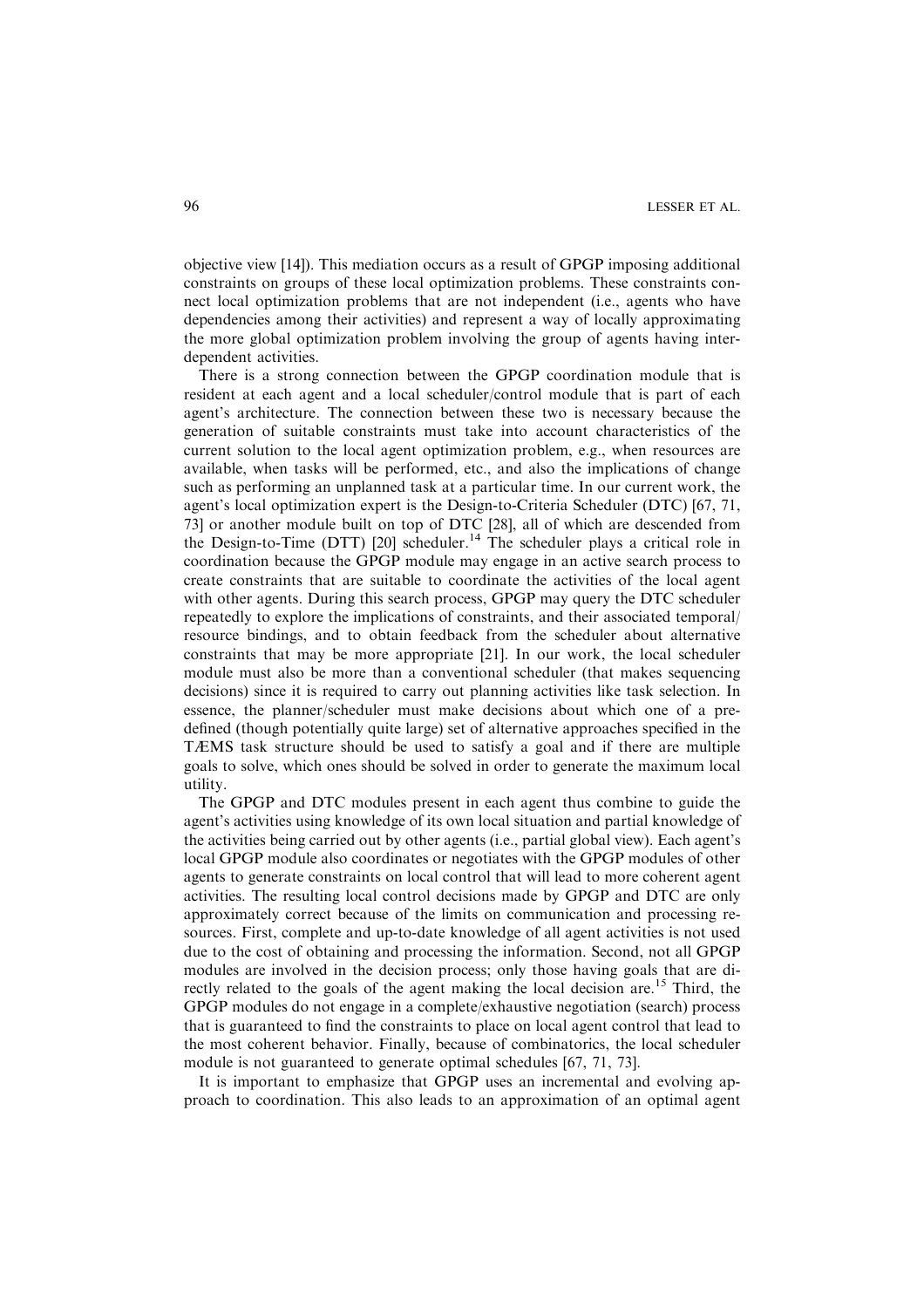coordination policy since the choice GPGP makes about how to coordinate at one instant does not fully reflect possible changes in the coordination scenario as the result of the execution of scheduled activities nor the arrival of new goals/tasks. It is incremental and evolving, since as the execution of activities results in behaviors that do not fall into expected ranges, there are new tasks/goals that an agent encounters, or there is new or revised information that the agent receives about the state of other agents' activities, the agent will need to re-evaluate its current plans and schedules.<sup>16</sup> This re-evaluation may in turn cause the agent to revise its coordination strategy, which may then cause other agents to revise their plans, schedules and coordination strategies.

This incremental and evolving approach to coordination is in contrast to a distributed MDP optimal policy where all contingencies based on the execution behavior of activities in agents are pre-analyzed and factored into the design of an optimal coordination policy [5, 80, 81]. We do not feel this type of complete preplanning for every execution contingency is feasible in environments where there is a very large number of possible scenarios over some finite horizon involving how goals are distributed among the agents and when goals become active and need to be completed. In such environments, we do not think it is practical in soft real-time to do the computation necessary to generate an optimal coordination policy so that when a new or revised coordination scenario presents itself a policy can be generated sufficiently fast to be useful [3]. Further, off-line generation of policies for all scenarios seems infeasible because of the large number of scenarios.17 However, we are not saying that some level of contingency analysis is not worthwhile [55, 79], and in Section 4.2.2 (*Uncertainty and Dynamics of Commitments*) we will discuss how this analysis can be used to construct better coordination strategies. Further, in environments where there is more regularity in distribution and arrival rate of goals, which also implies more structure to the transitions among scenarios, a more preplanned, contingency-based approach may be appropriate.

In essence, there is a spectrum of approaches to coordination that represent different trade-offs (optimality of coordination, computational costs, communication costs, delays, etc.) based on where they lie in a multi-dimensional space. The dimensions of this space include for example: (1) the amount, detail and accuracy of information used about the current and future set of activities for the local agent and other agents; (2) the time horizon for which a strategy is appropriate; (3) the contingencies that are analyzed and the ones that are pre-planned for; and (4) the optimality of the coordination strategy. From this perspective, GPGP makes the following choices: it only acquires information about other agents based on the existence of potential interdependencies among goals that are deemed important in the current situation; it limits the time horizon and analysis to the known current goals;<sup>18</sup> it does some level of analysis of contingencies in choosing local schedules and commitments but does not pre-generate alternative local schedules to handle specific contingencies, and as described above, it makes a variety of decisions that limit computational and communication costs to the detriment of the optimality of coordination. As always, there is no single best approach to coordination; the appropriateness of a specific approach to coordination depends on factors such as the size, regularity and dynamics of the coordination scenario space, the type and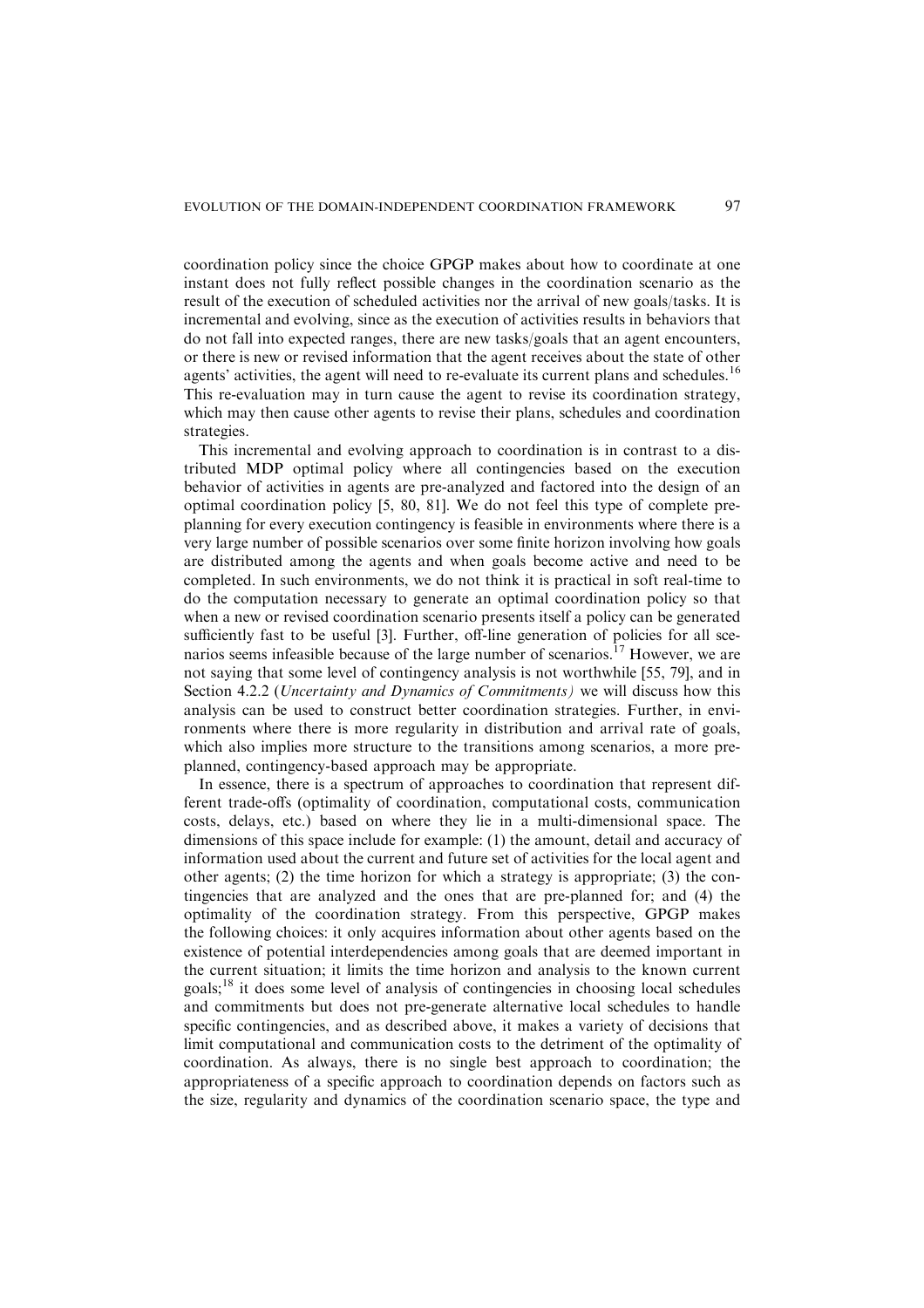degree of interdependencies among agent goals and activities, the worth structure of different goals, and the uncertainty in agent behavior, etc.

To summarize, GPGP approximates the solution to the global optimization problem of choosing and sequencing activities of a group of agents that generate the highest combined utility by breaking the problem down into a set of asynchronous and evolving local optimization problems, one per agent, where part of the optimization problem is solved by GPGP and part by the DTC scheduler. Each of these local optimization problems involve choosing and sequencing local agent activities; these local optimization problems are in turn modified to reflect the dynamically evolving interactions of activities in different agents with these local activities. This modification occurs through the addition of constraints<sup>19</sup> on local agent activities (commitments to other agents) and expectation of results from non-local agent activities (commitments by other agents). These modifications occur through a limited sharing of information and search by a small group of agents.

## 2.2. Implementation of underlying conceptual model

GPGP starts by each agent (i.e., the domain problem-solving component of the agent) constructing its own local view of the activities (goals and their associated task structures) that it intends to pursue in the short-to-medium-term time frame, and the relationships among these activities. The TÆMS representation, an enriched representation of a goal tree that includes quantitative information and temporal sequencing constraints plus more dynamic information on the state of subgoal scheduling execution, is the shared representation that is used by the problemsolving, coordination and scheduling components to communicate among themselves. This view of local agent activities may be augmented by static and dynamic information about the activities of other agents and the relationship between these activities and those of the local agent; thus, the view evolves from a local view to one that is more global. Information gathering and coordination mechanisms that are part of GPGP help to construct these more global views for an agent, and to recognize and respond to particular inter-agent task structure relationships by making commitments to other agents. These commitments result in more coherent, coordinated behavior by affecting the tasks an agent will execute, when they will be executed, and where their results will be transmitted. Integral to GPGP is the DTC domain-independent scheduler that, based on commitments, agents' goals, the local and non-local values of tasks, and other agent activity constraints, creates an end-toend schedule of activities for the agent to perform<sup>20</sup> that meets real-time deadlines and addresses cost and resource constraints and preferences. In this way, GPGP coordinates the activity of agents through modulating their local control as a result of placing constraints and commitments on the local scheduler. No single coordination strategy is appropriate for all task environments, but by selecting from a set of possible coordination mechanisms (each of which may be further parameterized), we can create a wide set of different coordination responses that provide a range of trade-offs between the overhead of coordination and the optimality of coordination.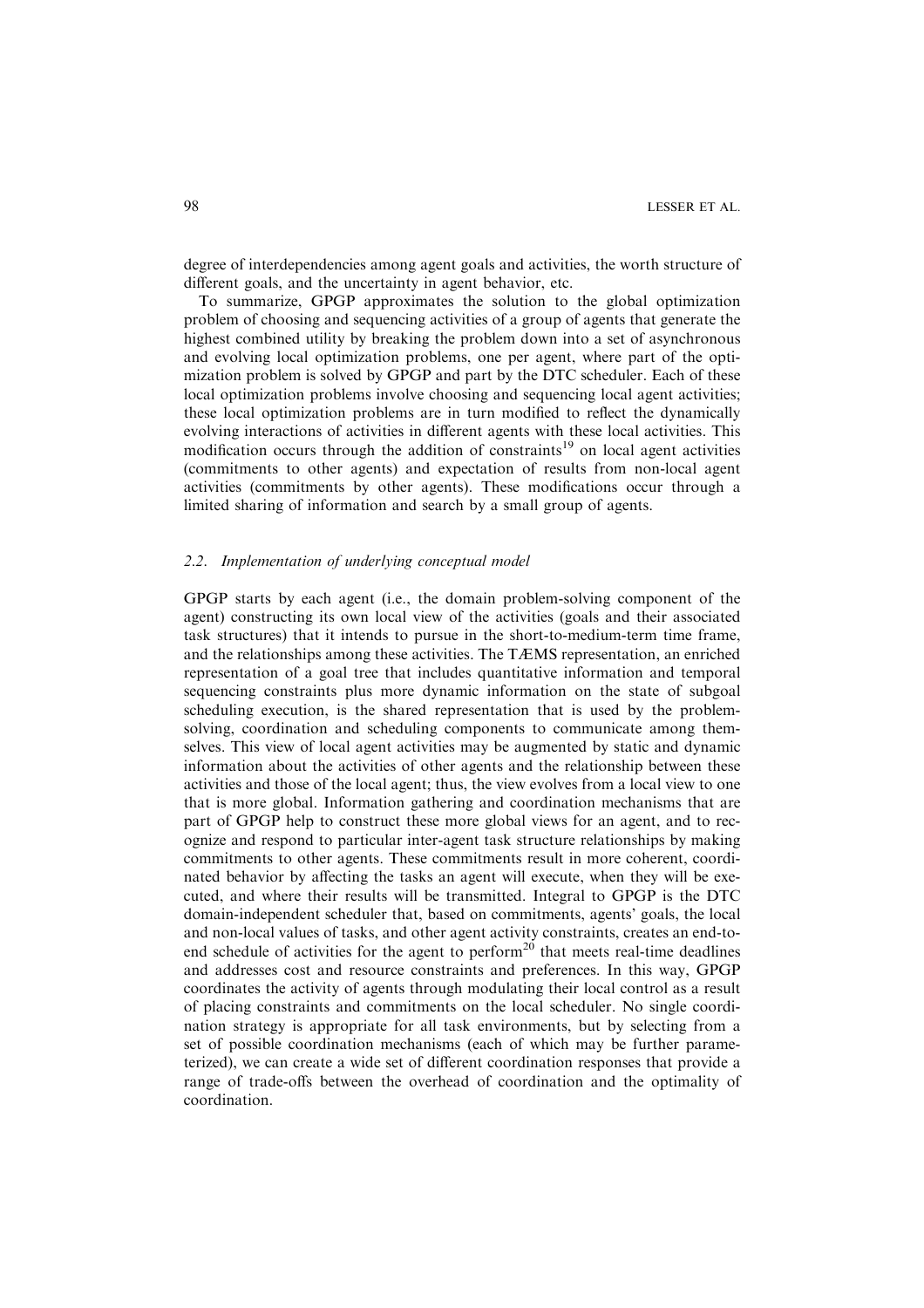To reiterate, the central representation that drives all of the GPGP coordination mechanisms is that of the local (and non-local) task structures as specified in TÆMS. Several important pieces of static information are captured in a TÆMS representation of agent activities. Figure 11 illustrates pictorially some of these items, which include: (a) the top-level goals/objectives/abstract-tasks that an agent intends to achieve including the deadline for their completion and the earliest time they can begin being executed, (b) one or more of the possible ways that they could be achieved, expressed as an abstraction hierarchy whose leaves are basic action instantiations, called methods, (c) a quantitative definition of the degree of achievement in terms of measurable characteristics, such as solution quality and time, called quality-accumulation-functions  $(qaf)$ , (d) task relationships that indicate how basic actions or abstract task achievement affect task characteristics (e.g., quality and time) elsewhere in the task structure, and (e) the resource consumption characteristics of tasks and how a lack of resources affects them.<sup>21</sup> The existence of interdependencies among subtasks situated in different agents as specified by qaf's, task relationships and resource consumption characteristics are the triggers that are used by GPGP to establish coordination of activities among agents. It is also important to emphasize that the TÆMS representation is not intended to capture the detailed problem-solving state of an activity. The only state information easily representable is the level of resources used and the amount of quality so far achieved,  $22$  and it is the responsibility of the domain problem solver to update this information as methods complete execution. This choice of representation is quite unique and powerful. Unlike many systems, it deals with *worth-oriented* [58] environments where a goal is not black and white, but rather has a degree of achievement associated with it. We also allow many goals to be active at once where the overall optimization criteria is to maximize the combined utility achieved as a result of completing some of these goals. Additionally, the agent's task structure view may change over time due to uncertainty or a dynamically changing environment.<sup>23</sup>

Qaf's are generalizations of logical constraints among tasks and their subtasks such as and and or to quantitative functions such as min and max, respectively. The idea is to provide a repertory of such  $qaf$ 's that can be used to approximate how the relative success in achieving a low-level problem-solving activity will eventually affect higher-level activities of which they are a part. In a similar way, task relationships represent a quantified view of temporal constraints among activities<sup>24</sup> as a result of information sharing relationships. Hard relationships (e.g., enables) denote when the result from one problem-solving activity is required to perform another, $25$  or when performing one activity precludes the performance of another (e.g., disables). Soft relationships, such as facilitates (or hinders), express the notion that the results of one activity may be beneficial (or harmful) to another activity, but that the results are not required in order to perform the activity. These relationships are called non-local effects (NLEs) if they are between tasks situated at different agents, and define potential places for GPGP coordination; relationships among tasks in the same agent are not of direct concern to GPGP. The quantified view of these relationships indicates how the quality of the information generated by an activity will affect the performance characteristics of the activity using this information, such as the length of its execution and the quality of its resulting solution. The quantified aspects of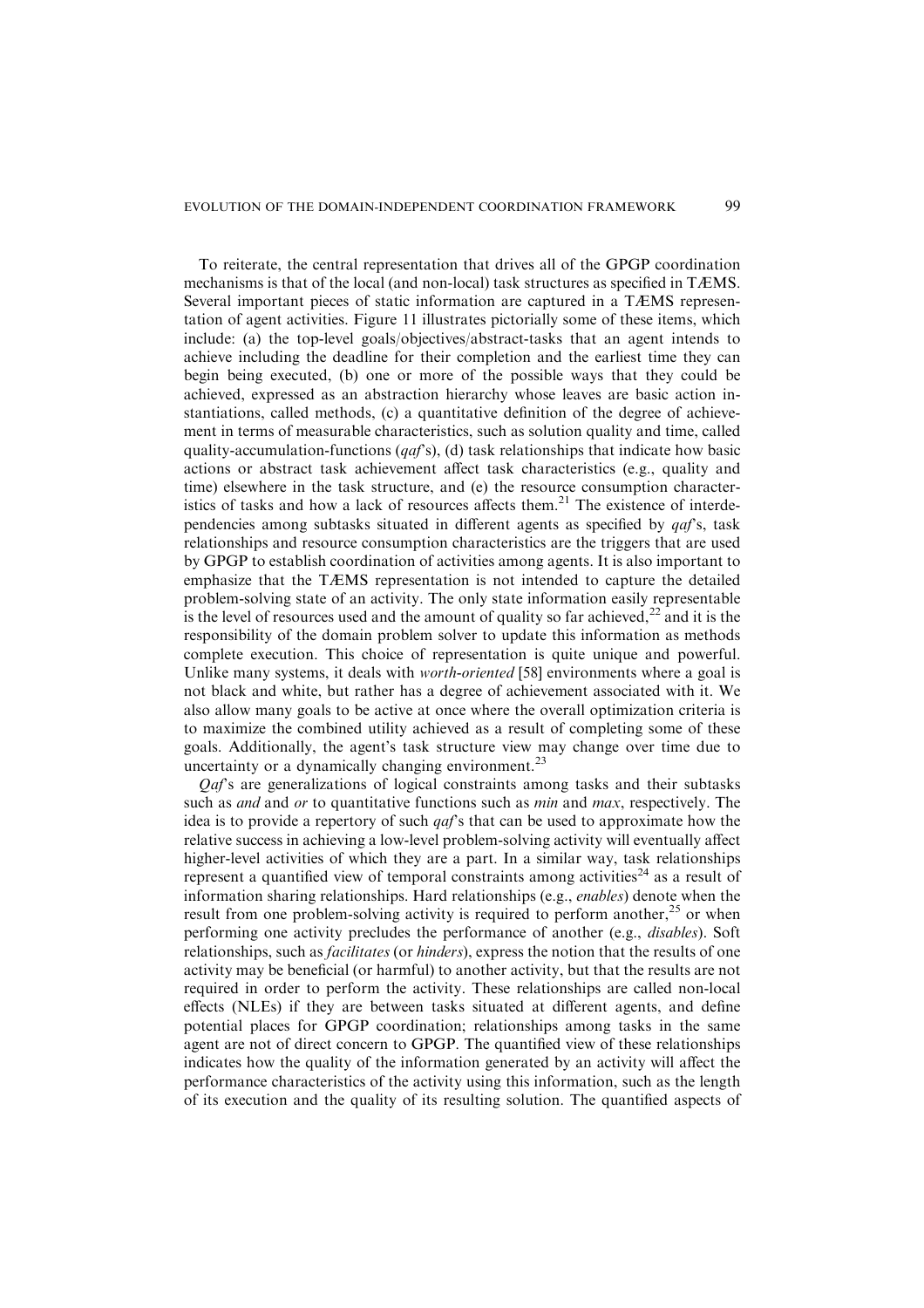these relationships are parameterized so that the user has some flexibility in specification.

Resource consumption characteristics are specified in much the same way as task relationships, except that the relationship is between a resource and a task rather than a task and a task. We have used the produce and consume relationships from task to resource to specify the amount of a resource used and produced, respectively, as a result of task execution; the limits relationship from resource to task has been used to represent how the lack of the required resources will affect the performance characteristics of the task such as delaying task execution or increasing the amount of time for the task to execute. The set of task and resource relationships that we have chosen is again an attempt to construct an appropriate repertory of such relationships that will allow the faithful modeling of domain problem-solving activities.

Restricting the set of *qaf's*, task relationships and resource consumption characterizations to be predefined rather than user defined permits more computationally efficient analysis of the TÆMS structure by the DTC scheduler and GPGP but at the cost of less faithful approximation by TÆMS of domain problem-solving activity. This efficiency is important since one of the main analyses done repeatedly on the TÆMS task structure is making predictions on how the choice of particular paths through the task structure will affect the expected quality and duration of the overall task. To re-emphasize, TÆMS takes both an abstracted view of the state of domain problem solving and a local view of how intermediate activities affect the state of domain problem solving as reflected in the definition of qaf's and task relationships. Based on our experiences using TÆMS in a variety of applications, we feel this abstract view of domain activities is sufficient to make effective local scheduling and coordination decisions (we discuss this issue further in Section 3.5). We will delay a more detailed discussion on TÆMS until Section 2.4, which provides a more formal view, and Section 3, which discusses extensions.

In BDI-style architectures [57], an agent selects from among its desires an intended set which are then ''planned'' for, and whose component actions are then ''scheduled'' for execution. In this paper, we view ''planning'' as the process of elucidating a task structure with a manageable number of possibilities, and ''scheduling'' as the process of selecting specific intended actions and locating them in time. In fact, planning, scheduling, and action execution can be viewed as increasingly specific and less revocable intentions to more and more precise action specifications. As stated earlier, GPGP, despite the name, has so far focused primarily on coordinating the scheduling process.<sup>26</sup>

The GPGP approach uses the basic TÆMS task structure representation, and adds two important extensions: partial representations of the task structures at other agents, and local and non-local commitments to task achievement. This information, as previously mentioned, will be called an agent's partial global view or subjective view. Each GPGP coordination mechanism is specified with respect to features in these dynamically changing task structures, and so provides flexible coordinated responses across different problem domains. The quantitative, worthoriented approach has several benefits when compared to symbolic, preplanned, domain-specific approaches [33]. In particular, GPGP is not domain-specific, but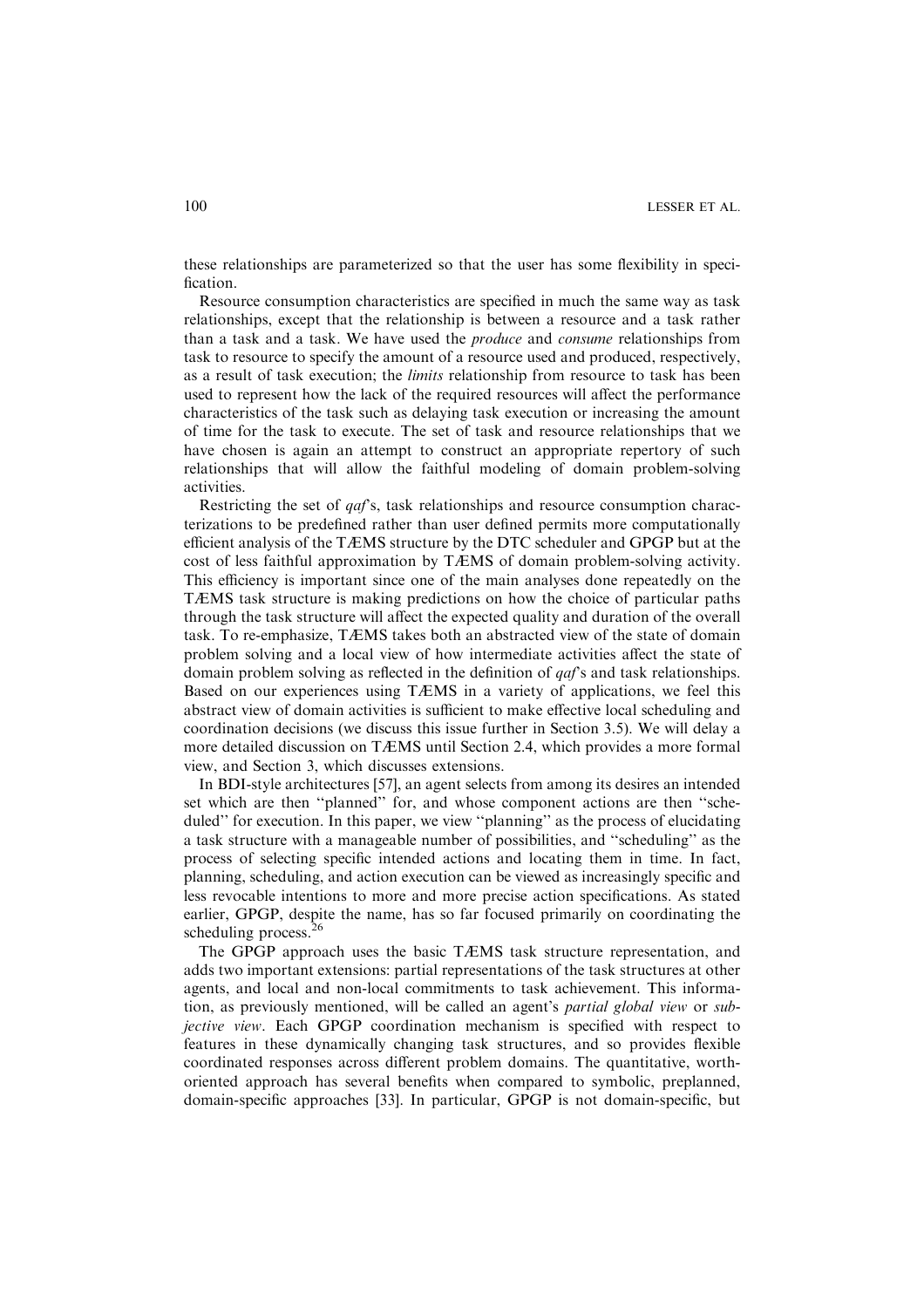rather task-structure-characteristic-specific. The same task relationships may appear across many different domains, and the same coordination mechanisms can be used.<sup>27</sup> Efficient and effective coordination must account for the benefits and the costs of coordination in the current situation. The current situation includes the goals that the agent is currently pursuing, the goals it will likely pursue in the near term, the characteristics of the abstract tasks and basic actions available to achieve these goals, their relationships to other tasks (possibly at other agents), and the degree of achievement necessary for each goal. Purely symbolic reasoning about costs and benefits can be extremely complex, particularly in large systems and open environments. Thus, the ability to reason quantitatively about the benefits and costs of coordination seems essential for effective system operation where there is a large set of situations that need to be reasoned about  $[40]$ <sup>28</sup>

# 2.3. A detailed GPGP example

To illustrate how GPGP operates, consider the task structure shown in Figure 3. The task structure represents a global view of all of the activities being carried out by three cooperative agents, A, B, and C, and the interactions between these activities. In this example, the agents are fully cooperative (attempting to maximize overall utility) and working to achieve common objectives so the utility produced by one agent has equal value to another agent.<sup>29</sup> In this structure, task  $AI$  facilitates task  $CI$ and task  $\overline{A2}$  facilitates task  $\overline{B1}$  – in other words, agent  $\overline{A}$ 's tasks interact with tasks being carried out by each of the other agents. Given this global view, control problem solving, while exponential, is straightforward. However, in GPGP we do not assume that a global view exists or that it is even composable. In large-scale multi-agent systems, particularly those embedded in dynamic environments, construction of the view is generally not possible and the combinatorics of centralized problem solving make the centralized approach intractable.

In GPGP, initially, each agent has a view of only its own local problem-solving activities. Figure 4a shows agent  $A$ 's initial view, Figure 4b shows  $B$ 's initial view, and Figure 4c shows C's initial view. In this example, the agents are autonomous and operating on their own local task structures. None of the agents' activities require input from any other agent and the potential relationships between their activities are not known a priori. Each agent's tasks also have quality, cost, and duration characteristics, as well as potential local constraints such as deadlines and earliest start times. In this example, tasks have the following durations and deadlines: A1 has a duration of 6, A2 a duration of 5, B1 a duration of 5 and a deadline of



Figure 3. The hypothetical global view.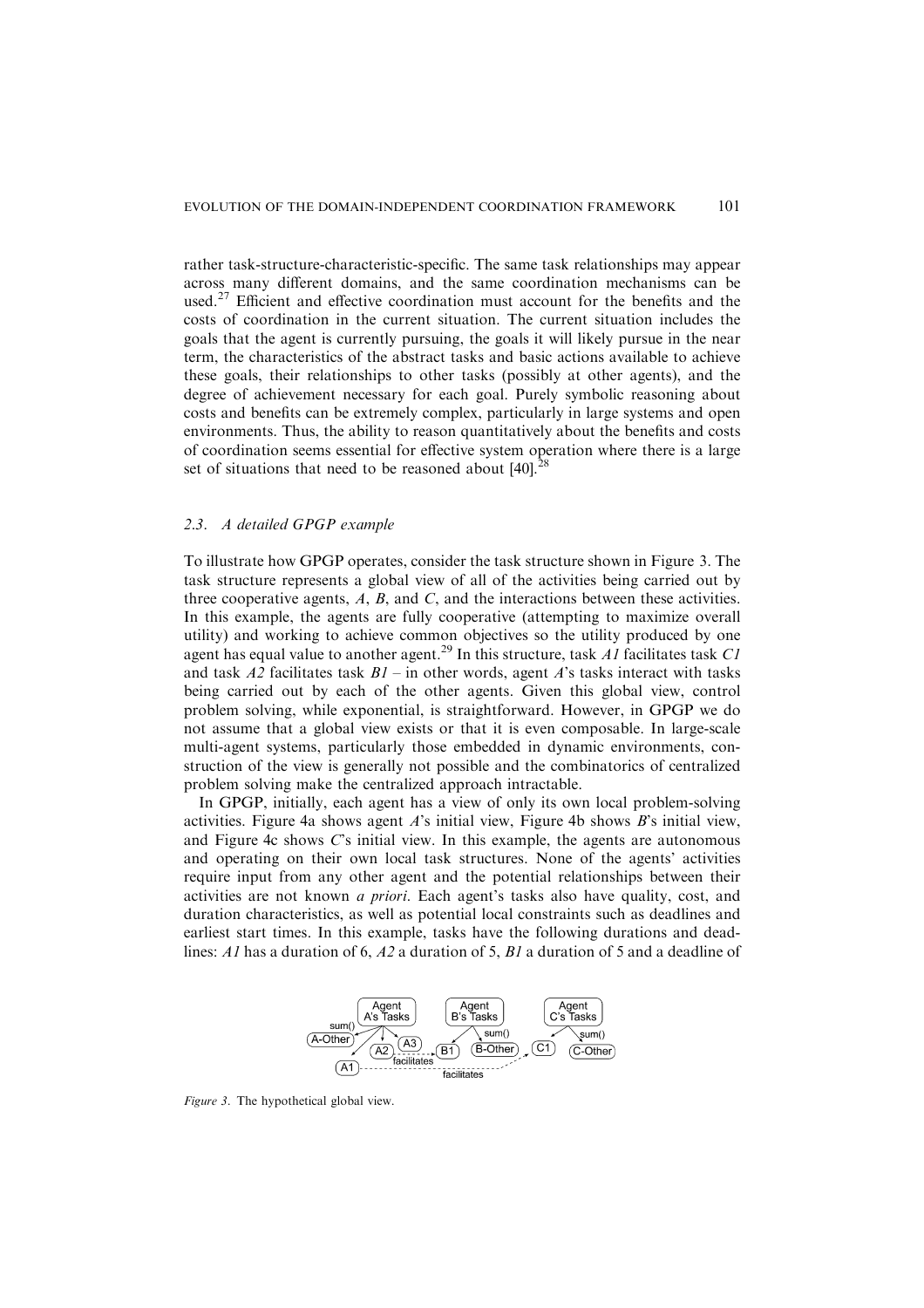

Figure 4. (a) Agent A's initial view; (b) agent B's initial view; (c) agent  $C$ 's initial view.

10, C1 a duration of 4 and a deadline of 10. We will assume, to clarify the example, that the other tasks are unconstrained and ignore their characteristics, and that there is sufficient time to perform the coordination described in the example prior to the earliest start time of any of the tasks $30$ .

Each agent constructs a local schedule based on its local view. This is generally done by the Design-to-Criteria (DTC) agent scheduler [25]. DTC analyzes the agent's task structure and its constraints, and evaluates the trade-offs of different possible courses of action and custom tailors a schedule for the agent. Given that the agents' initial views are only of their local problem-solving activities and their local constraints, the initial schedules of the agents are shown in Figure 5. Note that time 10, which is the deadline for tasks  $BI$  and  $CI$ , is identified in all of the schedules.

If agent  $A$  encounters agent  $B$  during the course of problem solving,<sup>31</sup> the agents may then engage in a dialogue during which they compare their activities, or portions thereof, and look for interactions between the activities – in this way an agent incrementally constructs a partial global view of the coordination episode. In GPGP, the mechanism used to exchange and compare task structures is called exchange-nonlocal-views. It is during this dialogue that the facilitation relationship between agent  $A$ 's task  $A2$  and agent  $B$ 's task  $B1$  is discovered. To ground the example, if the agents were information-gathering agents, the facilitation might model agent A providing a URL to agent  $B$  so that agent  $B$  does not need to search for said URL. After the exchange, agent A and agent B have views of each other's activities as shown in Figure 6. Note that if the agents have larger task structures, it is unlikely that the agents will exchange entire task structures.<sup>32</sup>



Figure 5. The agents' initial schedules.



Figure 6. Agent A's and B's view after the information exchange.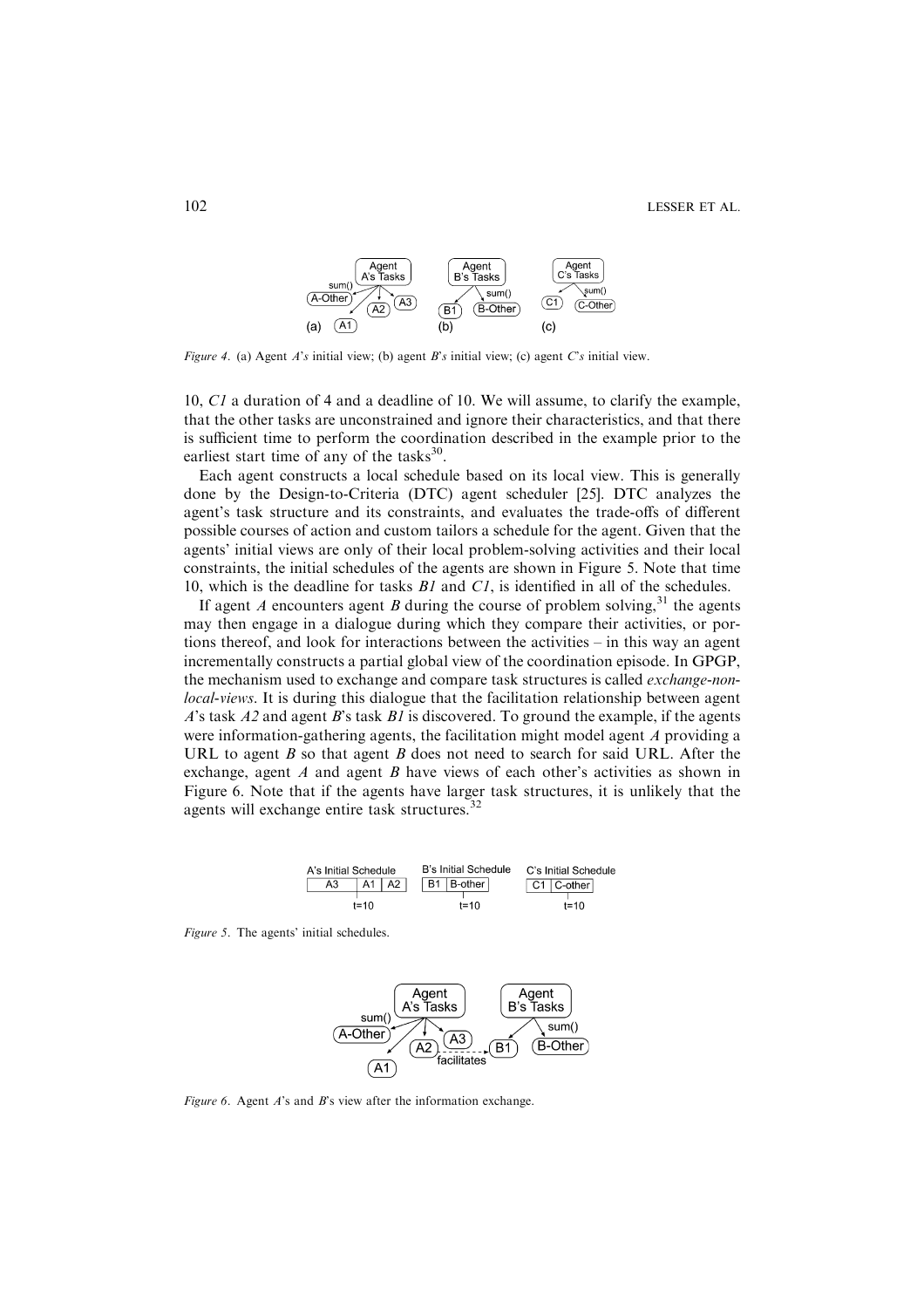| A2B1 Commitment Formed |          |     |  | <b>B's Revised Schedule</b> |  |                      |  |
|------------------------|----------|-----|--|-----------------------------|--|----------------------|--|
| $ $ A2 $ $             | А3       | A1. |  |                             |  | Slack   B1   B-other |  |
|                        | $t = 10$ |     |  |                             |  | $t = 10$             |  |

Figure 7. Agents A and B revise schedules to leverage positive task interaction.

After  $A$  and  $B$  detect the facilitation relationship they can then compute that performing  $A2$  before  $B1$ , and sending agent B the result from agent A, will improve the overall utility of their problem solving. Thus, to improve problem solving the agents deploy the GPGP handle-soft-interactions mechanism and agent A reschedules, using DTC, and offers agent B a *commitment* to produce a result for  $A2$  by time 5 so that agent B can execute task  $BI$  between time 5 and 10 and still meet its deadline. Agent  $B$  then reschedules, again using DTC, to take advantage of this result. Their respective schedules after the commitment is formed are shown in Figure 7.

The example thus far illustrates a single exchange, discovery, and commitment formation between two cooperative agents. However, GPGP was designed to operate in an open environment where this type of activity occurs frequently as agents discover one another and as the environment changes or the tasks being performed by the agents change. Control in this context is a difficult problem because little remains static – the goal in GPGP is to perform control from a satisficing perspective and to respond to these dynamics of the environment.

Returning to the example, let us now assume that agent C encounters agent  $\Lambda$ . As with the exchange between  $A$  and  $B$ , agents  $A$  and  $C$  will now exchange their local views. Agent A's revised view is shown in Figure 8 and agent C's in Figure 9. Note that agent C does not have a view of agent B's activities – only agent A now has a full view of the activities happening at the other agents.

Let us assume that when task  $CI$  is facilitated by  $AI$  it will produce greater utility than  $BI$  when it is facilitated by  $A2$ . Note that because of the time 10 deadline held by both C1 and B1 agent A is unable to facilitate both tasks. In this case, agent A



Figure 8. Agent  $A$ 's revised view.



Figure 9. Agent C's revised view.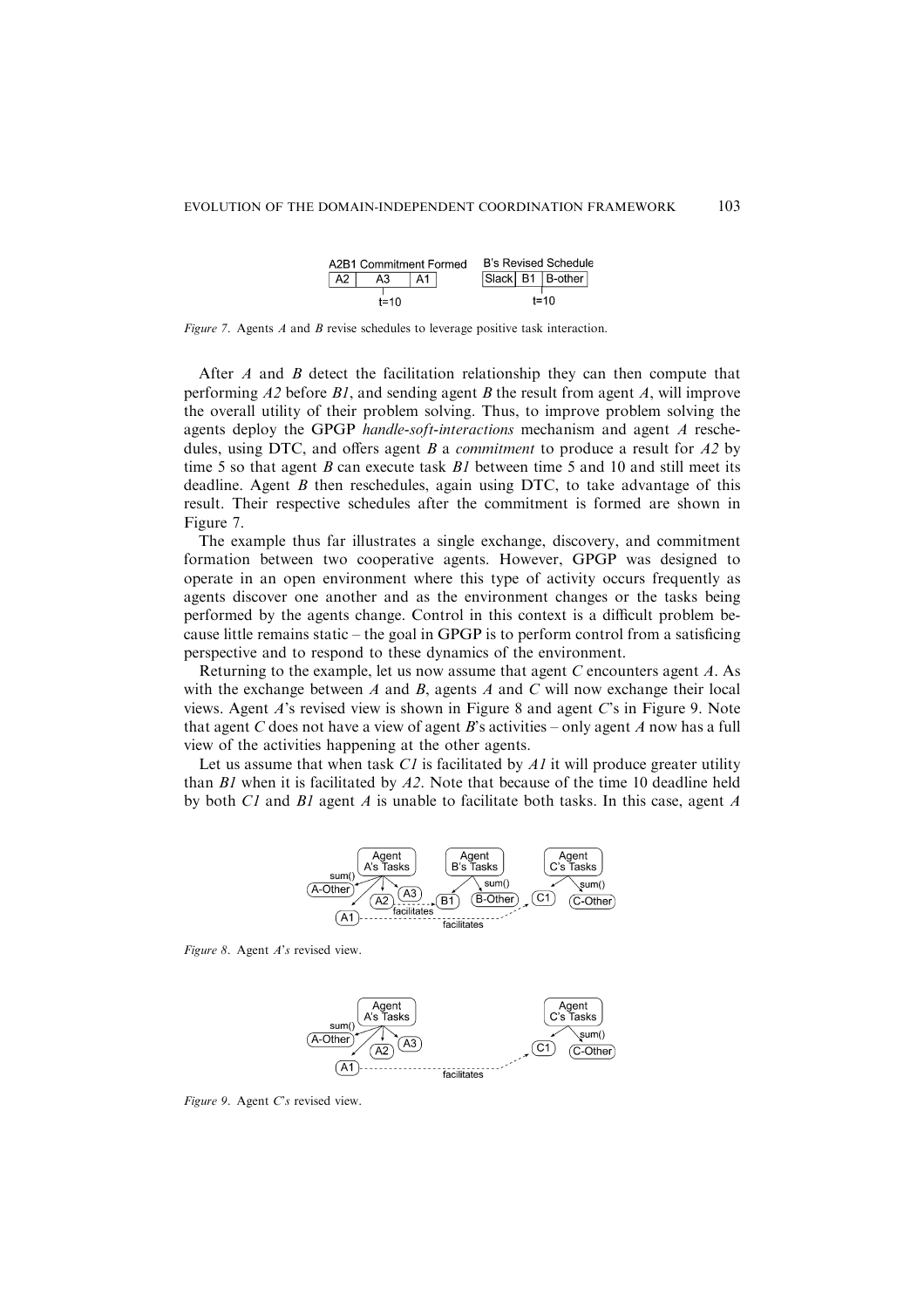

Figure 10. The final schedules of agents  $A$ ,  $B$ , and  $C$ .

must break its commitment with agent  $B$ , and then reschedule in cooperation with agent C to form a new commitment to provide the result of task  $AI$  to agent C by time 5 so that agent  $C$  can perform  $C1$ . The act of decommitting from agent  $B$  may involve a penalty depending on how the decommitment is structured. In the original GPGP work, decommitment penalties were not used.<sup>33</sup> The revised schedules for the agents are shown in Figure 10.

This example shows the basic style of coordination in the original formulation of GPGP, which involves an incremental, dynamically evolving process. It also indicates the close interplay between the local scheduler and coordination mechanisms.

## 2.4. Formalization of GPGP and TÆMS

In order to formalize GPGP and the associated coordination problem it is solving, we must first formalize the representation of agent tasks and how task execution relates to utility maximization, using TÆMS. In utility theory, agents have preferences over possible final states (action or plan outcomes), and preference-relevant features of an outcome are called attributes. A substantial body of work exists on relating attribute values to overall utilities [76]. At its core, TÆMS is about specifying these attributes and the processes by which they change – what we call a model of the task environment. To simplify our discussion here we will use only two attributes, quality and duration.

A TÆMS *action* (or *executable method*) represents the smallest unit of analysis.  $d_0(M)$  is the *initial duration* of action M, and  $q_0(M)$  is the *initial maximum quality* of action M.  $d(M,t)$  is the current duration, and  $q(M,t)$  is the current maximum quality of action M at time t.  $Q(M,t)$  is the *current quality* of action M.  $Q(M,t) = 0$  at time t before the execution of M. If an agent begins to execute M at time  $t$  (written START(M)) and continues until time  $t + d(M,t)$  (written FINISH(M)), then  $Q(M, \text{FINISH}(M)) = q(M, \text{FINISH}(M)) = q(M, \text{START}(M))$  (i.e., the current actual quality becomes the maximum possible quality). For the purposes of this simplified discussion, the amount of work done on an action  $M$  here is simply  $WORK(M) = \text{FINISH}(M) - \text{START}(M)$ . If there were no interrelationships (NLEs) between M and anything else, then  $q(M,t) = q_0(M)$  and  $d(M,t) = d_0(M)$ . The execution of other actions and tasks effect an action precisely by changing the current duration and current maximum quality of the action (that is,  $d(M,t)$  and  $q(M,t)$ , as specified below). For the purposes of this paper, we will also assume that  $Q(M,t) = 0$ for  $START(M) \le t < FINISH(M)$ ; other definitions of Q are possible to represent anytime algorithms, etc. Action pre-emption and resumption may also be modeled by extending these simple definitions [14].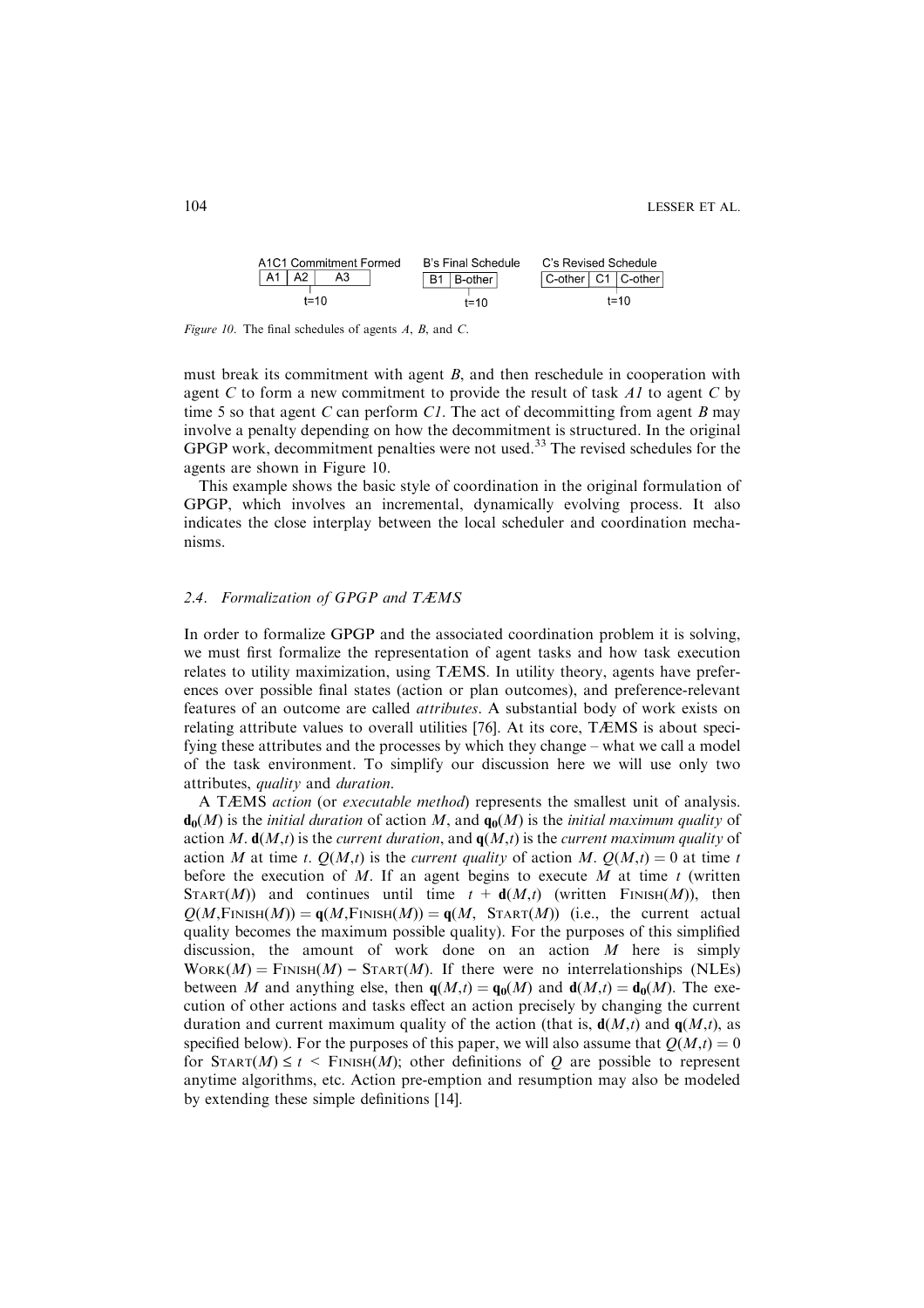A TÆMS task or subtask represents a set of related subtasks or actions, joined by a common *quality accumulation function*. Given a subtask relationship Subtask( $T_1$ , $T$ ) where T is the set of all direct subtasks or actions of  $T_1$ , if  $T_1$  has a min quality accumulation function then we may recursively define  $Q(T_1,t) = Q_{\text{min}}(T_1,t)$  $\min_{T \subset T} Q(T,t)$ . For the purposes of evaluation, the amount of work done on a task is the sum of all the work done on its subtasks, and the finish time of a task is the latest (max) finish time of any subtask.

Any TÆMS action/method, or a task  $T$  containing such a method, may potentially affect some other method  $M$  through a non-local effect  $e$ . We write this relation (a labeled arc in the task structure graph) as  $NLE(T,M,e,p_1,p_2,...)$ , where the p's are parameters specific to a class of effects. For purposes of the discussion, we assume there are three possible outcomes of the application of a non-local effect on M under our model:  $d(M,t)$  (current duration) is changed,  $q(M,t)$  (current maximum quality) is changed, or both. An effect class e is thus a function  $e(T,M,t,d,q,p_1,p_2,...)$ : [task, method, time, duration, quality, parameter1, parameter2, ...]  $\Rightarrow$  [duration, quality]. For example, if task  $T_a$  enables action M, then the maximum quality  $q(M,t) = 0$  until  $T_a$  is *completed*, at which time the current maximum quality will change to the initial maximum quality  $q(M,t) = q_0(M)$ . Another way to view this effect is that it changes the ''earliest start time'' of enabled method, because a rational scheduler will not execute the method before it is enabled. Thus we often write *enables*  $(M_1, M_2)$  to indicate that  $M_1$  must be executed before  $M_2$  in order to obtain quality for  $M_2$ .

Underlying a TÆMS model is a simple state-based computation. Each method has an initial maximum quality  $q_0(M)$  and duration  $d_0(M)$  so we define  $q(M,0) = q_0(M)$  and  $q(M,0) = d_0(M)$ . If there are no NLEs, then  $d(M,t) = d(M,t - 1)$  and  $q(M,t) = q(M,t - 1)$ . If there is only one NLE with M as a consequent  $NLE(T,M,e,p_1,p_2,...)$ , then  $[d(M,t),q(M,t)] \leftarrow e(T,M,t,d(M,t-1),$  $q(M,t-1),p_1,p_2,...)$ . Based on this partial formalization of the TÆMS model, we can now discuss the formalization of GPGP.

From a formal perspective GPGP is based on modifying the activity schedules of agents so as to increase the overall utility achieved in a coordination-episode. A coordination-episode (called E) is defined as a tuple  $\{A, T, M, t, R, D, SNL, d\}$ where:

- A is a set of agents.
- T is a set of TÆMS tasks.
- M is a set of TÆMS actions (methods).
- t is a mapping from tasks to sets of subtasks and/or actions.
- $R \in T$  is a set of "Root tasks," (sometimes called "task groups" or "goal tasks") that represent the root task nodes of independent task trees.
- **D** is a mapping from root tasks in **R** to deadlines.
- SNL is a set of NLEs between elements of T and/or M.
- d is a mapping from every action in M to the agents that are capable of executing that action.

The utility associated with  $E$  as a result of executing actions by agents in  $A$  is the sum of the task group qualities  $\Sigma_{T \in R}Q(T, D(T))$ , where  $Q(T,t)$  denotes the quality of T at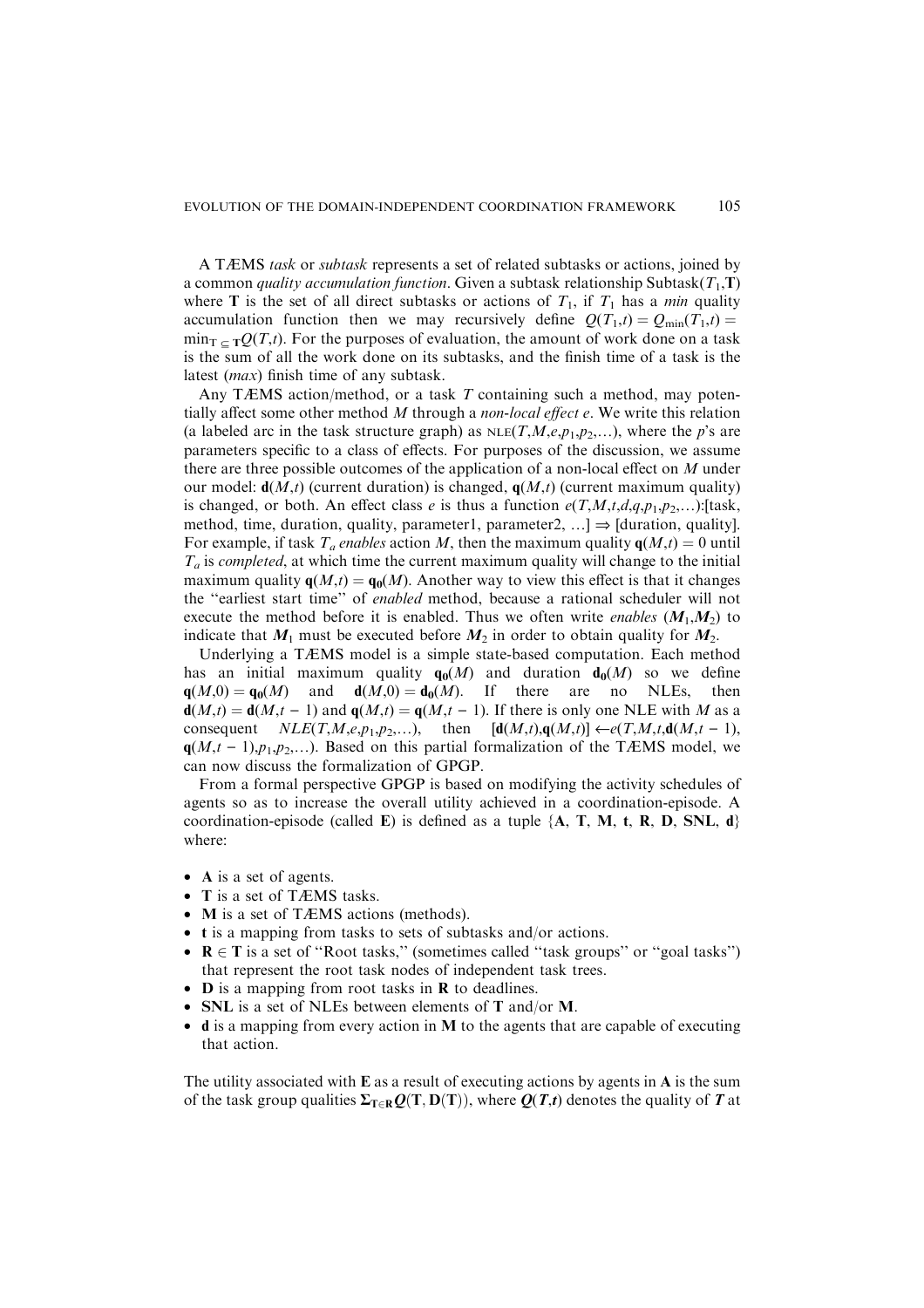time t as defined in [10]. Quality does not accrue after a task group's deadline. For the purposes of evaluation, a *solution* to an episode **E** can be represented abstractly as a set of *after-the-fact* schedules for each agent, indicating the START and FINISH times for each action.

Of course, such an evaluation can only take place in retrospect. Since, in general, the durations of tasks are stochastic, FINISH times can only be estimated, and with them the NLEs in E. In the GPGP approach, then, given an episode  $E = \{A, T, M, t,$ **R**, **D**, **SNL**, **d**<sub>}</sub>, each agent has a local scheduling problem (LSP) that involves choosing which methods to execute and when so as to maximize the expected value of the utility function. A schedule S produced by a local scheduler will consist of a subset of methods executable by the agent in question and their associated start times:  $S = \{ \langle M_1, t_1 \rangle \langle M_2, t_2 \rangle, \dots, \langle M_n, t_n \rangle \}$ . The schedule may include idle time. Given such a schedule and the complete episode description, one can for example compute  $D_{est}(T, S)$  and  $Q_{est}(T, t, S)$ , the expected duration of a task and the expected quality of a task at some point in time.

In all but the simplest cases of totally independent task groups or totally identical episode knowledge and capabilities, the LSP is often trivial and results in no actions and zero utility – this is because without further information no tasks requiring joint action may be achieved. In the general case, what is required from the point of view of a single agent is schedule timing information on at least some of the actions of other agents, or at least on tasks that directly relate to tasks an agent can achieve on its own.

Formally, T, M, t, and SNL induce a (often non-fully connected) directed graph with T and M as nodes and t and SNL as directed arcs connecting them. We now construct an extension of this graph to explicitly represent possible redundant actions. For every method in M that can be executed by more than one agent (expressed in the mapping d), replace it with a new task with a quality accumulation function of max and one unique child for each possible agent. Call this new graph G. For each agent we may now define a local subset,  $G_A$  of G as follows. Add all the (now unique) methods M for that agent, and then recursively add all the supertasks of those methods from the relation t. This defines the ''local'' subset of G for agent A. Now note two extremely important relations: first, elements of SNL that start in one subgraph  $G_A$  and end in another subgraph  $G_B$ , and secondly elements of either SNL or t that have one end in a subgraph  $G_A$  but the other end at a node that is in both  $G_A$  and  $G_B$ . These relations are called *coordination relationships* [CR] and are precisely the set of things that cause a problem in computing a non-zero expected value for agent utility when tasks are interdependent. Each represents an opportunity for coordination of some kind.

The GPGP approach then postulates for each CR some mechanism to remove the uncertainty associated with that CR, by creating a commitment to action (or nonaction) possibly with an associated temporal constraint. We briefly discuss two types of commitments here, but for additional types see also [12, 79].  $C(Do(T,q))$  is a commitment to 'do' (achieve quality for)  $T$  and is satisfied at the time  $t$  when  $Q(T,t) \geq q$ ; the second type  $C(DL(T,q,t_{dl}))$  is a 'deadline' commitment to do T by time  $t_{d}$  and is satisfied at the time T when  $[Q(T,t) \geq q] \wedge [t \leq t_{d}]$ . When a commitment is sent to another agent, it also implies that the task result will be communicated to the other agent (by the deadline, if it is a deadline commitment).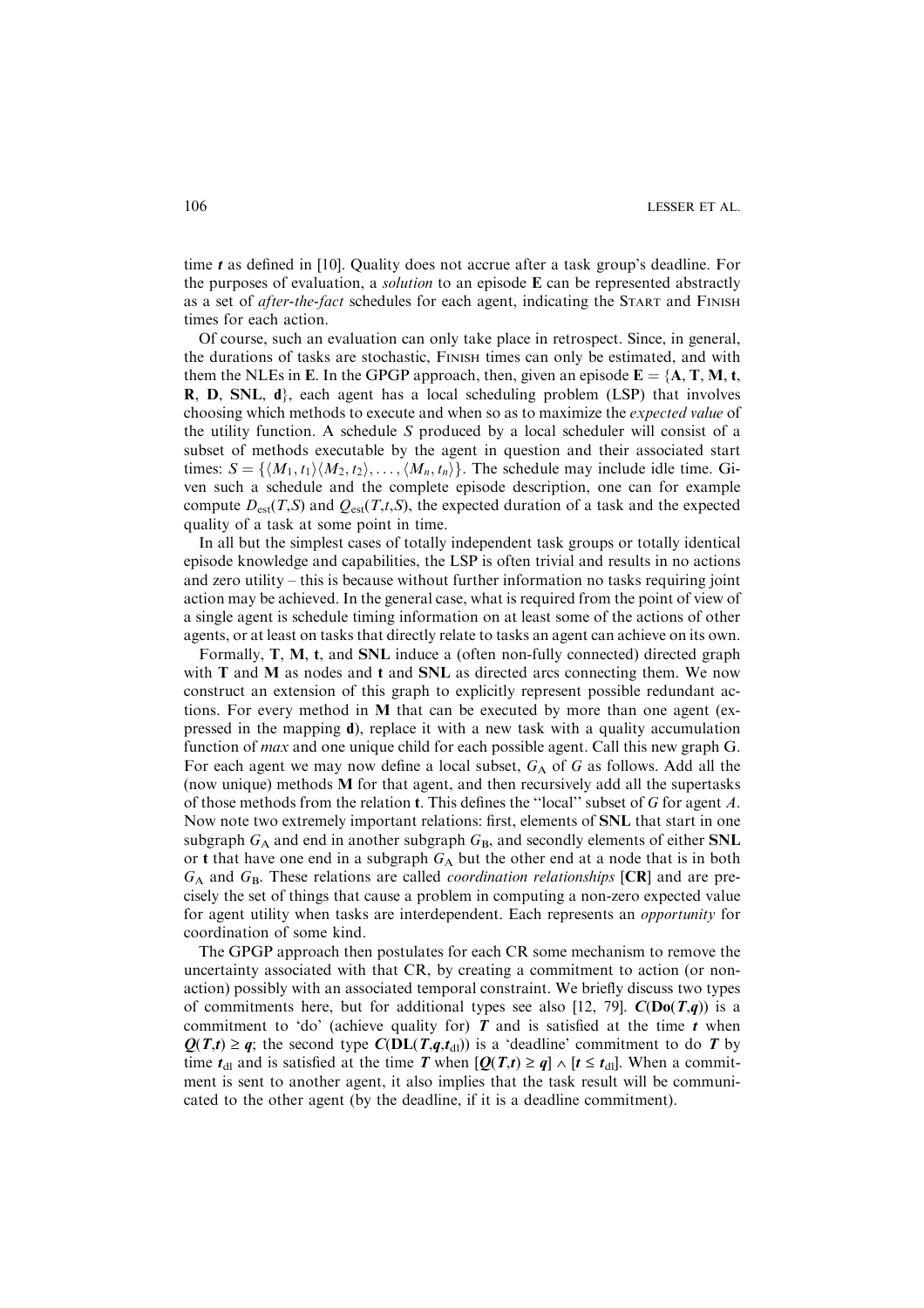A coordination mechanism, then, indicates for a specified subset of coordination relationships a set of commitments that should be made locally, and other actions (usually communication actions) to take in order to make the commitment social (in the sense of [33]). For example, the hard predecessor coordination mechanism distinguishes the direction of the relationship – it only creates commitments on the predecessors of an *enables* relationship. We will let  $HPCR \subset CR$  indicate the set of potential hard predecessor coordination relationships. The hard coordination mechanism then looks for situations where the current schedule  $S$  at time  $t$  will produce quality for a predecessor in HPCR, and commits to its execution by a certain deadline both locally and socially:

$$
[Q_{est}(T, D(T), S) > 0] \wedge [enables(T, M) \in HPCR]
$$
  
\n
$$
\Rightarrow [C(DL(T, Q_{est}(T, D(T), S), t_{early})) \in C] \wedge [comm(C, Others(M), t) \in I]
$$

The next question is, by what time  $(t_{\text{early}}$  above) do we commit to providing the answer? One solution is to use the *min* t such that  $Q_{est}(T,D(T),S) > 0$ . In our implementation, the local scheduler provides a query facility that allows us to propose a commitment to satisfy as 'early' as possible (thus allowing the agent on the other end of the relationship more slack). We take advantage of this ability in the hard coordination mechanism by adding the new commitment  $C(DL(T, O_{est}(T,$  $D(T), S$ , "early")) to the local commitment set C, and invoking the local scheduler LS(SNL,C,NLC) to produce a new set of schedules S. If the preferred, highest utility schedule  $S_{U} \in S$  has no violations (highly likely since the local scheduler can simply return the same schedule if no better one can be found), we replace the current schedule with it and use the new schedule, with a potentially earlier finish time for T to provide a value for  $t_{\text{early}}$ . The new completed commitment is entered locally (with low negotiability) and sent to the subset of interested other agents. Other coordination mechanisms can be defined in similar ways. In this way, GPGP mechanisms generate commitments between agents in order to coordinate the schedules of agents so as to increase the utility achieved in a coordination-episode.

## 2.5. Connections to joint-intention model

The initial set of mechanisms for GPGP was derived from Durfee's work on PGP [18] in the distributed vehicle monitoring testbed (DVMT). These five mechanisms were: (1) communicate non-local views; (2) communicate appropriate results; (3) avoid redundancy; and handle (4) hard and (5) soft coordination relationships between tasks at two agents [11, 14]. These five basic mechanisms formed a domainindependent set for basic agent teamwork. As such, it is interesting to compare them to Tambe's work on flexible teamwork, implemented in the STEAM and TEAM-CORE frameworks [51, 62, 63] that is in turn based on Cohen and Levesque's work on joint-intentions $34$  [46]. In particular, the five initial GPGP mechanisms do not separate the environment-centered coordination actions from actions oriented toward teamwork itself. In other words, in general, GPGP does not communicate solely to maintain some explicit model of teamwork. However, a striking example of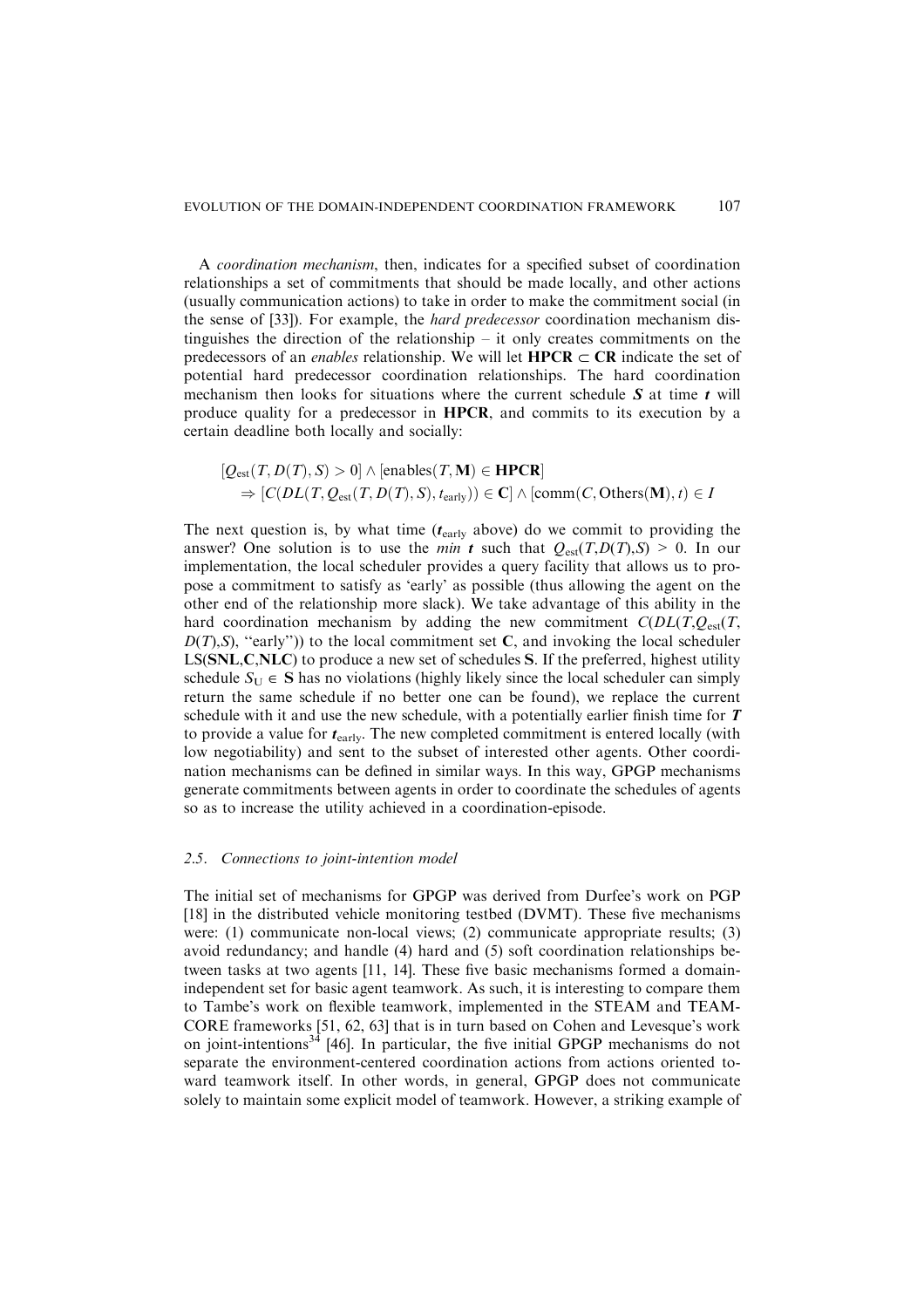the relationship of GPGP to the Cohen and Levesque teamwork model is their prediction that team members should communicate when they believe that the object of a joint persistent goal has been achieved, found to be unachievable, or irrelevant. The GPGP ''communicate results'' mechanism contains a clause to communicate a ''final result'' (degrees of achievement) for every task group (implicit joint persistent goal) indicating that the agent believes no further actions can be done for that task group. Interestingly, this is one of the small generalizations that were added when creating the general GPGP mechanisms from the original DVMT PGP heuristics.

GPGP currently represents joint intentions only implicitly. There are no explicit mechanisms to guarantee agents have mutual intentions to achieve their parts of the jointly shared goal. GPGP generates commitments to accomplish subtasks of a jointly shared goal though these detailed commitments are not in response to a more encompassing commitment, explicitly held by each agent, to achieve the jointly shared goal. There is no guarantee that an agent will solve its part of a jointly shared goal even though it knows of its existence. In fact, from a social utility perspective, an agent may choose to solve other goals/tasks that it knows of rather than its part of a jointly shared goal. However, what is of concern is if the following situation occurs: an agent solves its part of a jointly shared goal while another agent chooses not to solve a critical part of the jointly shared goal, thus making the other agent's effort worthless. Additionally, there are limited mechanisms in the initial GPGP to coordinate about which alternative ways agents should achieve their local subtasks of the jointly shared goal that would be maximally beneficial to them in the context of the other tasks they are doing. This latter problem entails a complex distributed search due to the *qaf* relationships possible among distributed subtasks. We have only recently begun to solve this problem in restricted cases as will be described in the section on more complex coordination mechanisms. Of the original five initial mechanisms only the redundancy mechanism is triggered by the existence of a qaf's relationship (i.e., max) among sibling subtasks located in different agents, and it uses a very simple heuristic not involving distributed search for making a decision.<sup>35</sup> Neither the lack of explicit mechanisms to generate a joint intention nor the lack of mechanisms to handle *qaf*'s such as *min* (*and*) turned out to be a serious problem in the experiments [11, 14] that we conducted. Problems did not often occur because: (1) subtasks in a jointly shared goal were often connected through interrelationships so that failing to schedule a subtask in one agent would lead another agent to not schedule its related subtask – this resulted in implicitly deciding to not solve the shared joint goal;<sup>36</sup> and (2) the scheduling heuristic used by the local scheduler (DTT [20]) was to first guarantee, if possible, that all local task structures achieved some minimum level of utility before attempting to maximize the overall utility achieved by all local tasks. For these reasons, the GPGP mechanisms operated correctly in most cases by either explicitly generating commitments to solve a subtask of the jointly shared goal (or not solve it) due to an interrelationship between a subtask of the shared goal held by another agent or scheduling these subtasks due to local utility concerns. We now feel that with a few additional messages being transmitted among agents,  $37$  GPGP could be made to work in all cases within our existing mechanisms; these messages would guarantee that when an agent made a decision not to schedule activities to generate utility for their part of a shared goal other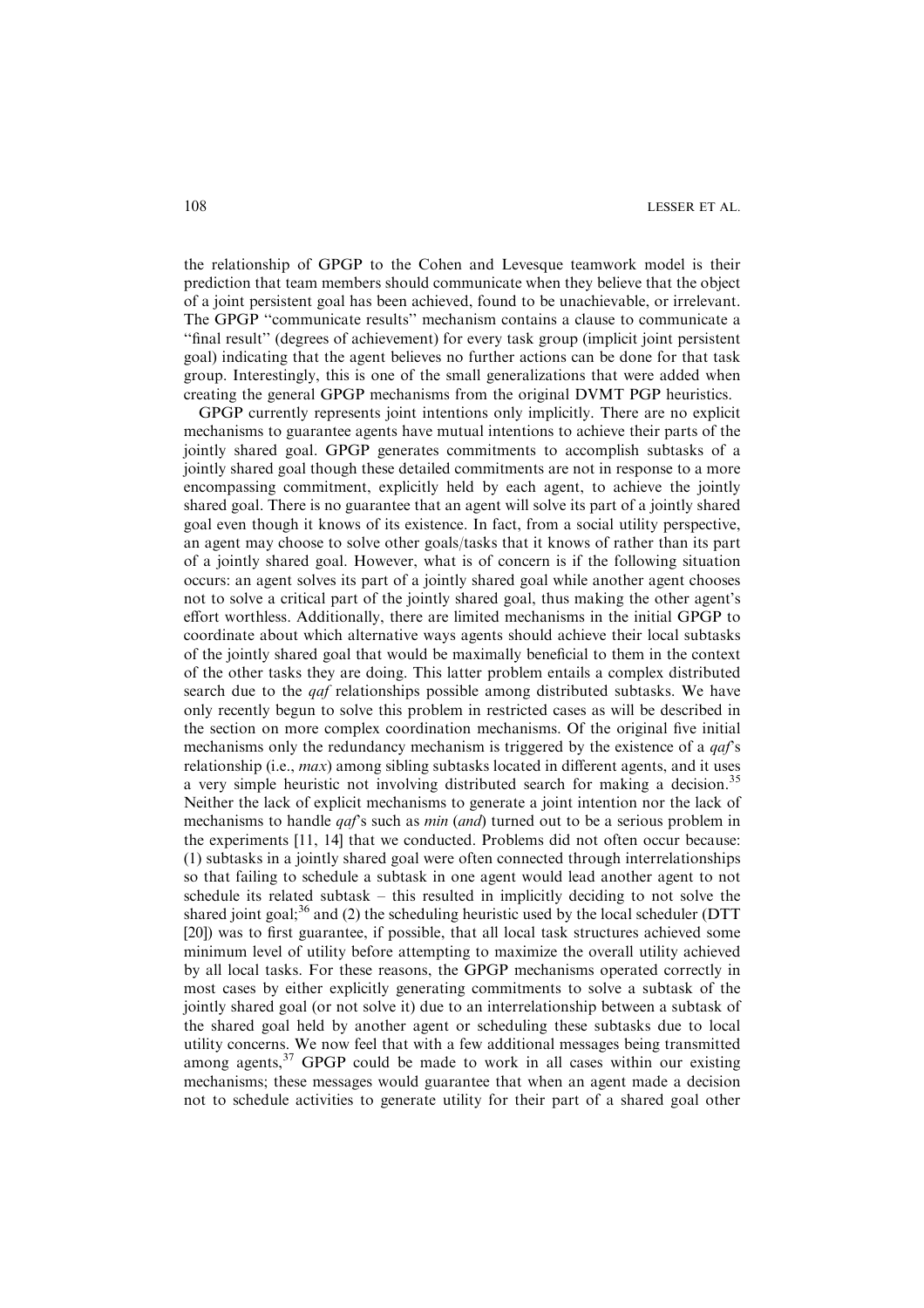agents having parts of the shared goal would be notified. In essence, we are saying that the joint-intentions model is compatible and integratable with our quantitative view of coordination and the issue of implicit vs. explicit representation of jointly shared goals becomes moot as we add additional attributes to the TÆMS task structure representation necessary to support the reasoning associated with these additional messages being exchanged among agents<sup>38</sup>. Additionally, Tambe's STEAM/TEAMCORE work points to a need to more carefully define coordination mechanisms to separate bottom-up, environment-centered coordination activities from top-down, organizationally prescribed teamwork coordination activities – an exciting area of future work. On the other hand, the success of using GPGP environment-centered mechanisms in multiple environments demonstrates that there are indeed general mechanisms for solving domain-level coordination problems in different environments, because the task relationships in those environments can be characterized in a general way. While STEAM's teamwork rules are general, it still requires the addition of new, different, domain-specific coordination rules for each domain. Another difference is that TÆMS and GPGP deal in worth-oriented environments, thus goals are achieved to varying degrees, rather than black and white "achieved or not achieved."<sup>39</sup>

In the next sections we will examine how in a principled and parsimonious way the GPGP/TÆMS framework can be augmented to (1) make it a more general framework for coordination where bottom-up and top-down forms of coordination can co-exist and be intermingled and where a wider set of agent activities and their relationships can be represented, (2) allow for dynamic and finer-grained situation-specific coordination, (3) permit more effective operation in large agent societies structured as organizations, (4) take into account contingencies in agent behavior when making coordination decisions, (5) use more complex coordination protocols so that more explicit reasoning takes place about how coordination decisions affect the global utility and more optimal coordination patterns are found based on a cooperative search between agents, and (6) facilitate resource-based coordination mechanisms. We begin this discussion by first detailing extension in the representation of agent activities.

# 3. The evolution of TÆMS

In its original conceptualization, TÆMS was a hierarchical task representation language that featured the ability to express alternative ways of performing tasks, characterization of methods according to expected quality and expected duration – and the representation of interactions between tasks. As a result of using it in a number of applications, TÆMS has evolved considerably in its representational power and in the scope of applications that can be appropriately represented.

#### 3.1. Addition of discrete distributions

As TÆMS has evolved, we have moved beyond simple quality/time trade-off reasoning to a multi-dimensional satisficing methodology [71]. Methods are no longer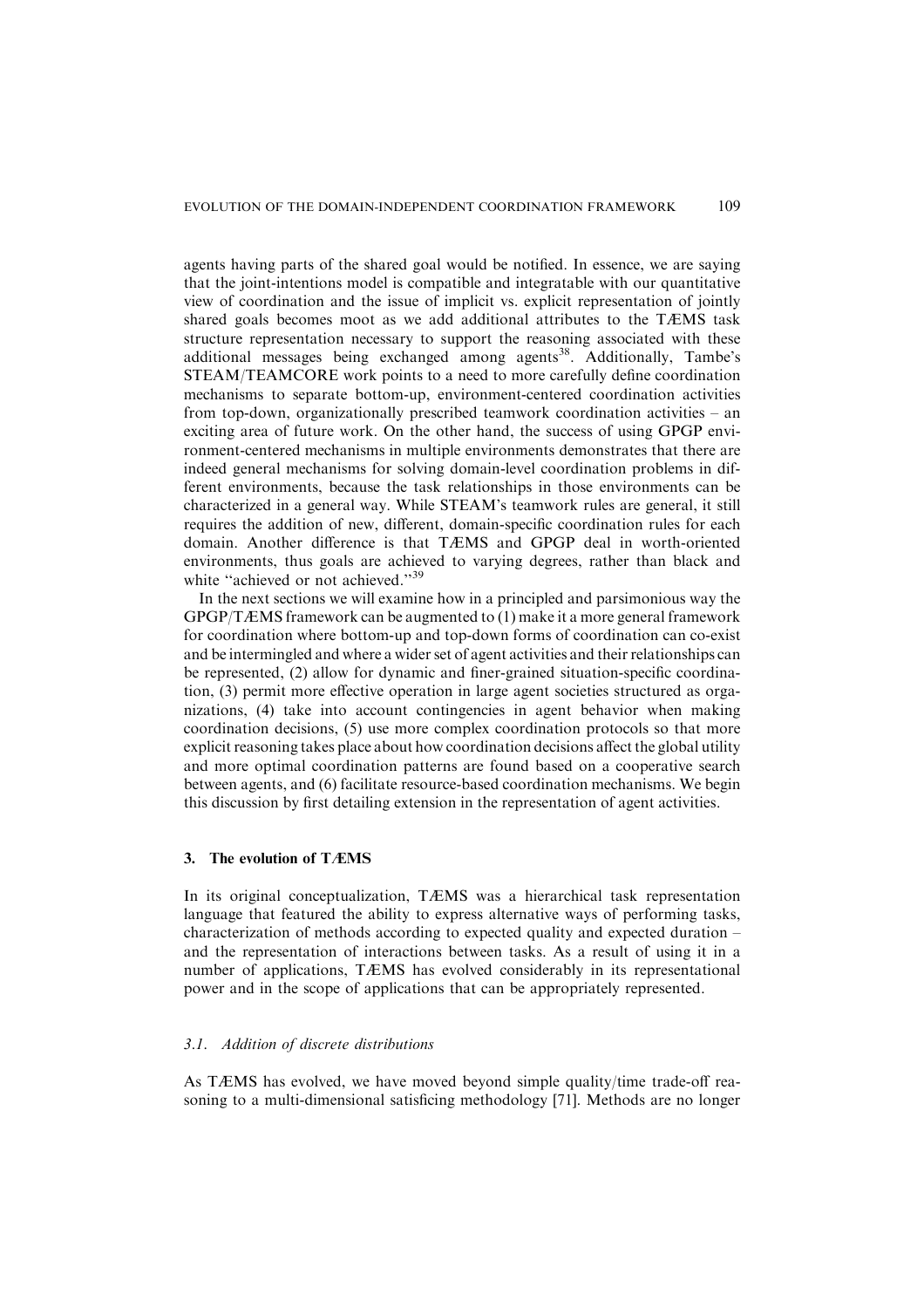

Figure 11. An example of a TÆMS task structure for an information-gathering agent.

simply characterized in terms of expected quality and duration values but are characterized statistically via discrete probability distributions in three dimensions: quality, cost, and duration; and the work is extensible to multiple other dimensions as well (see Figure 11 for an example and associated description). The switch from expected values to discrete distributions enables reasoning about the certainty [72] of particular courses of action, perhaps performing contingency analysis [55, 56], as well as the quality/cost/time trade-offs. This more complete view is crucial in highly constrained situations (e.g., where deadlines are present). For example, in meeting an important commitment, it may be preferable to choose a highly certain course of action that has only moderate overall quality to ensure that results are available by the deadline, rather than a less certain solution path, even though it may have the possibility of a very high-quality payoff. The enhancement of multiple attribute dimensions, including uncertainty, is also important because the representation enables the multi-agent system designer to better characterize the desired system performance [71, 73]. This new performance characterization takes into account both hard and soft constraints on quality, cost and duration of the schedule of tasks intended to meet a high-level goal or commitment. Additionally, the amount of uncertainty that is tolerable in meeting these constraints can be specified [44].

## 3.2. Additional quality accumulation functions

In TÆMS, progress toward the problem-solving objective is expressed and tabulated in terms of quality. Tasks accumulate quality from their subtasks according to quality accumulation functions (qafs). Originally, qafs defined only which combinations of subtasks could be performed to achieve the parent task and how the subtask qualities are tabulated at the parent task. For example, the sum() gaf denotes that any element of the power set of the child tasks, minus the empty set, can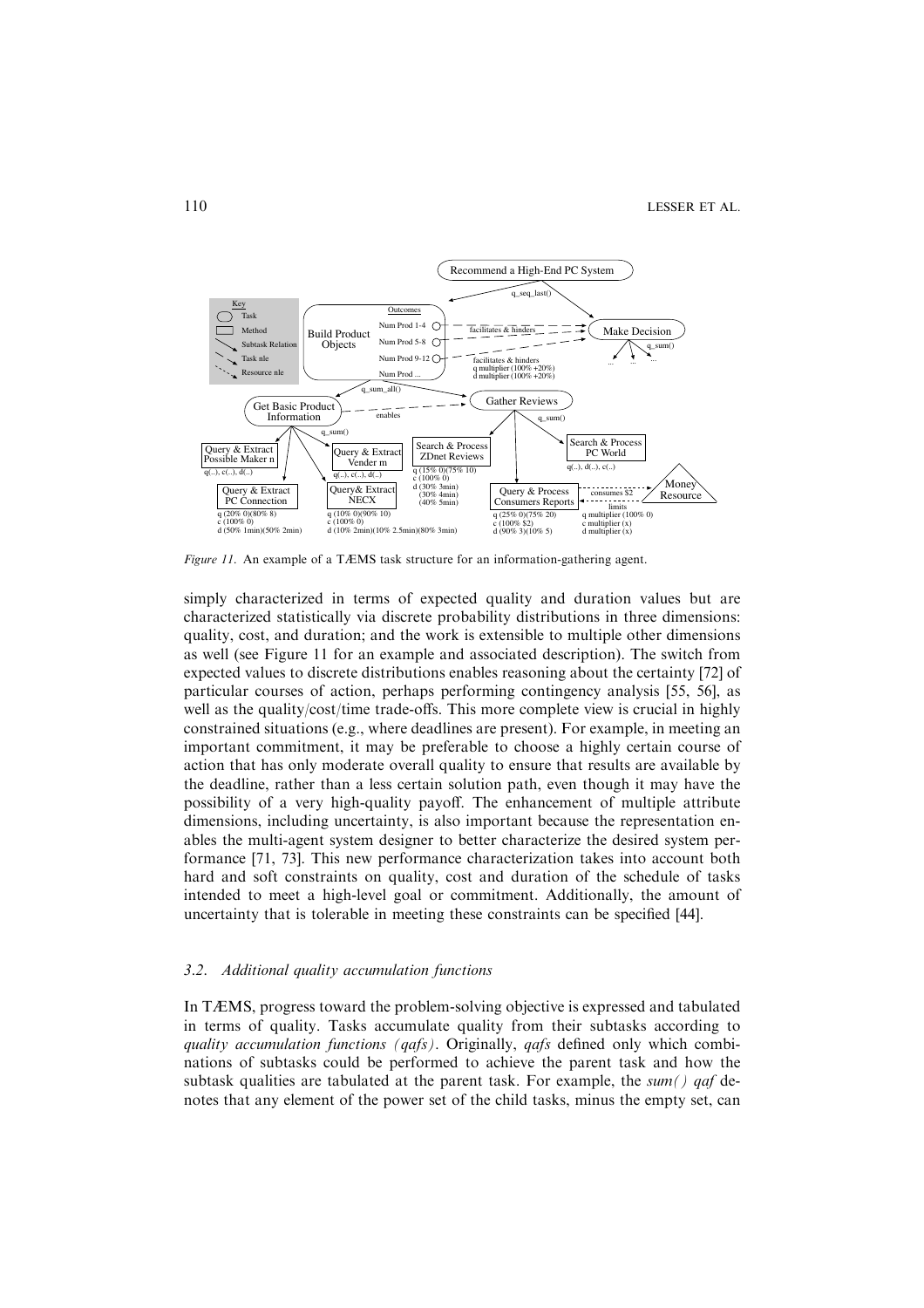Table 2. Definition of quality accumulation functions.

| q min – minimum single quality of all subtasks.                                                        |
|--------------------------------------------------------------------------------------------------------|
| q max – maximum single quality of all subtasks.                                                        |
| q sum – total aggregate quality of all subtasks.                                                       |
| q last – quality of most recently completed subtask.                                                   |
| q sum $all - as$ with q sum, except all subtasks must be completed.                                    |
| q seq min – as with q min, except all subtasks must be completed in order.                             |
| q seq max – as with q max, except all subtasks must be completed in order.                             |
| q seq last – all subtasks must be completed in order, and overall quality is the quality of last task. |
| q seq sum – as with q sum, except all subtasks must be completed in order.                             |
| <i>q exactly one</i> – quality of single subtask. Only one subtask may be performed.                   |
| q sigmoid – similar to q sum except there is a parameterized sigmoid function that defines how quality |
| accumulates.                                                                                           |
|                                                                                                        |

be performed to achieve the parent task and that the parent task's quality is the sum of the children's qualities. In the current TÆMS, *qafs* may also define orderings.<sup>40</sup> In all, we have developed a suite of 11 different  $qafs$  to represent the needs of different application domains as seen in Table 2.

Another important enhancement is the representation of different possible outcomes for primitive activities. For example, an action may produce a result of type A or type  $B$ , or it may fail entirely. With the outcome enhancement, clients can represent cases where a result of type A is beneficial to some other method, say method A; type B is beneficial to yet another method, method B; and the failure outcome enables a recovery action. While outcomes have always been included conceptually in TÆMS, either via entries in a method's quality, cost, and duration distributions or via a contribution to the expected values in the early versions of TÆMS, this new explicit outcome representation enables the expression of task interactions that are based on particular outcomes.<sup>41</sup> The new outcomes feature also allows the representation of different outcomes that have different statistical characteristics, i.e., different discrete probability distributions for quality, cost, and duration.

Figure 11 shows an example information-gathering TÆMS task structure, from the BIG information-gathering agent [45] that contains some of these new extensions to TÆMS. The top-level task is to recommend a high-end PC system. It has two subtasks: one that pertains to finding information about various products and constructing models of the products, and one for making the decision about which product to purchase. The two tasks are governed by a seq last() qaf, which indicates that the tasks must be performed in order and that the quality of the top-level task is determined by the quality returned by the last subtask executed, i.e., the decision process task.

This models the fact that the decision process described here takes into consideration the quality, coverage, and certainty of the information used to make the decision and reflects these attributes in the quality of its final decision. The task that handles finding, extracting, and building information objects Build-Product-Objects is decomposable into tasks for finding basic product information and for gathering reviews. At the lowest level of the tree are primitive actions (also called methods or activities) whose behaviors are specified by distributions for quality  $(q)$ , cost  $(c)$  and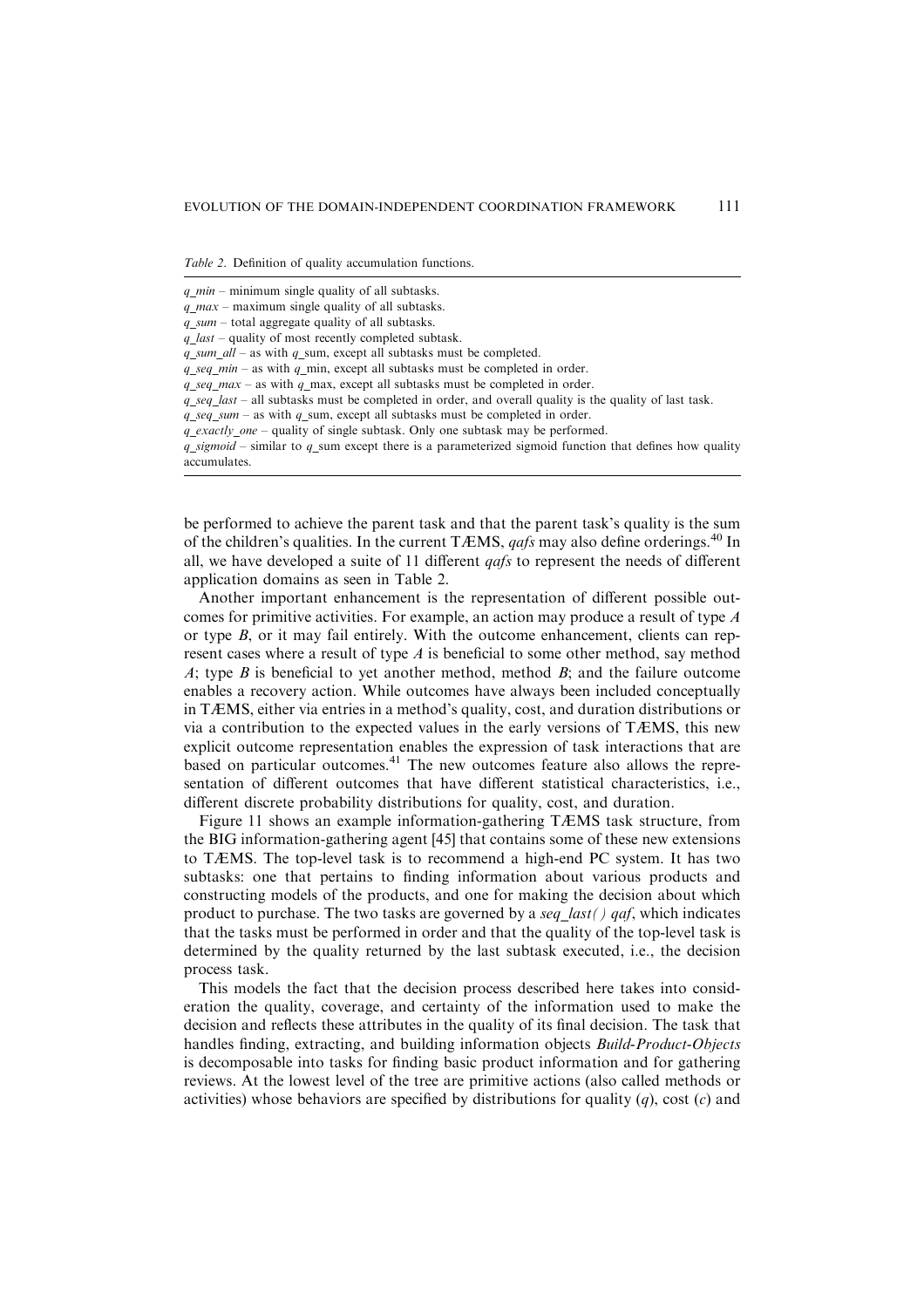duration  $(d)$ . For example, "Query & Extract PC Connection" specifies that the quality produced by this activity will be 0 (quality 0 is considered a failure)  $20\%$  of the time and will be 8 the remainder of the time when it succeeds, there will be no cost incurred in doing this activity, and finally it is equally likely that the duration of the activity will be 1 or 2 minutes.

The sum all () gaf denotes that both of these tasks must be performed and that the quality of *Build-Product-Objects* is a sum of the qualities produced by the subtasks. Build-Objects has a set of different outcomes<sup>42</sup> that indicate the number of objects produced during the information-gathering phase. Note the dotted edges leading from *Build-Objects* to *Make-Decision*. As previously discussed, these denote task interactions also called non-local-effects (or NLES). The NLES pictured denote facilitation and hindering effects to model the notion that the decision maker's quality is improved by more objects but that more objects also increases the time required to make the decision. Get-Basic-Product-Information has four children governed by a  $sum()$  *qaf*, which means that any element of the power set of the children (minus the empty set) may be performed and that the quality of Get-Basic is the sum of the qualities of its children. Note that the child tasks have different quality, cost, and duration characteristics – essentially, there are  $2^4 - 1$  different alternative ways to perform Get-Basic and the agent will determine which approach to employ based on the current problem-solving context. For example, if time is limited, it may only get information from one fast site as opposed to a set of sites.

#### 3.3. Representation of non-computational resources

The explicit representation of non-computational resources, such as network bandwidth, databases, and physical resources like printers, is another important TÆMS enhancement. To do this, we represent each relevant resource explicitly in the existing task structure, as with the Money resource in Figure 11. These nodes interact with other parts of the task structure, where methods may consume or produce resources, and the current level of the resource can affect the performance of those activities in turn. Resources are defined to be one of two varieties, consumable and non-consumable, each with minimum, maximum and current levels. The two types are differentiated in that the former requires explicit production to replenish, as with paper used by a printer, while the latter automatically restores its current level when it is no longer in use, as with the printer itself.

Resources are connected to other parts of the task structure with special resource interrelationships. A consumes interrelationship from a method to a resource indicates that when that method is performed, it will use up some amount of that resource. An analogous produces interrelationship also exists. Both include quantitative, probabilistic descriptions of how much of the resource is expected to be consumed or produced. The limits resource interrelationship defines how the resource itself affects the method. In this case, if the resource's current level has exceeded its minimum or maximum values, the limits interrelationship will activate and affect the target method's performance in much the same way that a hinders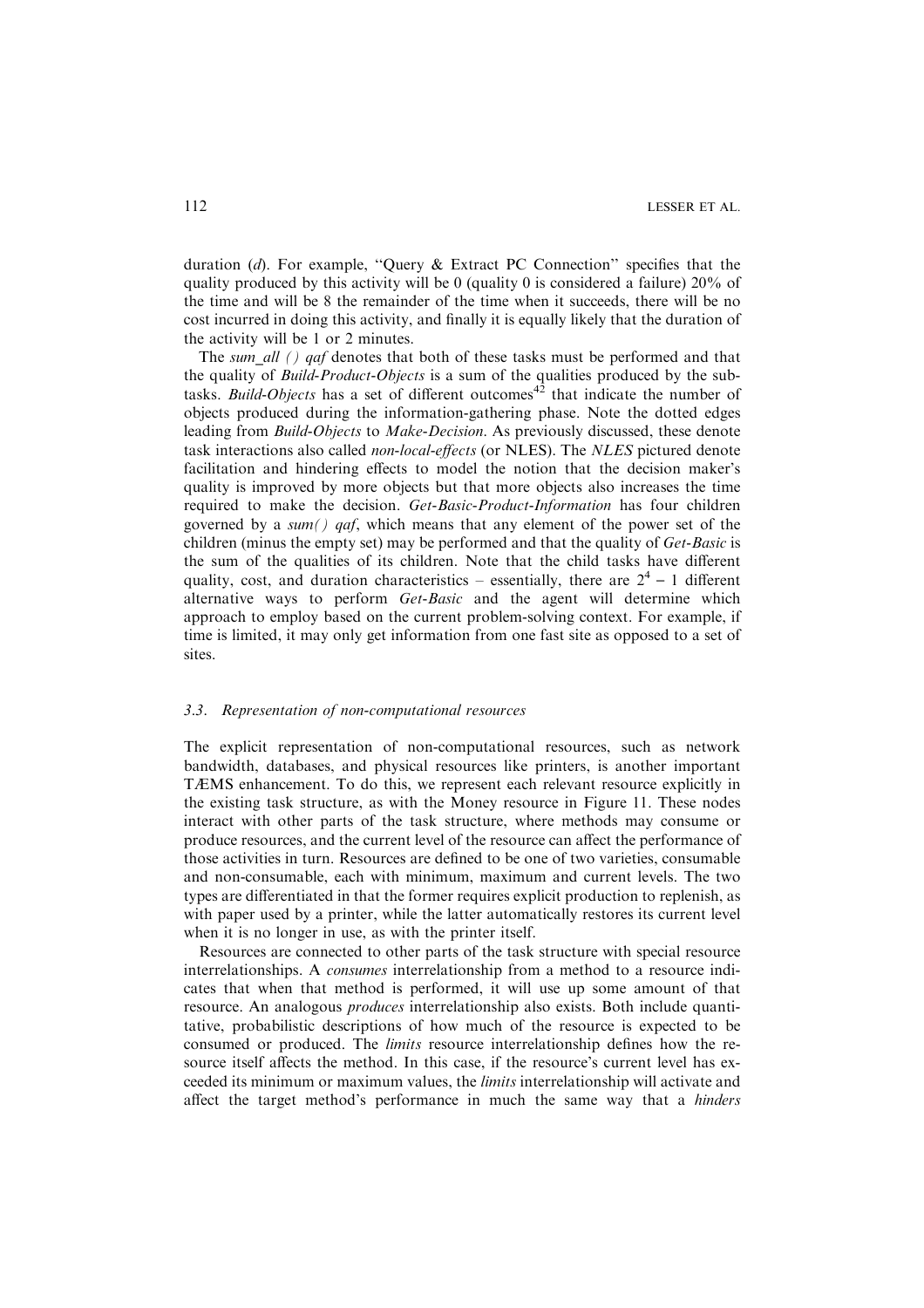interrelationship would. Multipliers defined in the limits interrelationship determine exactly what the effects are on the method's cost, quality or duration.

## 3.4. Virtual tasks

Figure 12 shows the same information-gathering task structure as it might be decomposed and assigned to several agents. Obviously, many such decompositions are possible; the decomposition in Figure 12 is according to the WARREN [13] approach to agent specialization in multi-agent information-gathering systems. The Task Agent is responsible for producing the result but Information Agents are the retrieval and processing experts. The interrelationships between the different task structures denote GPGP coordination points. The task structure in Figure 12 contains several different types of coordination-centric interactions. The inability of the Task Agent to carry out the information-gathering actions means it must contract those duties out to the specialists – this is handled by new GPGP mechanisms for virtual tasking or contracting (discussed later). The enables NLE between the two information agents requires the use of the original GPGP coordinate-hard-taskinteraction mechanism. The monetary resource interaction requires resource centric coordination like that found in the recent hospital patient scheduling [12] and the intelligent home automation [42, 43] applications.

The task structures shown in Figure 12 provide a small-scale example of TÆMS and interaction-motivated GPGP. One can easily imagine a pool of informationgathering and decision-making agents cooperating to equip an office. Interactions would exist between information-gathering activities at multiple levels of abstraction. For example, two agents shopping for computer systems might share freeformat text reviews of the structured data produced by abstraction. Interactions



Figure 12. WARREN style model of multi-agent information gathering.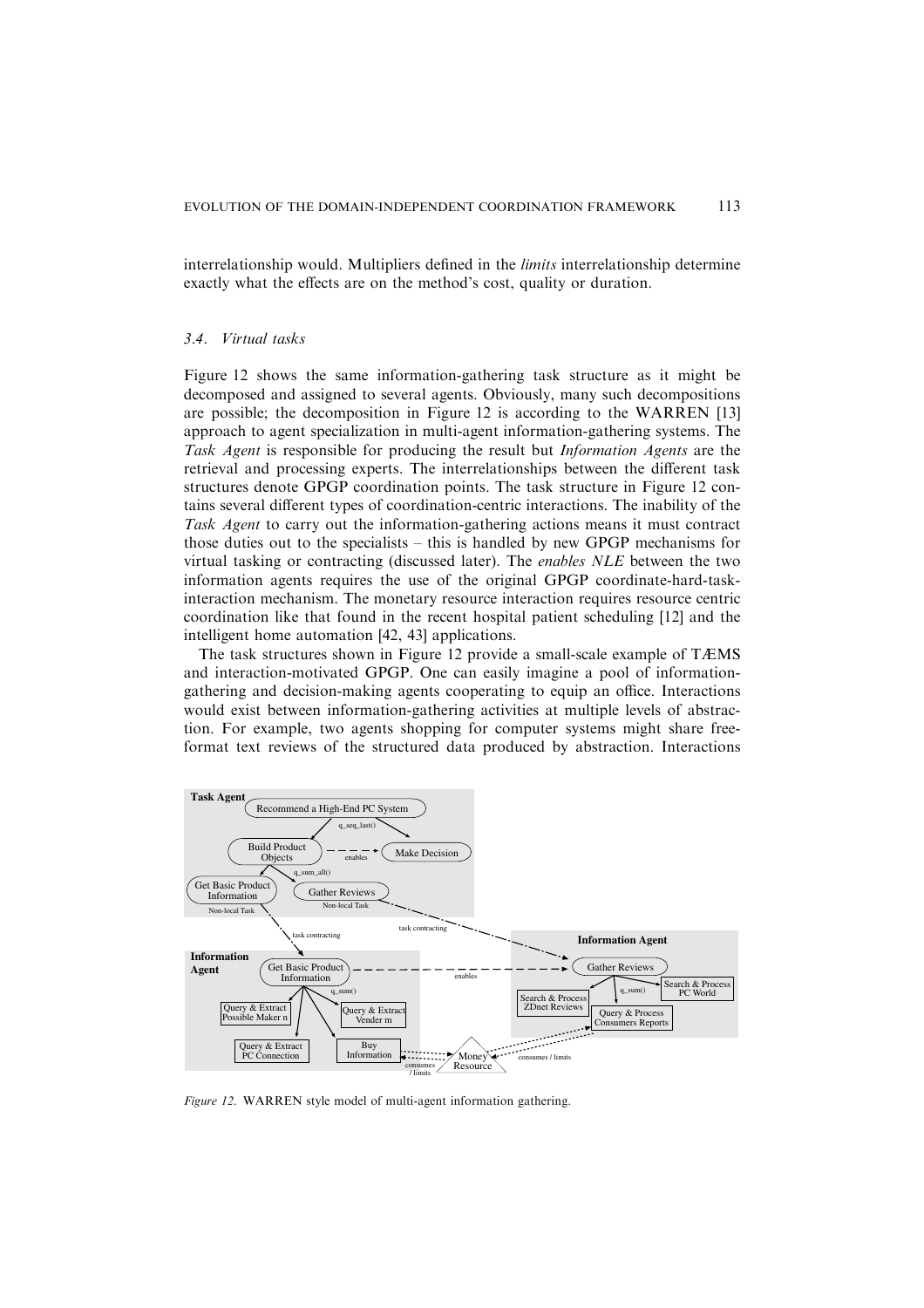would also exist over shared resources and to support data-assimilation and datadriven decision making.

## 3.5. TÆMS as an abstract model of problem solving

There are two views of how TÆMS is related to agent problem solving. One views TÆMS as a way to represent agent problem-solving activities, that is, agents would literally use TÆMS internally. The other views TÆMS as an abstract model of agent problem-solving activities.<sup>43</sup> It is this latter view that is typical of our current uses in real applications: a domain problem solver uses its own internal representation for problem solving and this representation is abstracted into a TÆMS task structure for use by GPGP. In this way of using TÆMS/GPGP, we are arguing that, for most coordination needs, an appropriately abstracted view of activities is sufficient for effective agent coordination. This perspective motivates the continuous evolution of TÆMS. The addition of new features and new representations to TÆMS is caused by the constant tension among representational power of TÆMS to accurately model an agent's problem-solving activities, the ease of being able to map these activities into TÆMS, and the ability to reason without significant computational cost about these activities. There is a trade-off between representing large amounts of problem-solving possibilities/contingencies, and maintaining a somewhat unwieldy modeling framework. For example, if the problem solver enumerates all possible problem-solving actions for every step in the problem-solving process, and all possible actions caused by carrying out the first set of actions, and all possible contingencies in the case of failure or a change in the environment, the TÆMS model becomes computationally intractable.<sup>44</sup> However, through new constructs like iteration, outcomes, and qafs that impose orderings and other semantics, the representational power of TÆMS is enhanced without increasing the computational complexity of reasoning with the TÆMS models. It also allows the domain problem solver to more accurately model key contingencies and key repetitive actions, and thus provide GPGP with more information while not overloading it with details. Without these features, an agent might have to constantly communicate with GPGP about how its view of its future activities needs to be modified as the result of its incremental execution of its tasks; this modified view may entail significant recoordination activities since other agents may also need to be notified of these changes. Instead, GPGP can now, when it makes its original coordination decisions based on the agent's description of its activities, factor into these decisions that an agent's activities may change in certain ways as a result of the partial execution of its activities. For example, instead of establishing a commitment that is highly uncertain because there is a significant possibility that a task established to satisfy the commitment may not be completed successfully, it is now possible to analyze whether there would be another way that the agent could successfully complete the commitment with additional time. Thus, the coordination mechanism can, in making the original commitment, factor in some of the implications of the original task failing and an alternative method being required, which can result in making a different commitment that has a much higher certainty of being successfully honored.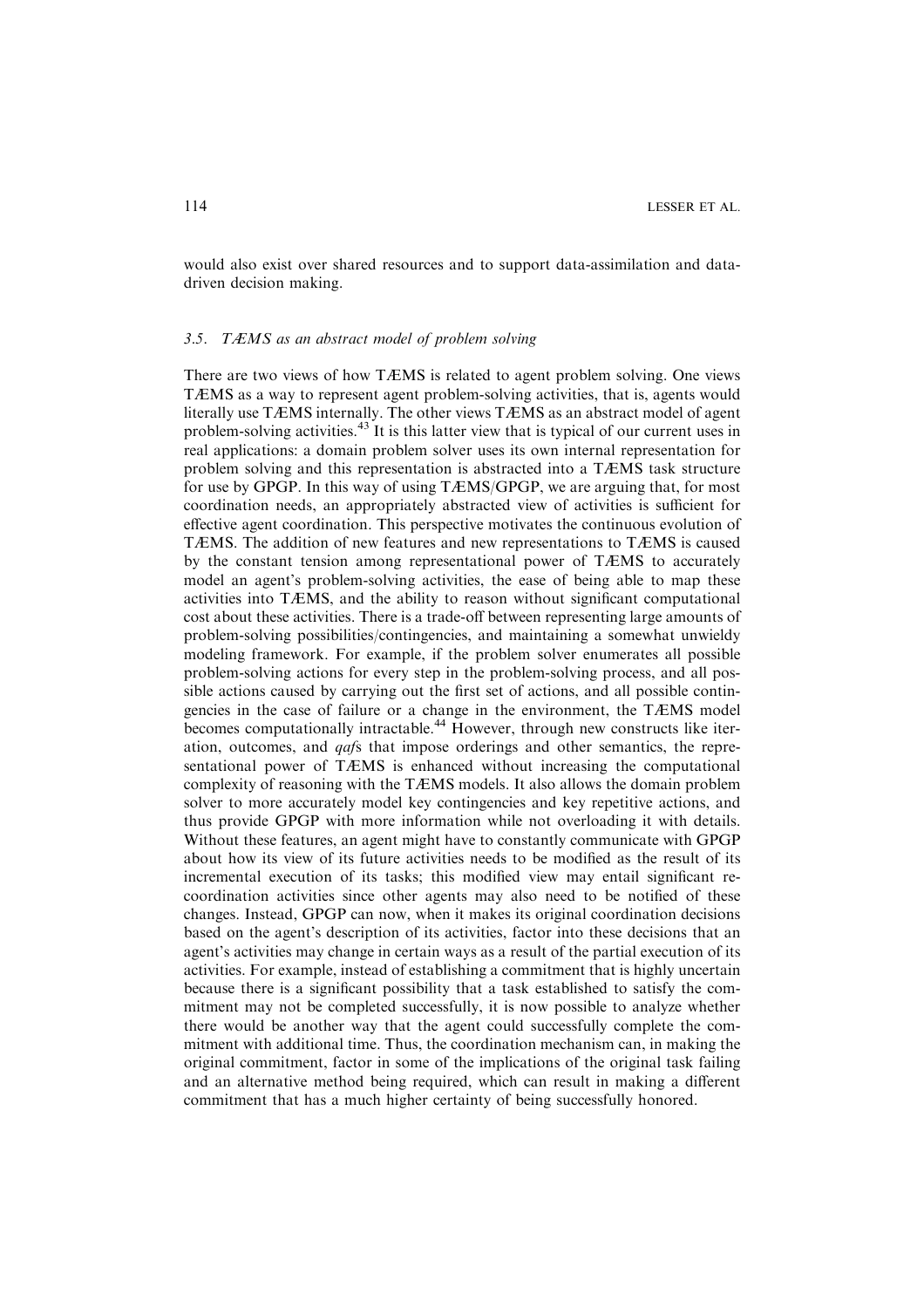# 3.6. Other extensions to TÆMS

We have also explored ideas for a number of other task relationships. We mention them here to emphasize that the TÆMS/GPGP framework can be easily extended to represent other types of task interdependencies. One relationship involves a new type of temporal synchronization among tasks that denotes the constraint that both tasks need to be started and completed within the same temporal window; the more quantitative aspects of this relationship would be the tolerable overlap among the temporal windows of tasks and how the task's solution quality is affected by the amount of overlap.<sup>45</sup> The need for this type of relationship is exemplified in recent work on a distributed sensor network application where measurements taken from different sensors if they are to be effectively fused need to be taken within some overlapping temporal window [31]. Another relationship indicates that there are consistency constraints among solutions to a set of tasks that will require sharing intermediate information among them to converge on a solution; the more quantitative aspects of this relationship would be the expected frequency of information exchange among tasks. Knowledge of both relationships could lead to more coordinated scheduling of task activities in the different agents.

Another interesting relationship represents a meta-level exchange of information between tasks. In this case, the relationship indicates that the completion of one task would provide information about the performance characteristics of another task; this information could then be used by the agent's problem-solving component to revise its TÆMS description of the task. This relationship is like *facilitates* in that the task can be performed without an updated view of its performance characteristics, but waiting for this information in certain situations would lead to more optimized behavior. $46$ 

We have also implemented a more complex view of a method's execution that permits us to model activities that do not use the processor resource for their entire duration [65]. There are two approaches that we used to represent this situation. One involved specifying an additional attribute associated with a method that indicates what percentage of the processor the method will use, and the other involved adding an attribute associated with an enables or facilitates relationship that indicated how much additional time it would take for the information generated by the method to be available for use by down-stream methods.<sup>47</sup> Using this information, the scheduler can then overlap method executions. In recent work [64], we have developed a more comprehensive view of method execution that allows us to reason about concurrent execution of methods where there are multiple processors and multiple copies of resources at a single agent and where methods may not be using processor resources. This allows us to build agents that can not only schedule computational activities but also act as resource controllers for shared resources [42, 43, 64].

# 4. Evolution of GPGP

There are three main aspects to evolution of the GPGP framework. The first concerns how the partial global view used in making coordination decisions is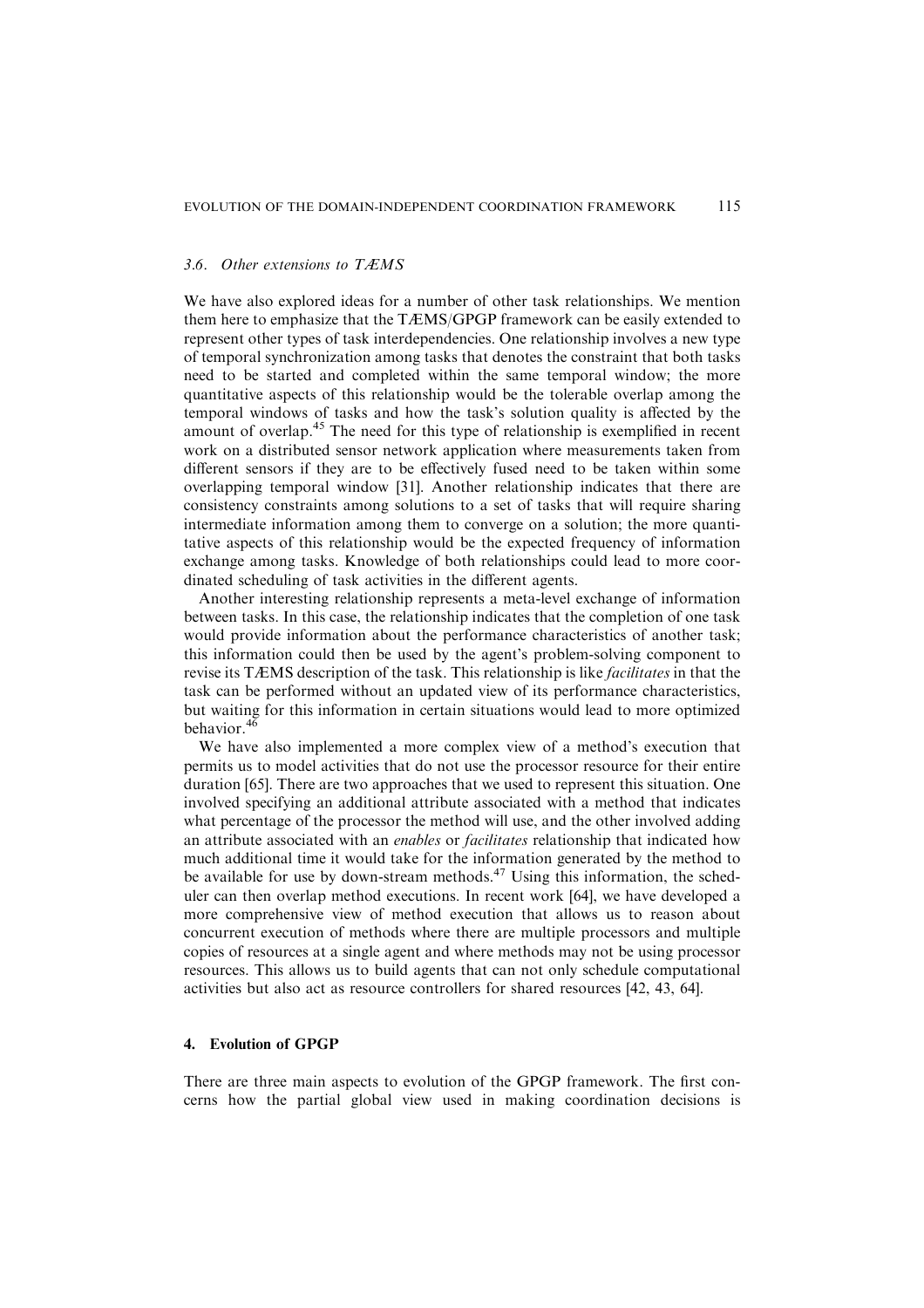constructed. It also has implications for how GPGP can interact with other components in the agent. The second involves a more complex representation of commitments. The third focuses on new and more complex mechanisms for establishing commitments among agents. These extensions have been made for a number of reasons. One reason has been to reduce the communication and computational overhead of using GPGP – the full use of all the mechanisms is not warranted in all environments as has been shown experimentally [11, 14, 48]. This is also especially important if GPGP is to operate in an environment with a large number of agents where agents take on organizational roles. Another reason is to avoid forcing users of GPGP into only one style of building multi-agent systems. The final reason is the desire to exploit the additional information representable in the extended TÆMS on uncertainty and on usage of non-computational resources for effective coordination.

It is important to mention that a version of GPGP that includes all these extensions does not currently exist. Some extensions have been implemented in different versions of GPGP while others have been developed outside of GPGP though they have used TÆMS as their basic representation of task activities and interrelationships. To our knowledge, there is no impediment to creating a version of GPGP/ TÆMS that incorporates all of these extensions in a unified way.

# 4.1. Constructing and using the partial global view

We have significantly enriched how the partial global view used in making coordination decisions is constructed. Two issues motivated this extension. One was a desire for increased efficiency in coordination by being able to exploit default knowledge whenever it was available. The second was being able to handle not only an agent-centric and bottom-up view on how goals and their subgoals were created and distributed among the agents (which was the original orientation of GPGP) but also a hierarchical and top-down perspective on their creation and distribution. The ability to handle both perspectives in an integrated way significantly increases the scope of multi-agent applications that can be represented in GPGP.

4.1.1. Conditioned view. As mentioned earlier, TÆMS task structures are typically used to encode the different plans for achieving a goal, and the constraints and trade-offs associated with each potential plan. They are also used to describe those instances during execution where it has been determined that coordination is to take place. For instance, a TÆMS structure might indicate that one method enables another. If these two methods are to be performed by different agents, this enablement indicates a point where coordination between the two parties would be beneficial. Interrelationships in TÆMS therefore have additional meanings. A (consumes) relationship between a method and a resource would cause the usage of that resource to be appropriately coordinated over with other entities in the system prior to use. A hard or soft (enables, facilitates) interrelationship arising from a method or task represented at a remote agent with a local target would cause the local agent to contact the remote one to coordinate their activities in a satisfactory manner. A relationship indicating potential negative effects on a remote agent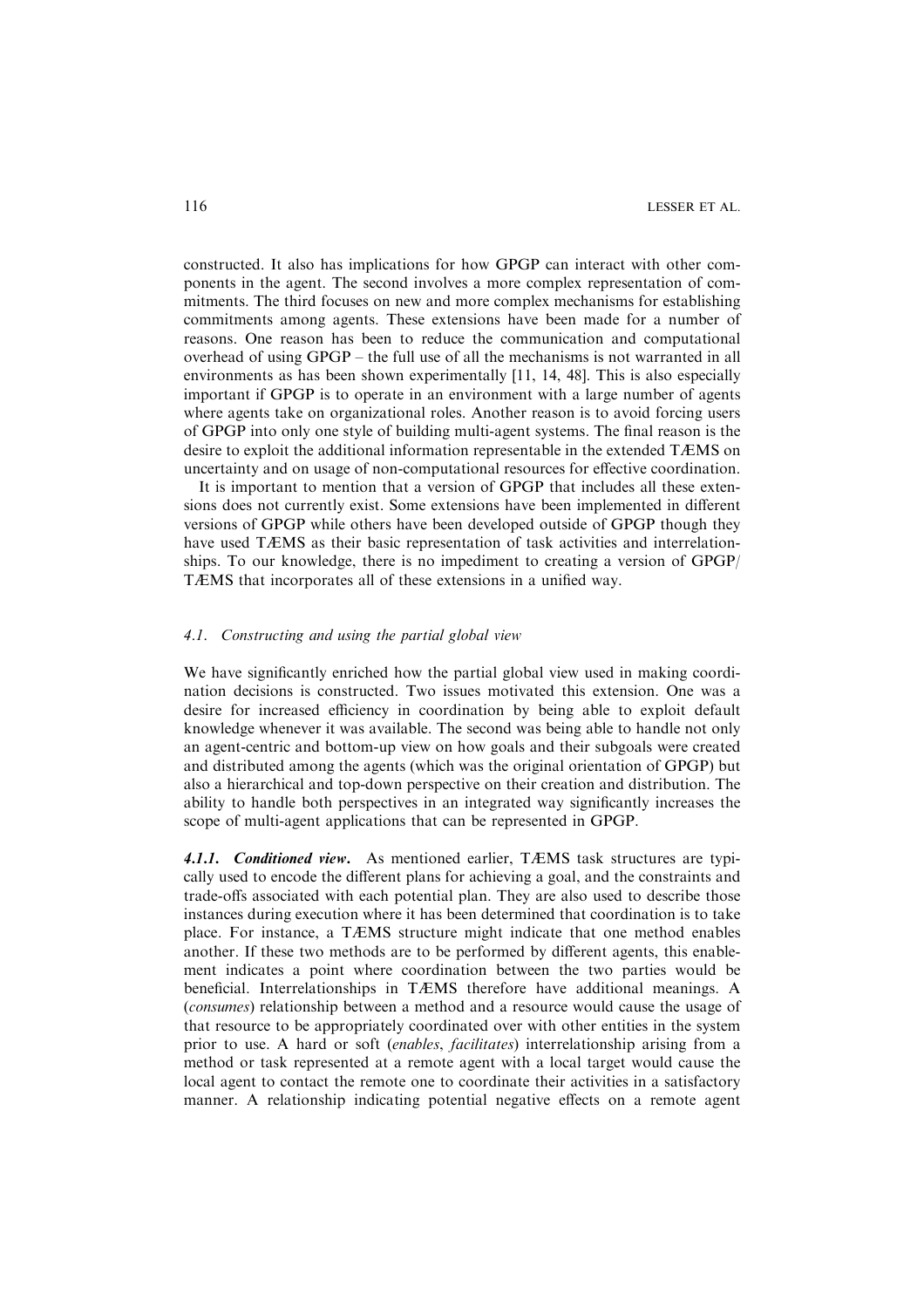(disables, hinders) would require the agent to first determine if performing the activity is acceptable before execution. Scheduling a method flagged as being non-local would cause the agent to coordinate over the execution of that method by a remote agent.

In this way, an agent possessing a task structure containing methods or constraints that may be satisfied by many different remote agents may actually represent quite a large range of coordination possibilities. Under some conditions the availability of so many alternatives can be beneficial, but when operating under a deadline or tight resource constraints, too many alternatives can be distracting and wasteful. What is needed then, is a way to represent an agent's true operating potential, while limiting the scope of this representation to only those parts that are reasonable and necessary.

To achieve this, we have added a second view of an agent's task structure; each agent will possess two different versions of its local task structure, called the sub*jective* and *conditioned* views. The subjective view contains what the agent believes to be a complete view of its local execution alternatives. The conditioned view is a copy of the subjective view that has gone through a process of conditioning  $-$  it may contain task, method or interrelationship deletions and modifications to better adapt that structure to current operating conditions. When the conditioned view is used for plan construction, these modifications indirectly allow the problem solver performing the conditioning process to focus the attention of the scheduling and coordination mechanisms. These changes serve three purposes: to prevent certain task subtrees from being considered during scheduling, to remove interrelationships that are not to be coordinated over, and to limit the number of agents to coordinate with. In the first case, if the problem solver has determined that a particular action should not be performed, it can simply remove it from the conditioned view to prevent it from being considered. The second and third uses are more germane to the issue at hand – by convention any interrelationship present in the conditioned view indicates that the interrelationship should be coordinated over when the related tasks or methods are scheduled for execution. Removing the interrelationship or limiting the number of agents involved in its coordination will either prevent the coordination from taking place, or prevent the method from being selected for execution. By making these changes, the overhead required to reason about the task structure is reduced, and the agent's attention is more focused.

Consider the simple conditioning process that has taken place in the task structure in Figure 13.<sup>48</sup> On the left, the subjective view shows that resource  $X$ , which is needed as part of Z's manufacturing process, can be produced by three different agents: P1, P2 and P3. While the local agent could elect to coordinate with all three suppliers, this is time and resource intensive, and can be avoided with the simple use of historical data. In this case, the agent knows that P2 did a good job of producing X the last few times it was used, so as part of its conditioning process the other two candidates are removed, simplifying the selection process and eliminating potentially unnecessary communication. If  $P2's$  performance fails to meet expectations this time, the next conditioning process might elect to leave one or two of the other producers in, to increase the probability of an acceptable result at the expense of higher scheduling and reasoning costs.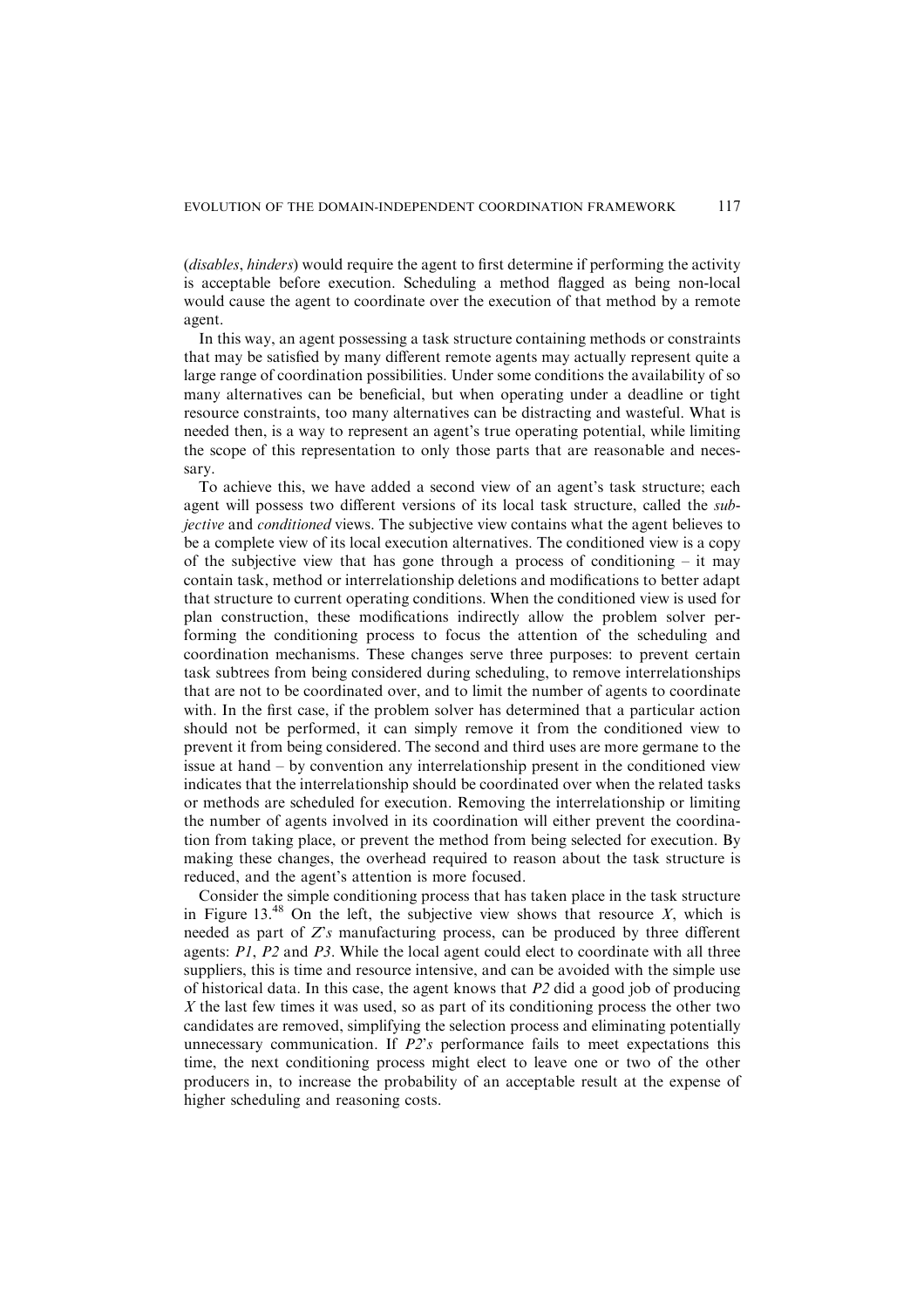

Figure 13. A simple example of a subjective and conditioned view of a TÆMS task structure.

The process of conditioning is most useful when performed dynamically at runtime by agent components capable of effectively making such decisions. For example, a problem-solving or organizational design component might enact the changes seen in the previous example after a series of negotiation sessions showed that it would be advantageous. This would be accomplished by using domain or protocolspecific knowledge to reason about the trade-offs associated with forming such a long-term relationship with another agent. Once the decision to form this relationship was made, this component would also make the necessary changes in the conditioned view. While the decision itself is relatively domain-specific, the act of removing alternatives from the conditioned view is a fairly generic one, relying only on the notion that interrelationships indicate points where coordination might need to take place. Thus, in lieu of modifying GPGP to treat some structures differently from others, conditioning modifies the basic information GPGP uses to the same effect.

At this time, much of the conditioning process we perform is accomplished by specialized components like those described above. We have, however, used diagnosis to help identify poorly conditioned structures in a more general way [28]. For example, the diagnosis engine can recognize that there are resource or enablement interrelationships present in the subjective view, but missing in the conditioned view. If the targets of these interrelationships subsequently fail to meet their expectations, one hypothesis is that the lack of those interrelationships caused necessary coordination to not take place. This could lead to a change where those conditioned changes were rolled back to correct the problem.

We have also recognized that many of the additional attributes that are dynamically attached to the TÆMS task structure as a result of coordination mechanisms (e.g., learning about the existence of non-local task relationships and the related task structure of other agents, and dynamic generation of commitments) can be statically predefined. As will be described next, this has led us to be able to not only develop highly efficient coordination protocols for specific situations but also to allow GPGP to operate in a wide range of application environments.

4.1.2. Exploiting default knowledge in coordination. We have also introduced the idea of coordination mechanisms that are based on default knowledge that allows us to represent coordination based on social laws. As previously discussed, coordination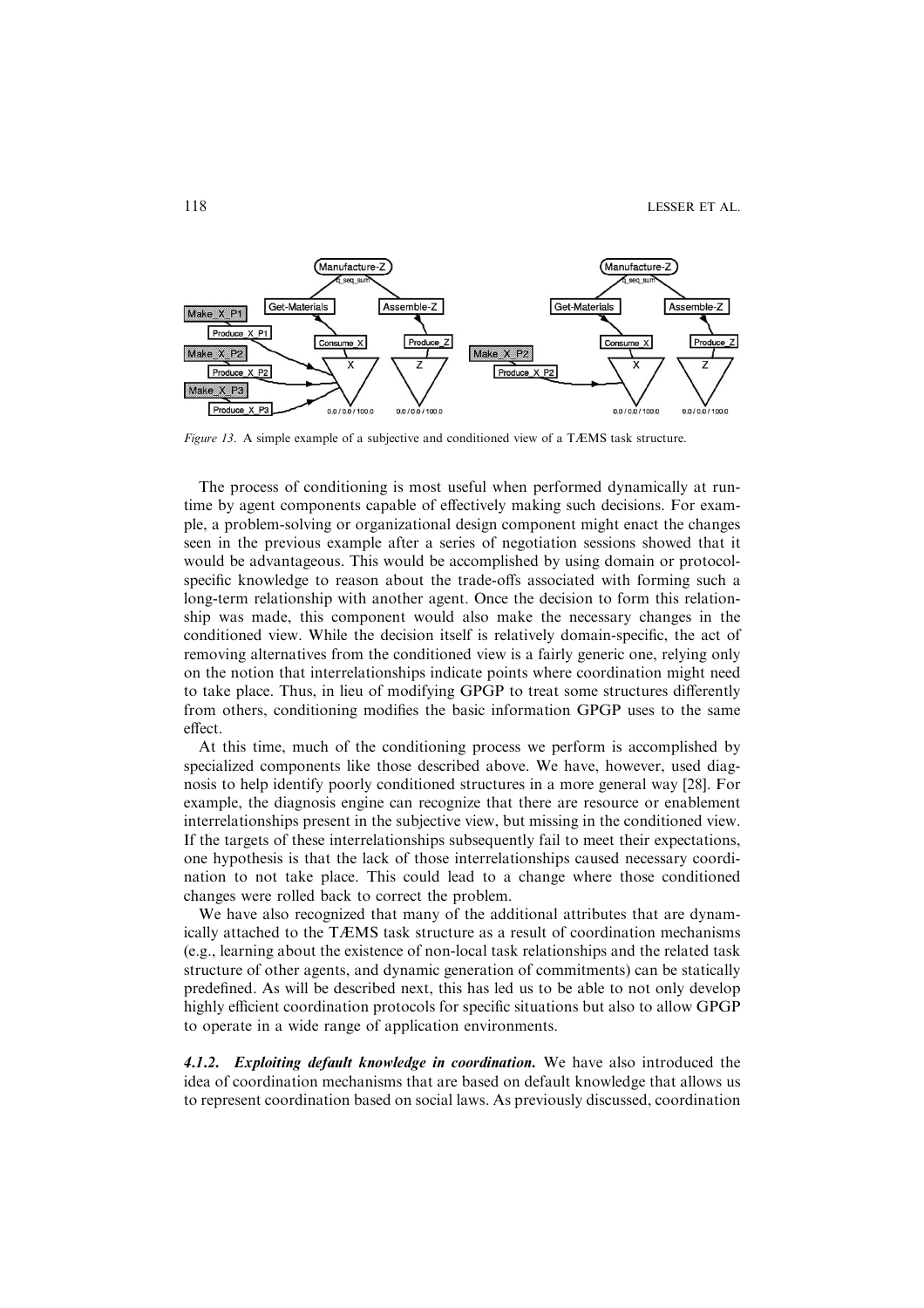in GPGP is achieved through the use of commitments, that is, inter-agent contracts to perform certain tasks by certain times. The commitments, which are dynamically constructed, generally fall into three categories: (1) deadline commitments are contracts to perform work by a certain deadline; (2) earliest start time commitments are agreements to hold off on performing certain tasks until a certain time has passed; and (3) do commitments are agreements to perform certain tasks without a particular time constraint. By allowing these commitments to be specified a priori as part of the TÆMS task structure, social law-type coordination, which has low overhead, can be achieved among agents. For example, a priori commitments could indicate that an agent could expect another agent to generate a specific result and transmit it to this agent by a certain time [49]. The transmitting agent, in turn, has an a priori commitment to generate the results by a specific time. In this way, agent activities can be coordinated without the agents exchanging information about their current activities, and then negotiating over a suitable commitment.<sup>49</sup> More generally, knowledge of potential task relationships can be created based on (1) organizational knowledge of the activities of other agents, (2) another agent decomposing a task structure and then assigning parts of the task structure to different agents, (3) the past history of agent interactions, and (4) a process of extensive broadcast and discovery. In summary, our goal is to have a suite of coordination mechanisms that can reason about in a controlled manner any existing information useful for making coordination decisions, and to acquire in a controlled manner additional information that is important to making the coordination decision in the current situation.

4.1.3. Bottom-up vs. top-down agent coordination. The TÆMS task structure can be viewed as not only representing an agent's problem-solving activities but also as a repository of information about how these activities relate to activities in other agents (including knowledge about in what situations coordination will take place, and what commitments have been made among agents and their current status). From this perspective, it is not important how this repository is constructed (e.g., generated locally through dynamic information sharing and negotiations with other agents, statically predefined by the system designer, generated by another agent and then transferred to this agent, etc.); this is true as long as the mechanisms that use this repository make no assumptions about how the repository was constructed and how it will evolve. On the face of it, this is not a radical shift in thinking. However, it has important implications for GPGP since it extends the range of applications for which GPGP is appropriate<sup>50</sup> and it allows GPGP to inter-operate with other coordination schemes.

GPGP traces its origins to PGP, which was designed to handle coordination problems occurring in the DVMT (distributed vehicle monitoring testbed [41]). In order for agents to coordinate and communicate effectively in this distributed situation-assessment application domain, they need to understand that the vehicle they are about to track is being tracked by another agent who has overlapping sensors, that the previous track positions of a vehicle they are tracking had been or is in the process of being constructed by another agent, or that the vehicle they are tracking is part of a larger pattern of vehicle movements that are being tracked by other agents.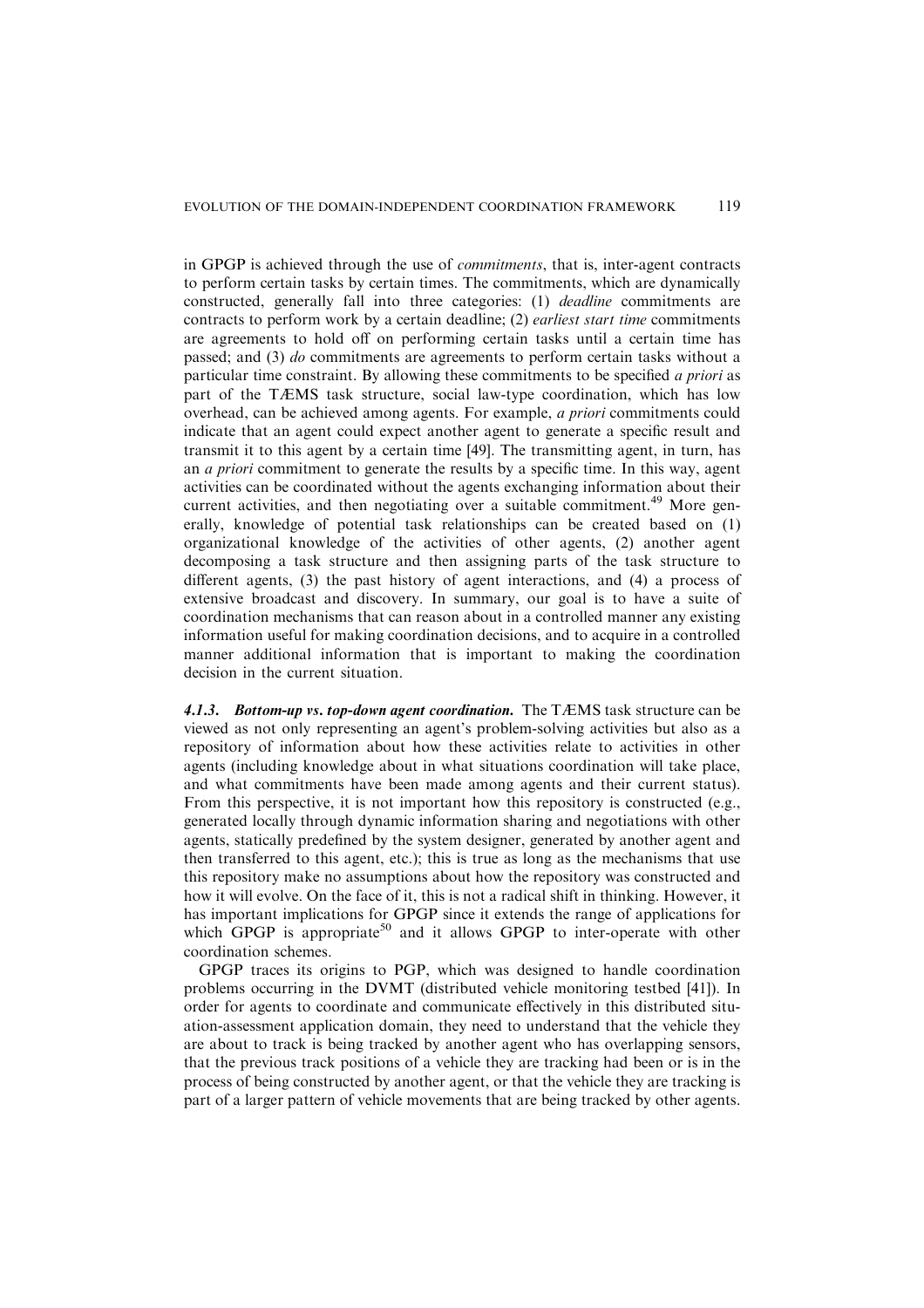Each of these situations can be thought of as recognizing that the tracking goals of specific individual agents were, in reality, part of a higher-level goal to track a specific vehicle or formation of vehicles. This recognition needs to be dynamic because neither the number of vehicles nor the pattern of their movements was predefined. From this perspective, the agents were dynamically recognizing and constructing, where appropriate, shared high-level goal trees from a bottom-up perspective. The GPGP mechanism-1 (''communicate non-local views'') was responsible for this bottom-up construction process.<sup>51</sup> If we change this problem slightly, so that once an agent recognized the track of a vehicle locally, it could make very good predictions about what and when agents will sense that vehicle, and possibly other associated vehicles. In this case, an approach to coordinating the agents would be to have the initial recognizing agent generate a goal structure for tracking the vehicle in the different agents and then appropriately distribute it to relevant agents. This goal structure would consist of individual tracking subgoals for specific agents, and would also indicate how the subgoals were related to each other. For example, two tracking subgoals (one for *agent1* and the other for *agent2*) involved tracking the same fragment of track, since both agents were capable of sensing the vehicle in a specific region. Thus, in this case the generation of the goal tree is top-down and there is no reason for agents to discover interrelationships among their goals and other agents since all this information is part of the goal structure that is distributed to specific agents.<sup>52</sup> In this way, GPGP can provide effective coordination independent of whether the application employs a bottom-up creation and synthesis of agent task structures, or a top-down elaboration and assignment of agent task structures.<sup>53</sup> In fact, we foresee applications in which both approaches to generating agent task structures co-exist and operate concurrently.<sup>54</sup>

4.1.4. GPGP interactions with other components. In using GPGP as part of a real multi-agent system, we have developed a more complex view of the interaction among GPGP, the scheduler and the agent's problem-solving component. We have introduced an additional component: a (domain-specific) task assessor (see Figure 14). The problem solver and its associated task assessor use TÆMS to represent the tasks that will likely need to be carried out in the future. The methods that the task assessor provides to the scheduler represent higher-level entities, which may still require that numerous decisions be made before the actual selection of executable actions is accomplished (see [45] for a description of a task assessor in a real application). It is the problem-solving component that makes these decisions – possibly in a reactive manner. This is one way that we have accommodated the need for some reactivity (without necessitating repeated reschedulings) – by having the task assessor only abstractly plan how to accomplish tasks.<sup>55</sup> The agents' local coordination modules interact, possibly resulting in modifications to the agents' local task structures to represent inter-agent task relationships.

This information is used in implementing domain-independent coordination protocols that generate potential non-local agent commitments. The coordinationadapted task structures together with these potential commitments are then used by each agent's real-time scheduler to find the best sequences of activities to meet both local and network-wide objectives, and in the process determine whether the new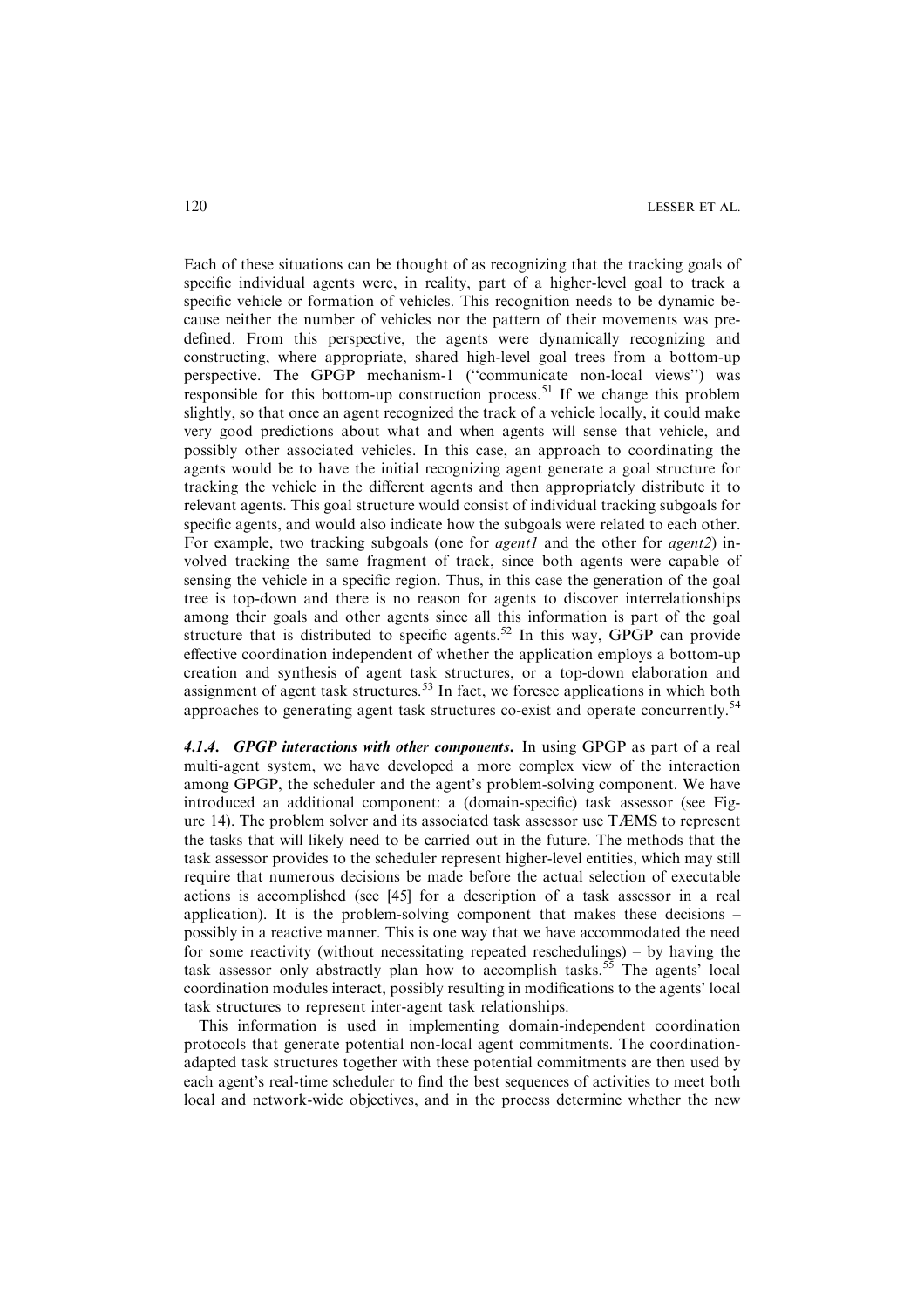

Figure 14. A typical agent architecture using GPGP.

potential commitments should be accepted and whether existing commitments should still be honored. The rejection of a potential or previously made commitment will cause the coordination mechanisms to be re-triggered; in some cases, the scheduler will offer suggestions how to modify the commitment to be more appropriate [21]. The resulting schedule of activities directs the problem solver, which ultimately determines what actions to take to best achieve a task. Organizational knowledge is used by the task assessor to condition the task structures, as described earlier, to allow for more efficient coordination by reducing the number of coordination options considered. The TÆMS description of the expected tasks created by the task assessor is used to update the current task model that is accessible to the scheduler and coordination module. This triggers the scheduler to generate a new schedule, which is passed back to the problem solver to direct the selection of actions. The schedule consists of an ordered list of methods<sup>56</sup> to be carried out. It implicitly represents the order in which the top-level tasks should be pursued as well as the approaches that should be used to pursue them. The scheduler also associates monitoring information with each method that indicates in what situations the problem solver should alert the scheduler that the partial execution of the method is not performing as expected.

We can also think of GPGP interacting with other coordination mechanisms (e.g., domain-specific, user-defined coordination rules built into, for instance, a BDI system integrated into the domain problem-solving component [4]) that, for instance, would generate and assign parts of goal trees to agents and make tentative commitments to the achievement of certain goals by specific agents. GPGP would then attempt to verify the feasibility of achieving these commitments in the context of the given goal structures using more detailed reasoning about resource usage and analysis of the comparative worth of achieving specific goals, and to further elaborate the commitments with, for instance, detailed temporal constraints and the level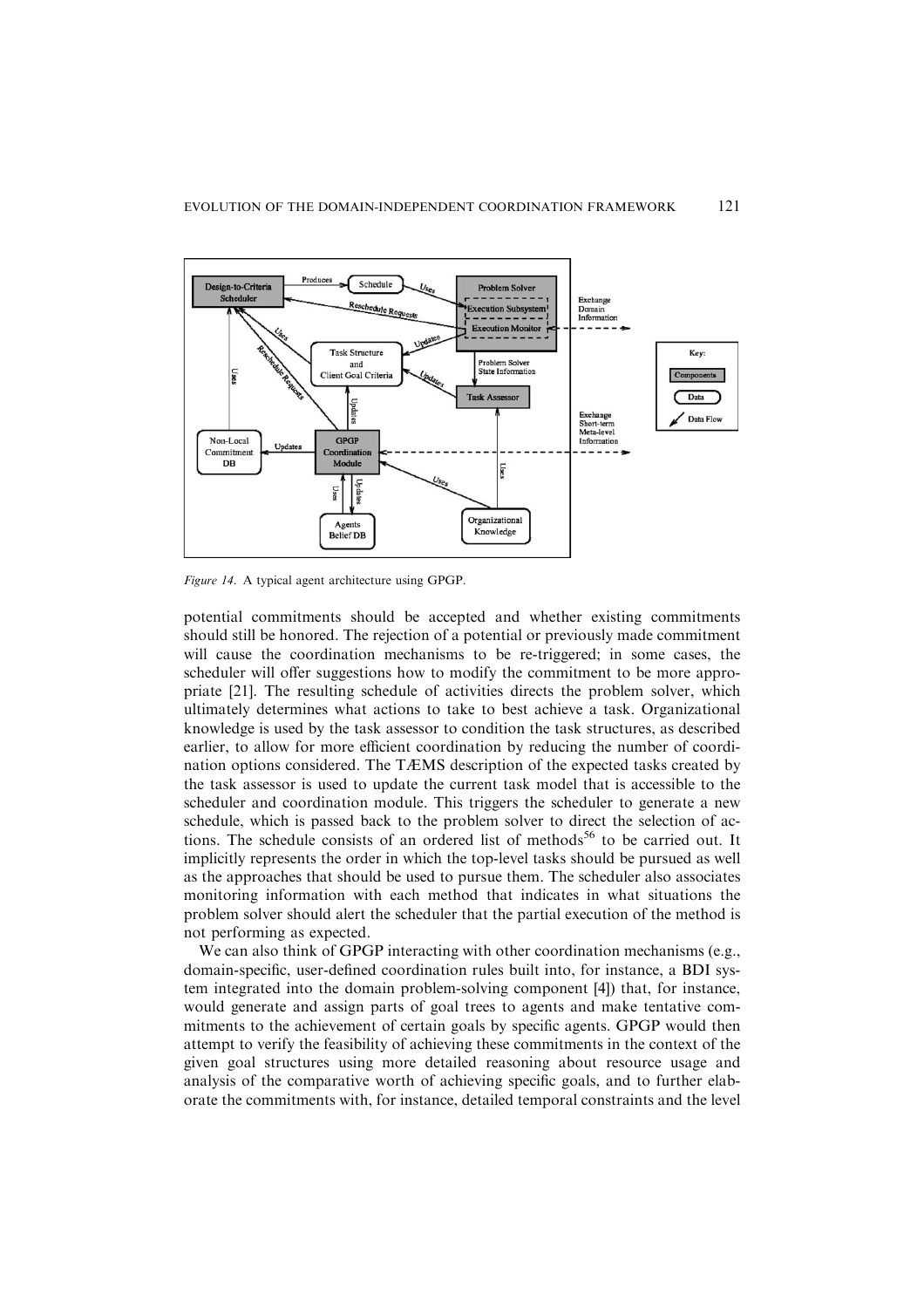of quality desired. This leads to a layered view of the use of GPGP [83], as pictured in Figure 15, where other non-GPGP coordination mechanisms would be embedded in the domain problem-solving component of the agent.

## 4.2. More complex view of commitments

The use of a more complex representation of commitments is motivated by two disparate issues. One was the development of coordination protocols that involved resource sharing among activities. (In the original GPGP, protocols only involved information-sharing relationships among agents.) The other was the desire to more fully exploit the knowledge about contingent/uncertain behavior that could now be represented in the extended version of TÆMS. This new knowledge involved the specification of distributions on duration, quality and cost behaviors of activities and the specification of alternative outcomes of activities.

4.2.1. Commitments for resource sharing. In the process of developing new mechanisms in GPGP to coordinate over shared resources, a new class of commitments called don't commitments have been introduced. They indicate to the local scheduler that a specific task cannot be executed during a certain time interval. Through the use of this type of commitment, a coordination mechanism can serialize access to a resource by a group of agents, or restrict the number of agents that will access the resource during a specific time interval. For example, we have defined a new coordination mechanism that uses a simple negotiation protocol to schedule access to any such mutually exclusive resource [12]. The idea behind this resource-constraint coordination mechanism is that when an agent intends to execute a resourceconstrained task, it sends a bid of the time interval it needs and the local priority (projected utility) of its task. After a communication delay, it knows all the bids



Figure 15. The layered use of GPGP.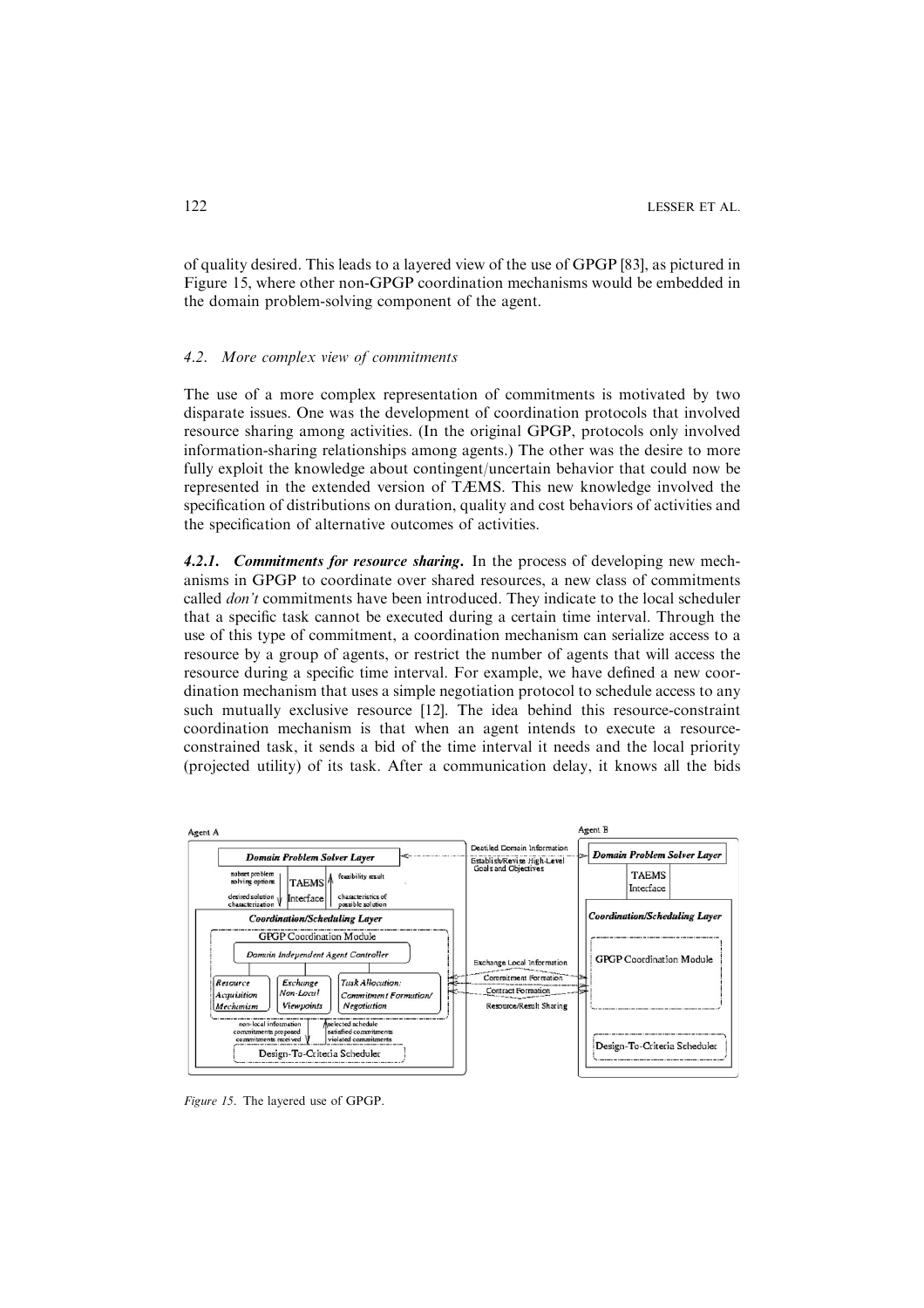given out by the other agents at the same time as its own bid. Since all the agents who bid will have the same information about others, if they all use the same commonly accepted rule to decide who will get the time interval, they can get the same result on this round of bidding. The agent who wins will keep its schedule and execute that task within its time interval, and everyone else will mark this time interval with a don't commitment, and never try to execute the resource-constrained task in it unless the owner gives it up. All the agents who didn't get their time intervals at the first round will recompute their schedules and bid again.

We have also developed a resource-coordination protocol [42, 43] that uses a different approach that involves the agent owning the resource to have a statistical model of the current reservations for this resource [64]. In this protocol, each resource request contains a priority that denotes the importance of the task for which the resource is being requested. Priority ranges are associated with the different tasks and these reflect the client's preferences. Conflicts occur when resources for a particular time period are insufficient to meet the demand. When this happens, agents holding resource confirmations for the time slot may be requested to release their reservation or may simply be told that their reservation is canceled. The affected agents can then decide to raise their priority and negate the release request or they can simply release the resource.

We have also explored another type of commitment for use in a distributed resource allocation problem [30, 31, 47]. This commitment, called a *periodic* commitment, allows us to represent commitments that reoccur at some fixed time interval. The use of this type of commitment reduces coordination costs by incurring the overhead of coordination only for the first time the commitment is established.

4.2.2. Uncertainty and the dynamics of commitments. Although commitments are often regarded as ''contracts'' that have a binding effect, it would be a misconception if commitments were treated as static objects. In fact, commitments are highly dynamic objects. Commitments are built on top of various sources of uncertainties in the agent problem-solving activities, therefore they are inherently uncertain. Let us look at the issue of de-commitment, for example. De-commitment often occurs for one of these reasons:

- 1. ''Statistically unlucky'': This refers to the fact that the tasks often have uncertain, sometimes undesirable outcomes (such as failure). In this case, if the task being promised in the commitment simply fails, the commitment fails because the agent does not have luck on its side for its current problem-solving episode.
- 2. ''Infeasible'': Sometimes, the task being promised in the commitment may depend on a number of conditions in order to be ready to run. These conditions include precondition tasks, and sufficient computational and non-computational resources needed for its execution. If one or more of these conditions are not satisfied, it is infeasible for the agent to execute the task successfully.
- 3. ''Undesirable'': It is also possible that although the agent can manage to satisfy the conditions for the commitment to be kept, it decides not to do so because keeping the commitment is not in the agent's current best interest; for example, the utility gain associated with the commitment has become less than the gain the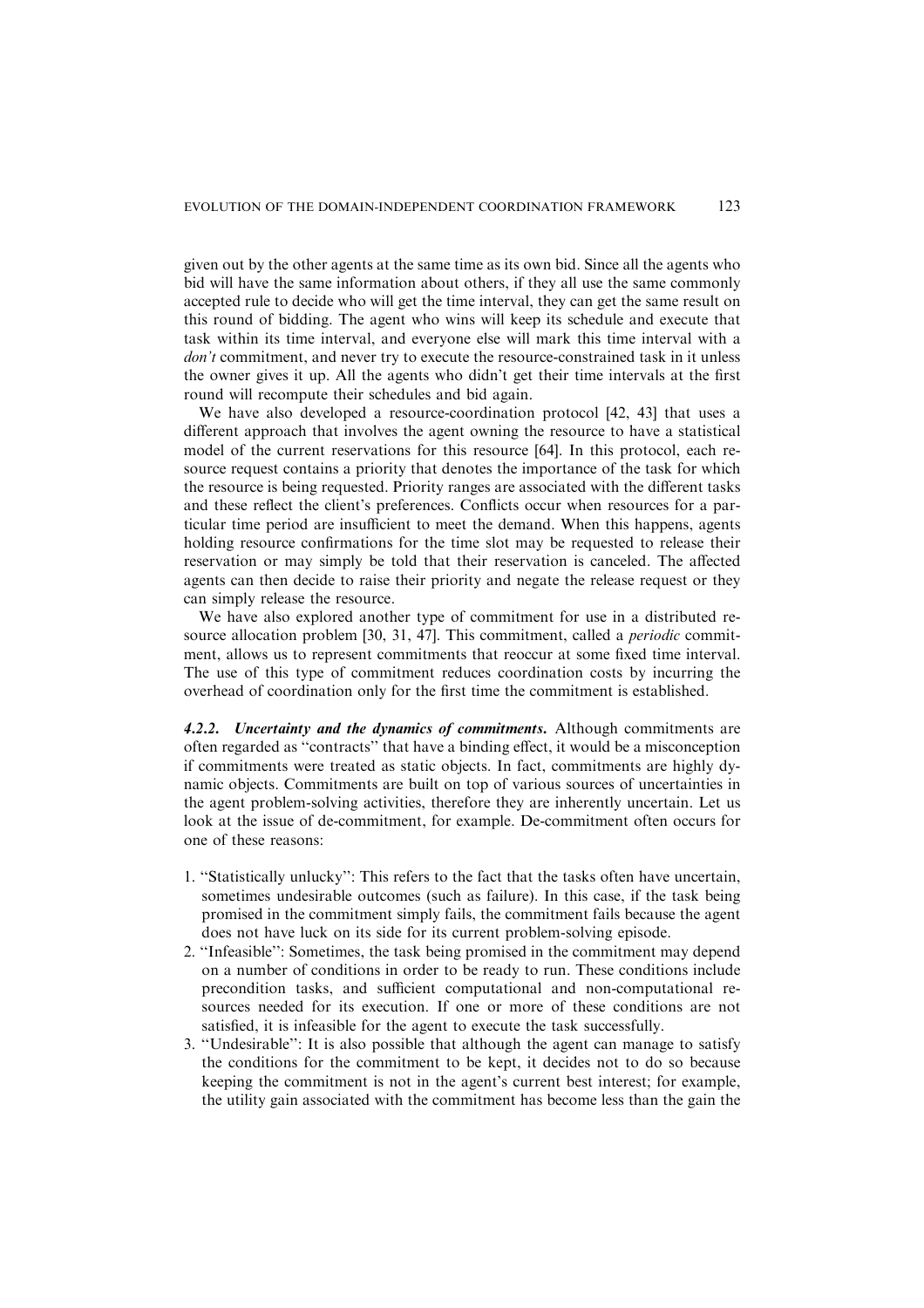agent may receive if choosing a different action due to for instance a new task of high utility arriving at the agent after it made the original commitment.

The above discussion is focused on the agent who offers the commitment. Similarly, the agent who requested the commitment may find the commitment unnecessary if the conditions for its local use of the commitment are no longer valid, or the commitment offers no gain since the agent has decided on a more advantageous use of its resources. In these cases, the receiving agent may also prefer to retract its request for the commitment, and hence its need to de-commit. If we can predict the likelihood of these changes in the desirability of commitments, which is now possible with representation of outcomes and distributions in TÆMS, the question then arises of how to exploit this information so that agents can coordinate their activities more effectively.

As an example, let us study a commitment offered at time 0, indicating that agent X would complete task A for agent Y before time 160. The following are some scenarios that may occur due to the uncertainty and dynamics of problem solving:

Scenario 1. In typical commitment semantics, this commitment means that Y can expect to receive information about the completion of  $A$  by time 160. However, if task A has a 20% chance of failure, Y can only receive the utility gain 80% of the time. Furthermore, it means that Y needs to make contingency plans after time 160 when  $\vec{A}$  fails. Thus, if  $\vec{Y}$  knows about the uncertainty about this commitment, it may evaluate the commitment differently at time 0, and may have a better picture of its own overall utility.

Scenario 2. Continuing with the change added to the commitment, let us assume that task A actually depends on a preceding task B, which has a success rate of  $70\%$ . and B finishes at time 80 according to the schedule of X. Immediately we now know that  $30\%$  of the time A becomes infeasible. For Y, it would mean that the commitment has only a 56% chance of being delivered. This is another source of uncertainty for Y. New information would be added to the semantics of the commitment to indicate that there is a  $30\%$  chance of de-commit from X. More importantly, the new semantics should point out that the decision to de-commit or not will arrive at time 80. Thus, for Y, it means that another contingency schedule needs to be made at time 80. Given this information, agent Y will now have a more complete picture of the commitment at time 0.

Scenario 3. Again, following the change made in the previous scenario, we will address the issue of a commitment becoming undesirable or unnecessary. Here we need to introduce the concept of marginal gain (marginal loss). Namely, marginal gain (loss) is the difference between the agent's expected utility with and without receiving (offering) the commitment. Clearly, we need to take into account the uncertainty associated with the commitment in order to evaluate the expected utility with the commitment. For cooperative agents, the agents need to make sure that the sum of marginal gain and loss is positive, so that the total expected utility increases with the commitment. As such, if the value of the commitment decreases (in terms of the sum of marginal gain and loss), it is desirable for the agents to agree to decommit, although the commitment is otherwise satisfiable. For example, let us assume that the task B has two outcomes when it does not fail:  $40\%$  of the time the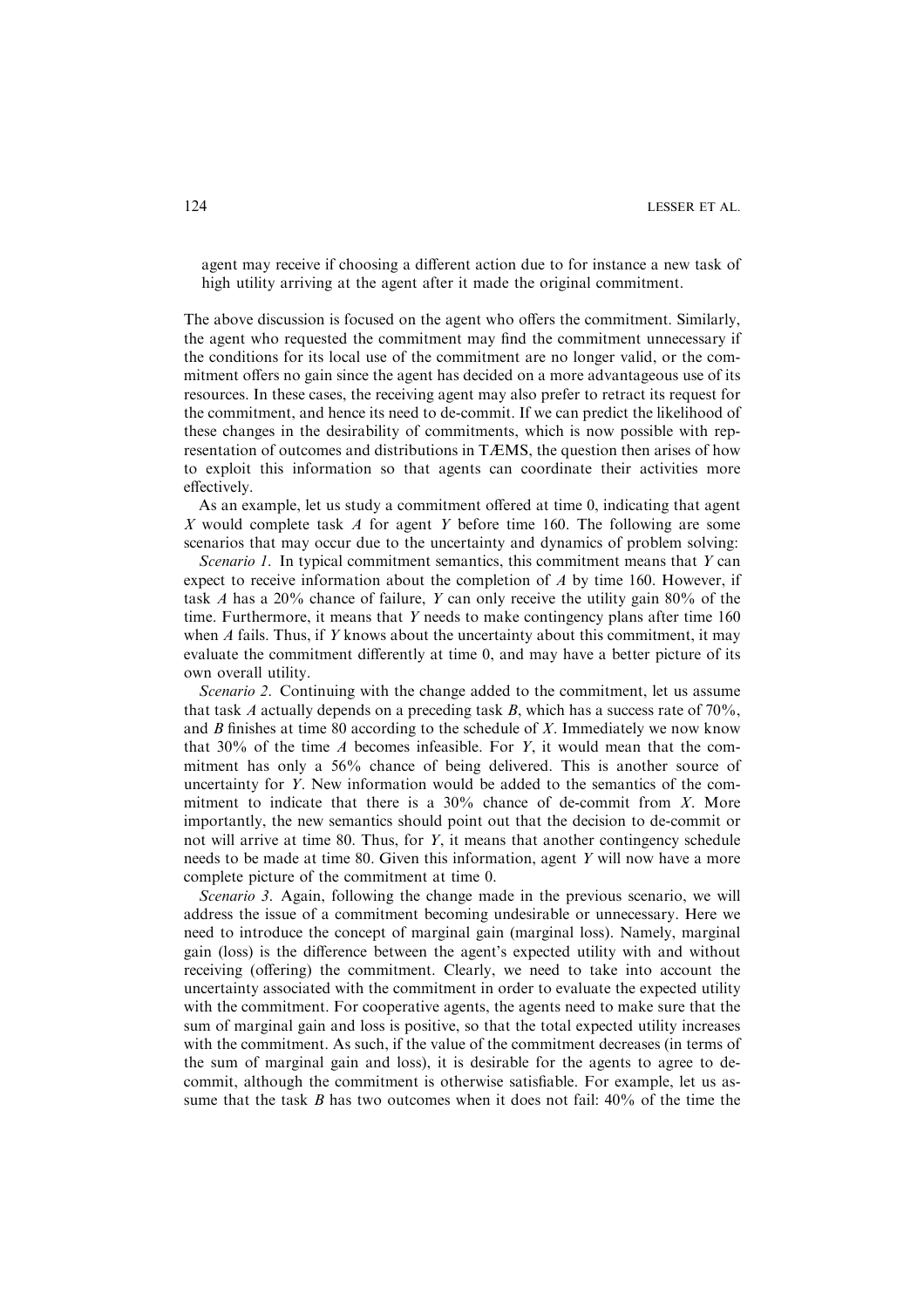outcome quality is 5, and 30% of the time the quality is 2. Also, task A's outcome quality depends on B's outcome: A will have quality 6 if B has quality 2, and 3 if B has quality 2. As a result, the potential marginal gain in Y when  $A$ 's quality is 3 may be much less when  $A$ 's quality is 6, if  $Y$ 's reward depends on the quality of  $A$ 's outcome. In this case, agents might want to de-commit at time  $80$  when  $B$ 's outcome is  $2 - if$  the total expected reward would be better for the agents to forgo the commitment and choose some other alternative. As such, it would be beneficial if the agent provides marginal gain/loss information in the commitment, so that the agent would be able to know the value of the commitment to the other agent. Then it could decide if the commitment is desirable/necessary, thereby allowing agents to make contingency plans earlier in the planning process.

In summary, we need to incorporate these three types of uncertainty information in the commitments, and treat commitments as dynamic objects in order to fully understand and evaluate the role of commitments, which serve as the key to agent coordination. In [78, 79] the need for more complex coordination protocols based on uncertainty of commitments is more fully addressed together with implementation details and experimental results. These experimental results indicate that the use of these new coordination protocols based on reasoning about commitment uncertainty and marginal gain and loss increases the sum of the combined utility of agents as compared to the results produced by the original GPGP protocols.

# 4.3. New and more complex coordination mechanisms

The development of new and more complex mechanisms for establishing commitments among agents evolved out of a desire to provide a more sophisticated and parameterized set of coordination protocols that offer a wider range of trade-offs between the overhead of coordination protocols and the optimality of the resulting coordination. In the original GPGP, the coordination mechanisms were basically single-shot in that there was no negotiation process (or distributed search) among agents. A commitment was established, or not, based on the requesting agent's local view of reasonableness, and the recipient agent's local view of whether the requested commitment was reasonable for it to commit to.<sup>57</sup> We call this a locally biased view of coordination optimization and it can lead to situations in which commitments though beneficial were not established. There was no idea of a cooperative search among agents to find an acceptable (or for that matter, best) commitment among agents based on some more encompassing view of the effect of the commitment on both agents. We begin this discussion by first examining how task allocation/contracting can be done in GPGP.

4.3.1. Contracting in GPGP. In the original conception of GPGP, all coordination decisions were based on agents already intending to perform certain activities as a result of the local goals that they were currently pursuing. There was no way for one agent to get another agent to generate results for it if that agent was not already intending to generate those results. Obviously, for many applications, agents may be structured so that they can pursue a large number of different types of local activities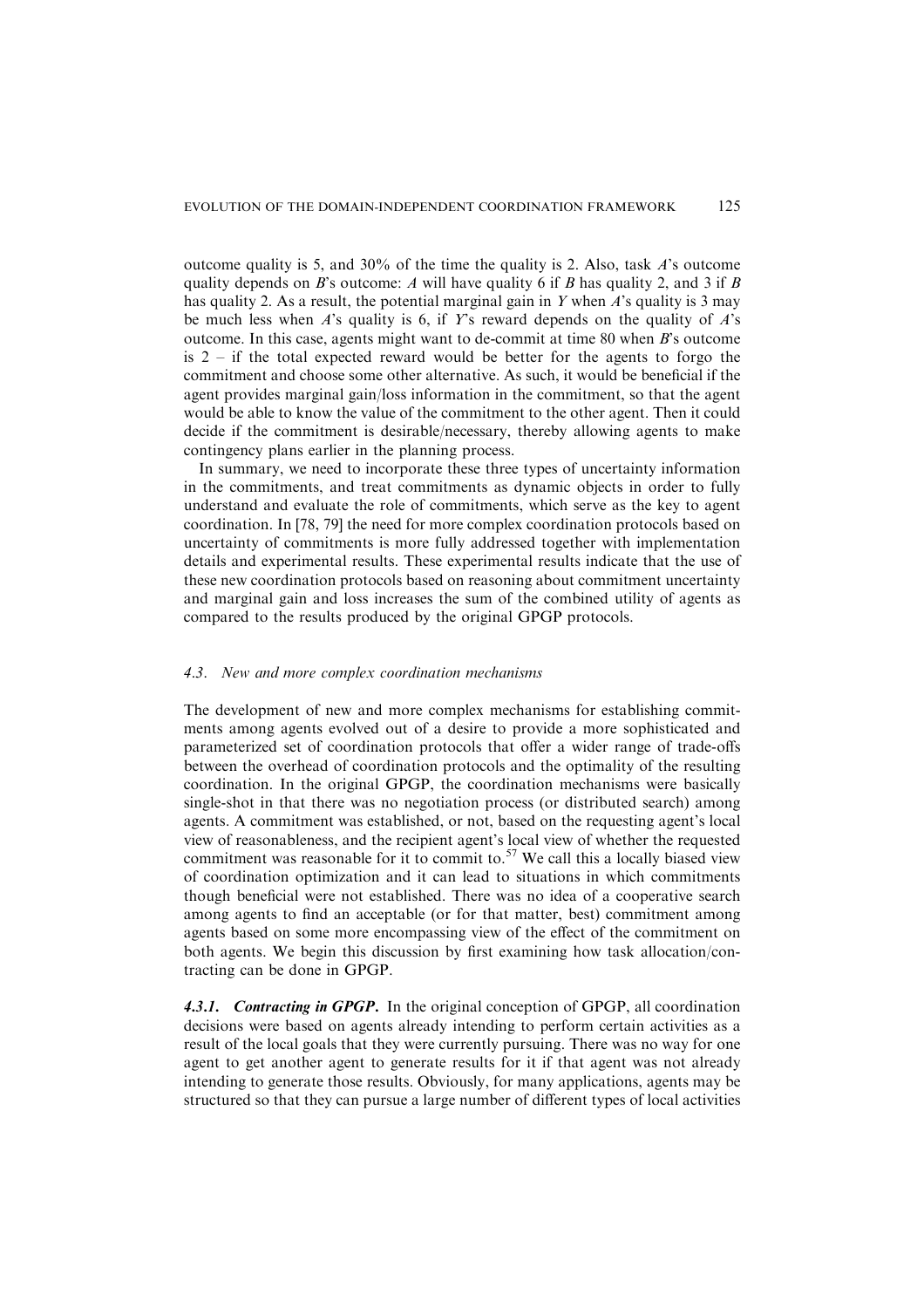and only when there is a specific need for the result of an activity will the agent want to execute that activity. In order to handle the coordination that arises out of this contracting model of agent interaction, we have introduced a new coordination mechanism with associated additional information in the TÆMS task structure. The development and character of this mechanism is consistent with the work described above on the use of default knowledge and situation-specific control. It is also interesting to note that this new mechanism is valuable even in applications which use bottom-up, data-directed processing strategies such as distributed situation assessment.

The new contracting mechanism models the *potential* for external interaction using ''virtual tasks.'' A task structure is created at an agent with a ''possible-task'' or ''virtual task'' or ''partially instantiated'' task that abstractly describes results that could be generated by another agent. These results are described in terms of a goal that another agent could satisfy. Virtual tasks are related to an agent's task structures via non-local-effect (NLE) (e.g., enables, facilitates, and so on). If an agent wishes to take advantage of this NLE, it generates a goal, describing its desired outcome, and transmits it to the appropriate agent. The receiving agent then instantiates a task structure, based on the characteristics of the goal. The actual question of whether the receiving agent is capable of or interested in performing the task is handled by that agent's domain problem-solving component.

The purpose of the virtual task is to serve as a placeholder in scheduling. An agent can attempt to develop schedules including the contributions of the virtual task to determine whether it can indeed develop feasible schedules were that task to be executed. This can take place before the actual communication with the remote agent. It is the modeling of the utility of the virtual task using the discrete probability distribution features of the TÆMS framework that distinguishes the GPGP contracting mechanism from a conventional goal-driven system. The incorporation of the TÆMS relationships allows the system to model in advance the contributions of the actions of the remote agent, to reason about the nature and magnitude of the coordination relationships required, and to parameterize the request according to this information, as well as deadlines for transmitting the information represented by the coordination relationships.

Consider the idealized situation depicted in Figure 16. Agent 1 has a choice of three methods for achieving task  $T_{11}$ . Two of these methods can be facilitated by the actions of other agents. Unlike the original GPGP, there is no presupposition that the tasks will actually be performed unless the agent specifically requests them. Each local method has different performance characteristics. Method  $M_{11}$ , for example, has a potential quality of 6, a duration of 8, and a cost of 20. Based purely on a local perspective, and weighing quality of solution most highly, this would be the method of choice. All other methods produce lower quality solutions, although with lower costs and/or durations. However, by understanding in detail how other agents' activities may interact with its own, the agent is able to predict that, were other agents to execute the appropriate tasks, methods  $M_{12}$  and  $M_{13}$  would be facilitated with quality/ $\text{cost/duration tuples of } (7,8,10)$  and  $(7,5,15)$  respectively. Knowing that higher quality can be achieved,  $Agent\,I$  can now reason about the coordination issues involved in ensuring that another agent executes the appropriate task in a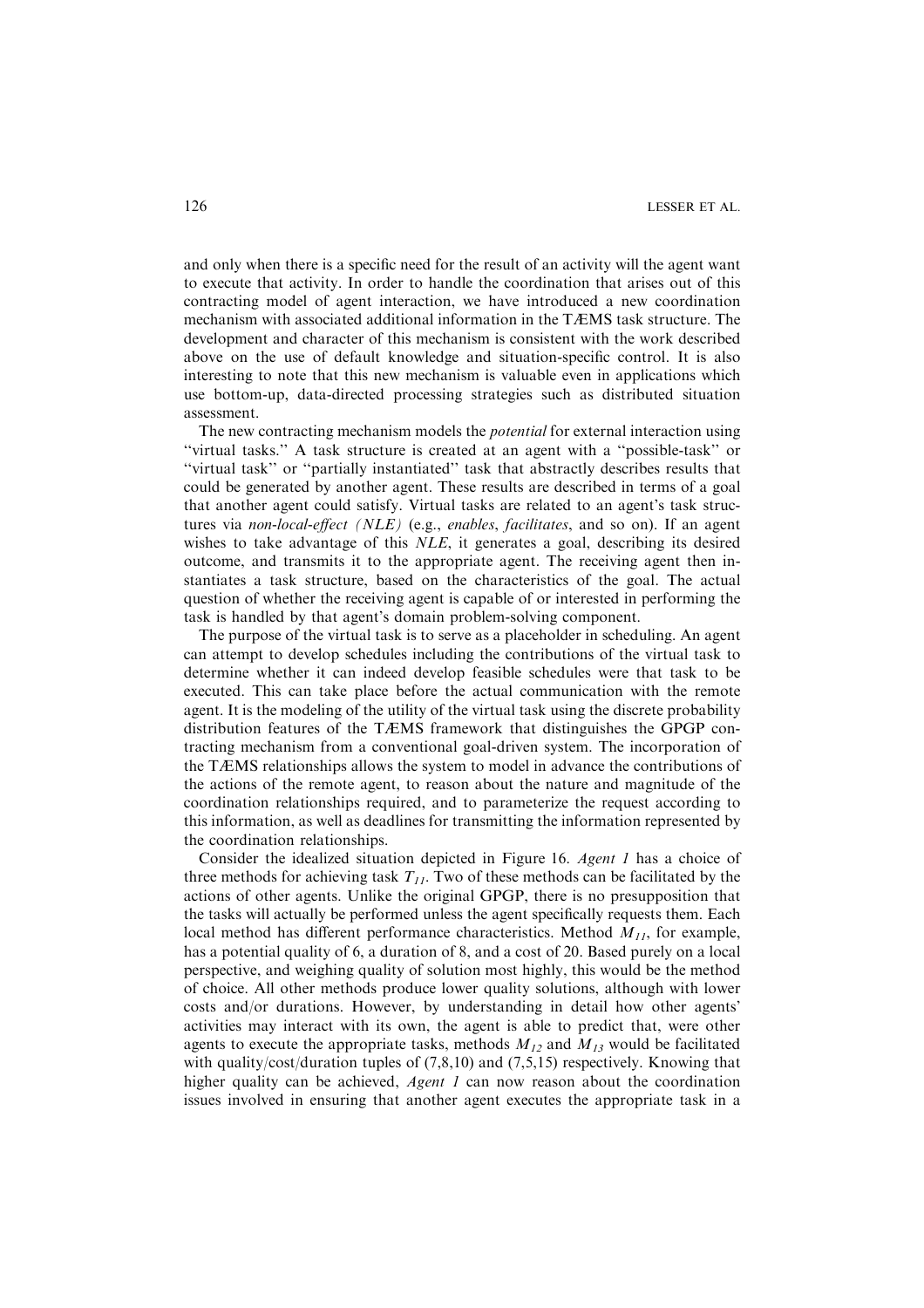

Figure 16. Example of agent reasoning about how best to contract for needed information from another agent.

timely fashion. First, it can use secondary criteria such as cost and duration to choose which task should be executed by a remote agent. Duration is of consideration both in scheduling later activities and in ensuring that sufficient time exists for a request to be transmitted, processed, and for a response to be sent. The agent may or may not have information regarding the cost of executing the tasks by the remote agents and the duration of these tasks – information that might be useful in determining *which* agent to ask for assistance.

Once a remote agent and remote task have been selected, the agent must transmit a request that the task be executed. This request can be annotated with information provided by the local scheduler, indicating the desired parameters under which the task should be executed, including but not limited to the quality, cost, and duration modifiers of the transmitted information, and the preferred finish time of the task. We next describe how this single-shot task allocation coordination mechanism can be extended to allow for a cooperative search process among agents to find an appropriate commitment and describe the conditions for an agent to accept or reject a contracting request.

4.3.2. Multi-step coordination protocols. Before discussing how to structure a cooperative search process among agents, it is crucial to understand the criteria/ objectives being maximized in the search process; the criteria chosen are very strongly related to the scope and nature (different degrees) of cooperation among agents. Having appropriate criteria allows agents to reason more accurately about how a specific task allocation commitment will affect overall system performance. The most encompassing form of cooperation is what has been called ''global cooperation'' [38], which occurs when an agent, while making its local decision, always tries to maximize the global utility function which in GPGP is the combined sum of the utilities produced from the activities of all agents in the system. Global cooperation is unachievable in most realistic situations because of the number of agents and bounds on computational power and bandwidth. Thus we focus our approach on organizing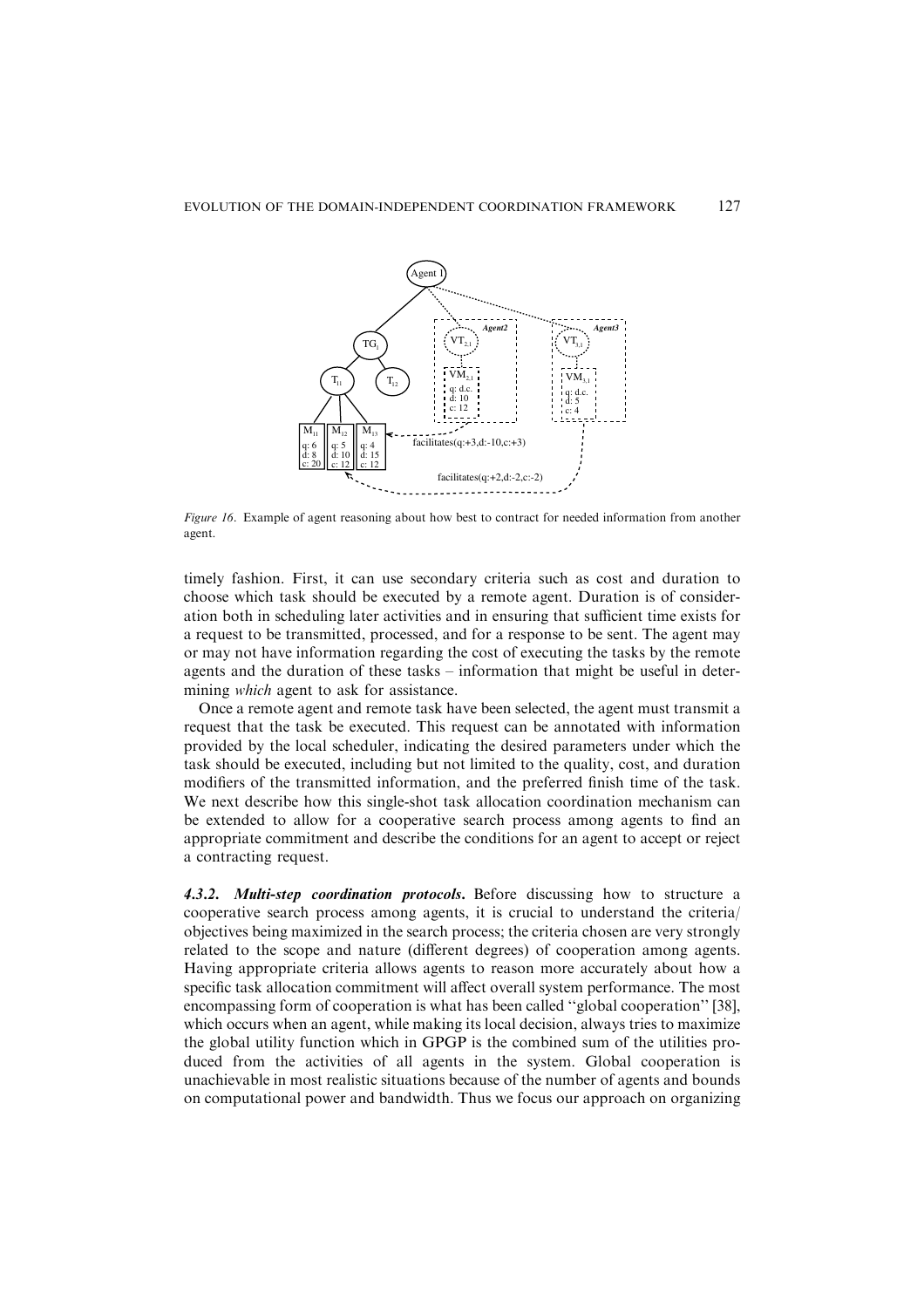a cooperative distributed search among agents to find an acceptable commitment based on ''local cooperation'' [38]. This type of cooperation occurs when two or more agents, while negotiating over an issue, try to find a solution that increases the sum of their local utilities, without taking into account the rest of the agents in the system – we call this a mutually biased view. As mentioned briefly in Scenario 3 in Section 4.2.2 on ''Uncertainty and Dynamics in Commitments,'' we introduce the notion of marginal utility gain and cost (loss) as a way of computing the effect of a specific commitment on the two agents involved in the negotiation.

In [84], we developed a multi-dimensional, multi-step negotiation mechanism for task allocation that uses marginal utility gain and marginal utility cost to structure this search process to find a solution that maximizes the agents' combined utility.<sup>58</sup> These two utility values together with temporal constraints generated as a result of an agent's local search process summarize the agents' local information used in the negotiation process, and thus reduce the communication bandwidth necessary to implement the negotiation. This is a multi-step negotiation process since agents engage in a series of proposals and counter-offers to decide whether the contractee agent will perform a task for the contractor agent. The proposals and counter-offers specify ranges of acceptable times for what is the earliest time a contracted task can be started and when it needs to be completed. Furthermore, this negotiation is over multiple dimensions (by a specified time with a certain minimum quality) rather than over a single dimension. For example, agent A wants agent B to do task T for it by time 10 and starting it no earlier than time 3, and requests the minimum quality of 8 for the task to be achieved. Agent  $B$  replies that it can do task  $T$  by time 10 but only with the quality of 6; however, if agent  $A$  can wait until time 15, it can get a quality of 12. Agent A will select the alternative it believes is better for both agents. Since the negotiation relates to both the completion time and achieved quality of the task, the scope of the search space for the negotiation is increased and thus improves the agents' chance of finding a solution that increases the combined utility.

Figure 17 shows a finite state machine (FSM) model that describes this multi-step negotiation protocol. The requesting agent (initiator) starts the negotiation by building a proposal (buildproposal) and sending this proposal (sndmsgproposal) to the receiving agent (responder). After receiving this proposal (rcvmsgproposal), the responder agent evaluates it (evalproposal): if the marginal utility cost is less than the marginal utility gain, it accepts this proposal (sndmsgaccept); otherwise, this proposal is rejected, the responder agent builds a counter-proposal (buildcounterproposal) and sends it to the initiator agent (sndmsgcounter-proposal). When the initiator agent gets this counter-proposal *(rcvmsgcounterproposal)*, it evaluates this counter-proposal (evalcounterproposal). If the counter-proposal is acceptable and there already are a sufficient number of solutions (a solution is an acceptable proposal if the marginal utility gain is greater than the marginal utility cost), the negotiation is terminated and the initiator agent informs the responder agent which proposal is finally chosen (sndmsgfinish); otherwise, the initiator agent generates a new proposal based on its previous proposal and the current proposal (generatenewproposal), and starts another round of communication.

This mechanism is anytime in character: by investing more time, the agents increase the likelihood of getting a better solution. A parameterized version of this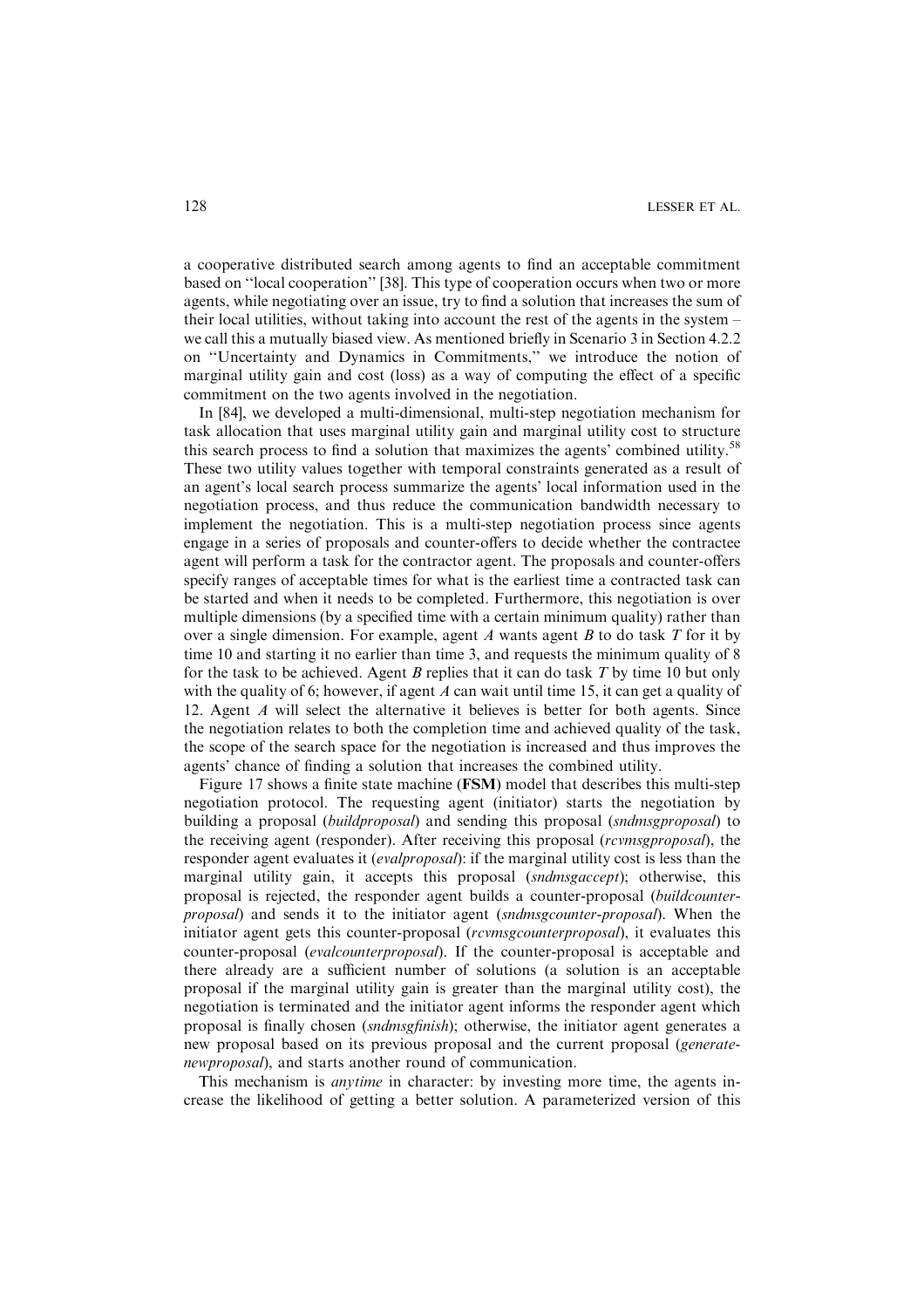

Figure 17. Multi-step negotiation mechanism.

coordination mechanism allows control over the amount of search done among agents – from a single-shot mechanism, all the way to an unlimited search for the best solution. Experimental work shows a phase-transition-like phenomenon in the operation of the negotiation mechanism: when the negotiation situation is very simple or very difficult, extra negotiation effort does not bring reasonable extra gain; when the negotiation situation is of medium difficulty, the extra gain exceeds the extra effort required by the protocols that do more search. As part of this effort, a measure of negotiation complexity that is based on local measures of agent task complexity was developed that can be used by an agent to choose the appropriate protocol through the exchange of limited meta-level information. This measure allows agents to explicitly balance the gain from the negotiation and the resource usage of the negotiation.<sup>59</sup>

# 5. Discussion, conclusions and future directions

The experiences that we have had in applying GPGP/TÆMS to a number of different applications and the ability to extend GPGP/TÆMS as described in this paper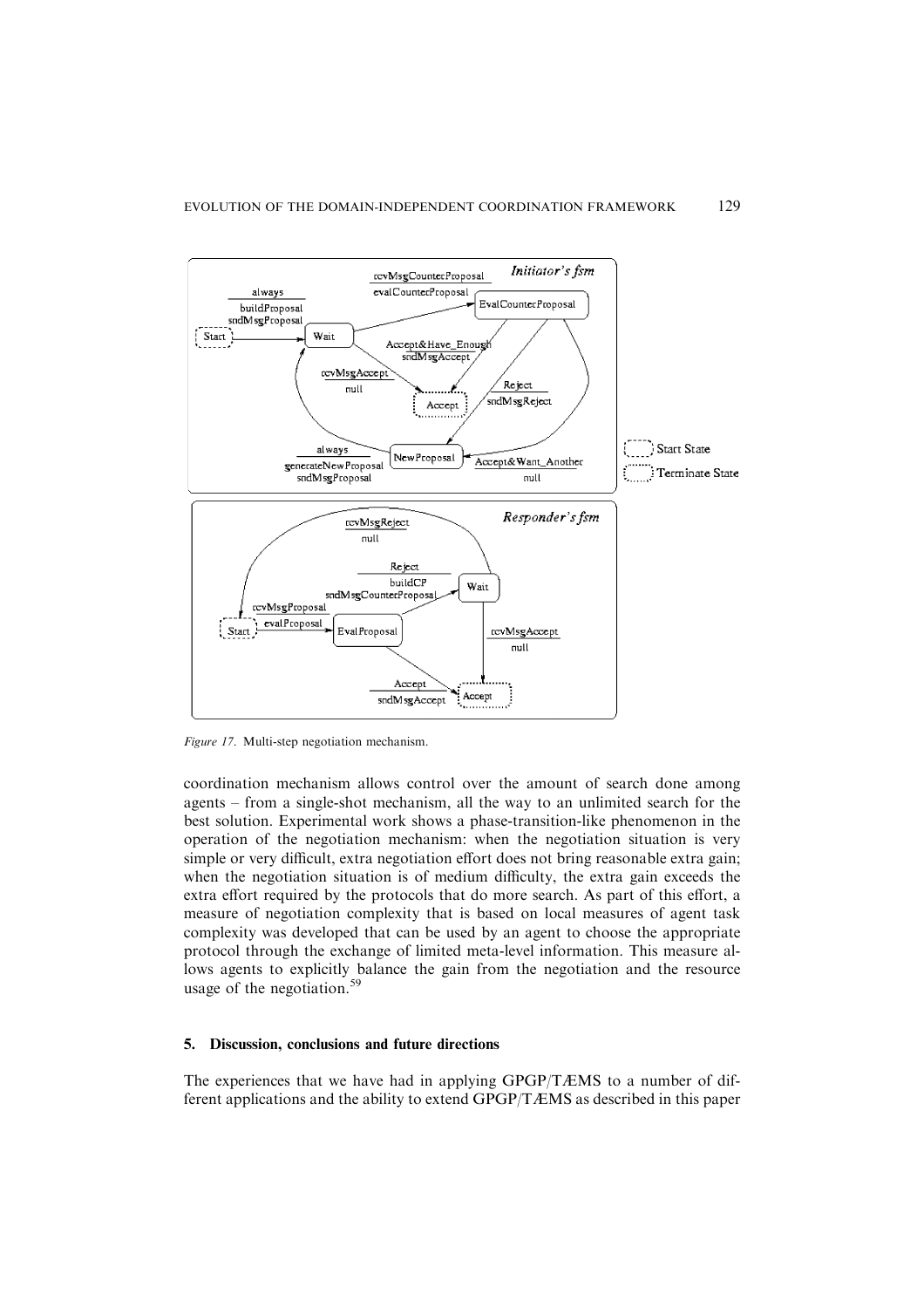have led us to believe that our basic approach to coordination, based on quantitative coordination relationships represented in TÆMS and the generation of commitments among agents that then constrain local agent scheduling, is a powerful and general framework for implementing sophisticated, domain-independent on-line coordination mechanisms. Further, GPGP/TÆMS can be naturally extended to be highly situation-specific where the overhead for coordination can be adjusted for the specific coordination situation. This can be accomplished by substituting a priori knowledge for dynamically acquired knowledge and dynamically generated commitments and the use of a conditioned TÆMS task structure. Additionally, GPGP has been able to be easily extended to allow the implementation of more top-down and contracting types of coordination mechanisms. These extensions are what make GPGP applicable to a wider range of multi-agent domains that require both top-down and bottom-up coordination regimes and more easily integratable into a multi-layered control architecture in which organizational design rules and/or domainspecific coordination protocols define policies for multi-agent coordination [40].

Though we have not formally shown the representational completeness of this framework, it is our intuition that without significant extensions it will be able to represent and effectively reason about most high-level coordination issues that occur in multi-agent applications. In general, the objective with GPGP coordination is to achieve coordination results that are as close as possible to optimal but to do this in a distributed, approximate, soft real-time fashion without significant agent communication. In a perfect world we would have a general purpose centralized optimal computational framework against which to benchmark all distributed techniques. However, the large feature set of TÆMS has thus far thwarted efforts to create efficient centralized reasoning frameworks – the implications are that optimal solutions cannot be generated for even modest problems in the general case due to computational complexity. However, in two recent experiments we have been able to benchmark GPGP against an optimal coordination strategy and have shown that its performance is close to optimal.

In the aircraft service team coordination application discussed previously [74], it was possible to construct a specialized optimal centralized scheduler due to the more limited TÆMS feature set needed by the application domain. In this case, the distributed GPGP-style approach returned results whose worst case was within 98% of optimal for generated test cases. Note that these results were produced in approximately 1/10th of the time required by the centralized scheduler and that testing was constrained to moderate sized problem instances to stay within the computational limitations of the centralized approach. (See the paper [74] for additional discussion, assumptions, and limitations.) Another experiment [78] associated with work described in Section 4.2.2 on ''Uncertainty and the Dynamics of Commitments'' also indicated similar results. In this case, we used a relatively simple two-agent coordination scenario that required some level of reasoning about coordination contingencies based on method outcome. The scenario consisted of two interacting TÆMS task structures (one for each agent) and the overall utility was the sum of the local utilities of the agents. We have developed a way for translating this type of problem into a centralized MDP with each action in the MDP representing the joint actions of both agents.<sup>60</sup> In this case, the centralized MDP did not take into account the cost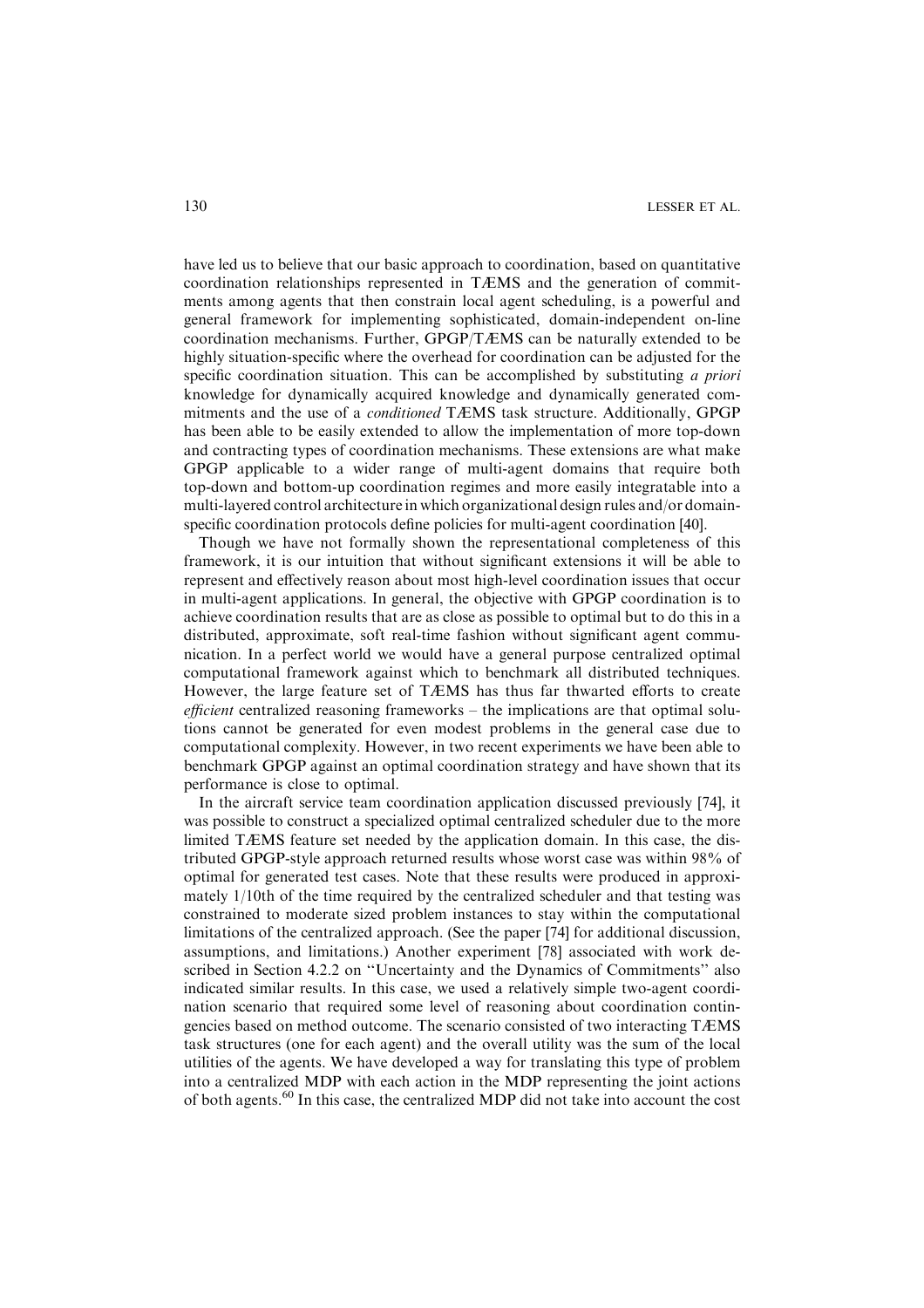of communication between agents in order to update each other about the result of each action being executed – in essence it was assumed that a global view that included the current state of both agents could be used in making on-line coordination decisions. The results of this example scenario were that the complex commitments version of GPGP, on a statistical basis over repeated runs with different method outcomes, achieved 96% of the utility produced by the optimal centralized MDP coordination strategy. Additionally, GPGP required significantly less communication during execution than was needed when implementing the optimal coordination strategy in decentralized agents that did not have access to the global view.

Another important performance aspect to be considered in evaluating GPGP's appropriateness is its overhead, which includes its use of processor and communication resources and the delays introduced in starting up activities as a result of waiting for coordination decisions to be made. The exact details of this coordination overhead are difficult to predict since they are based on many interdependent factors: the time granularity of the primitive activities, the performance characteristics of the communication medium, the complexity of the TÆMS task structures, the frequency of interrelationships among tasks at different agents, the frequency of generation of new tasks, the need for re-coordination based on the amount and character of the uncertainty in agent behavior, and the level of default knowledge that can be exploited. Further, many of these factors can be adjusted to reflect less optimal coordination such as putting slack time in coordination commitments so as to reduce the frequency of re-coordination [16], not coordinating over relationships that do not result in significantly improved task performance, limiting the amount of effort to put into scheduling analysis so as to produce less optimal schedules more quickly, etc. Unfortunately, we have not done the experimental work necessary to understand the interplay among all these factors; however, we have shown experimentally that significant reduction in coordination overhead can occur by tailoring the use of the coordination mechanism to both the overall characteristics of the application environment (static tailoring)  $[11, 14]^{61}$  and the current coordination situation (dynamic tailoring) [48]. In part, this more extensive experimentation has not occurred because we never expended the considerable effort in coding required to get a highly efficient implementation of GPGP given that GPGP was never used in situations where its overhead was critical to its successful use. However, we have recently done a lot of work to speed up local agent scheduling and re-scheduling of TÆMS task structures [29, 64] in a soft real-time application. It is this type of processing that is at the heart of the computational costs associated with GPGP. Based on this experience, it is our guess that we can get coordination costs down to under 1 second, running on a current commodity processor, for generating coordination commitments for relatively small task structures.

The one caveat to our claim of representational adequacy and computation efficiency of the GPGP framework involves coordination issues involving complex, multi-stage contingencies among activities at different agents. The GPGP approach of generating and adapting a coordination strategy by incrementally reasoning about coordination relationships may not be able to generate reasonable strategies for such coordination issues. As discussed in Section 2.1, for issues involving complex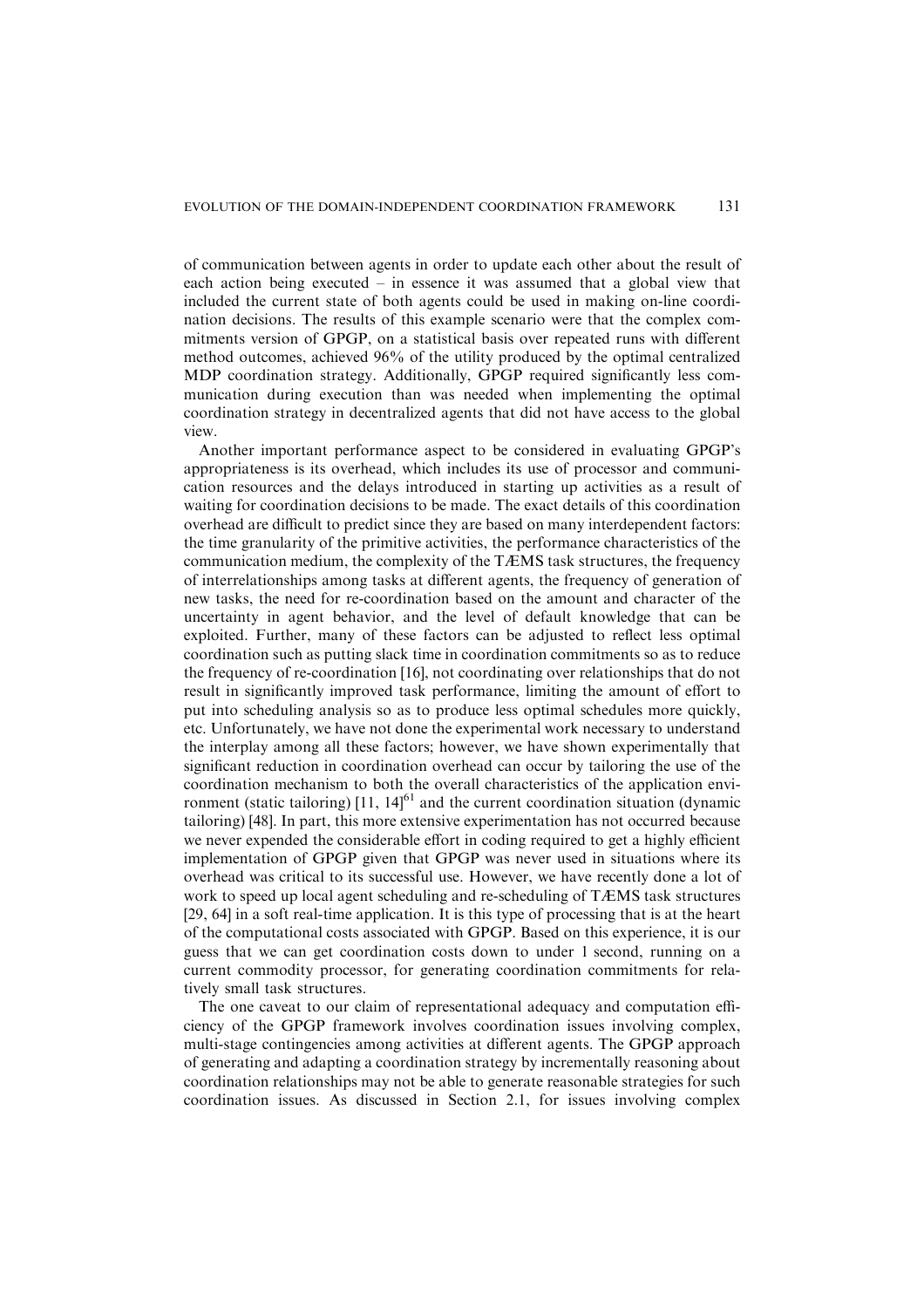contingencies, representations and solution techniques associated with distributed Markov-Decision Processes of agent activities that take a more global and detailed view of activities may be more suitable. The drawbacks of this approach are the computational and communication demands of optimally solving coordination problems [3] in situations with only two agents that at this point precludes the use of this as an on-line framework for coordination. The hope is that approximate solution techniques will evolve for an appropriately rich class of agent coordination issues where the optimality of the solution generated can be bounded, and computational and communication requirements are sufficiently limited, making on-line coordination possible. For now, the GPGP/TÆMS coordination framework seems to be the only practical framework suitable to handle a wide range of high-level coordination issues on-line that involve quantitative (decision-theoretic) reasoning in a domain-independent manner.

Our plans for further extending GPGP fall into the following major categories: (1) to explore the interplay between local, environment-centered coordination mechanisms and coordination of large agent organizations [6, 7, 66]; (2) to expand the range of possible coordination mechanisms, including those that might make sense only in a large organizational context [66]; (3) to experiment with different coordination protocols and determine their contextually dependent efficacy; (4) to make GPGP operate in a soft, real-time environment where the true costs of coordination are factored into dynamically made decisions about what and how much effort to put into coordination [53, 54], and when<sup>62</sup>; (5) to allow for multiple coordination mechanisms to operate concurrently [70, 74]; (6) to explore the interplay between domain-specific coordination policies and other approaches to coordination with GPGP [4, 83]; and (7) to connect the GPGP approach to coordination with more formal models of coordination [9, 67, 78, 80].

In closing, it would be remiss of us not to mention the significance that we attach to learning. As we build multi-agent systems that operate in open and evolving environments, the systems must be able to adapt their heuristics/assumptions (and there are many in GPGP), to the current structure of the environment – not to some predefined view of the environment [28, 35, 48, 53, 54, 61].

# Acknowledgments

As is obvious by the author list, the development and evolution of GPGP has been a long process that has been the focus of much of the intellectual directions of the Multi-Agent System Laboratory at University of Massachusetts at Amherst. Where appropriate, we have referenced papers by specific members of the laboratory who took major responsibility in developing a research idea explained in this paper. However, it should go without saying that there were many interchanges with, and building on ideas developed by, other laboratory members who are not directly recorded in article citations. Though they did not directly contribute to the development of GPGP, we would also like to acknowledge some long-term visitors to our laboratory, other laboratory members, and associated faculty who were part of the intellectual ferment that generated the ideas expressed here. They are: Michael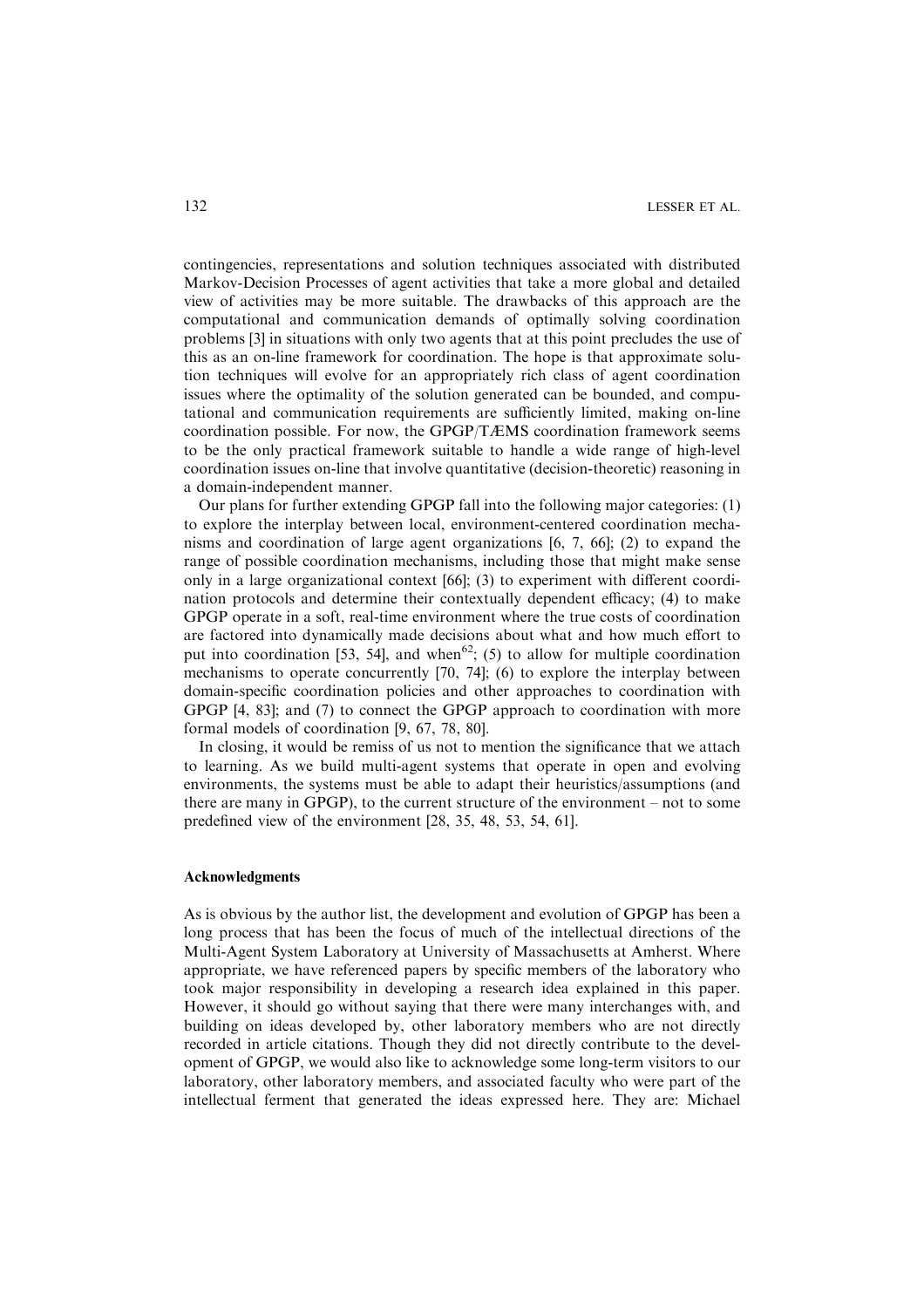Atighetchi, Ana Bazzan, Brett Benyo, Satoru Fujita, David Jensen, Susan Lander, Qiegang Long, Roger Mailler, Lee Osterweil, Tuomas Sandholm, Jiaying Shen, Toshiharu Sugawara, Robert Whitehair and Shlomo Zilberstein. We would also like to thank Sherief Abdallah for his thoughtful comments on this paper, and recognize the contributions of Valerie Guralnik and John Phelps who are working with Tom Wagner at Honeywell Laboratories on the commercial application of the GPGP/ TÆMS technology. They have contributed to the growth of TÆMS framework and the creation of new GPGP-style coordination mechanisms. Finally, it almost goes without saying, this paper owes an intellectual debt to the pioneering work of our early laboratory members, Daniel Corkill and Edmund Durfee.

### **Notes**

- 1. This material is based upon work that has been sponsored by the National Science Foundation (under grant nos. IIS-9812755 and IIS-9988784) and the Defense Advanced Research Projects Agency (DARPA) and Air Force Research Laboratory, Air Force Materiel Command, USAF (under agreement number F30602-99-2-0525). The views and conclusions contained herein are those of the authors and should not be interpreted as necessarily representing the official policies or endorsements, either expressed or implied, of the DARPA, Air Force Research Laboratory or the US Government. The US Government is authorized to reproduce and distribute reprints for governmental purposes notwithstanding any copyright annotation thereon.
- 2. This is a significant extension, including additional authors, of a paper with a similar title [70] written in 1998.
- 3. PGP took a mediation-based approach to coordination where each agent received the high-level plans of some subset of agents and then re-ordered its and other agents' plans to optimize coordinated activity based on interrelationships among activities of different agents. In a peer-to-peer agent organization, the results of this optimization only affected local agent activity. It was assumed that other agents, if they had similar information, would arrive at the same coordination strategy and thus the plans of each agent would be consistent. In PGP there were no additional mechanisms to resolve inconsistent plans that could be potentially generated by agents that had partially overlapping groups of agents that they were coordinating over. As will be discussed, GPGP takes a more distributed view of coordination that is accomplished by generating commitments among agents; thus the generation of inconsistent plans does not occur though the plans generated could be less optimal since PGP takes a more centralized view of the optimization process. GPGP also formalizes the interrelationships among agent activities in a domain-independent way, and separates coordination activities from local agent control through a bi-directional interface, thus adding another degree of domain independence.
- 4. There are alternative views of coordination that are not based on explicit or implicit commitments among agents but rather on statistically based views of agent interactions. This statistical view of coordination seems most appropriate in environments composed of large numbers of very simple agents.
- 5. Though as will be discussed, TÆMS provides a rich language for the representation of agent activities and alternative ways of achieving goals.
- 6. A subtask can potentially represent a significant body of code or a significant set of activities.
- 7. One of the directions in extending GPGP that will be discussed in Section 5 involves reducing the cost of coordination. The issue of what are acceptable overheads of coordination will be discussed further in Section 6.
- 8. In recent work on a distributed sensor network application [30, 31], we used an agent architecture [29, 64] with such reasoning capabilities to create a virtual agent organization of simple, single-threaded agents. These ''virtual'' agents were created as needed and dynamically assigned as goals to a specific agent based on gross information about current resource usage of agents and the type of resources available at each agent. In the hardware implementation of this architecture, there was one agent for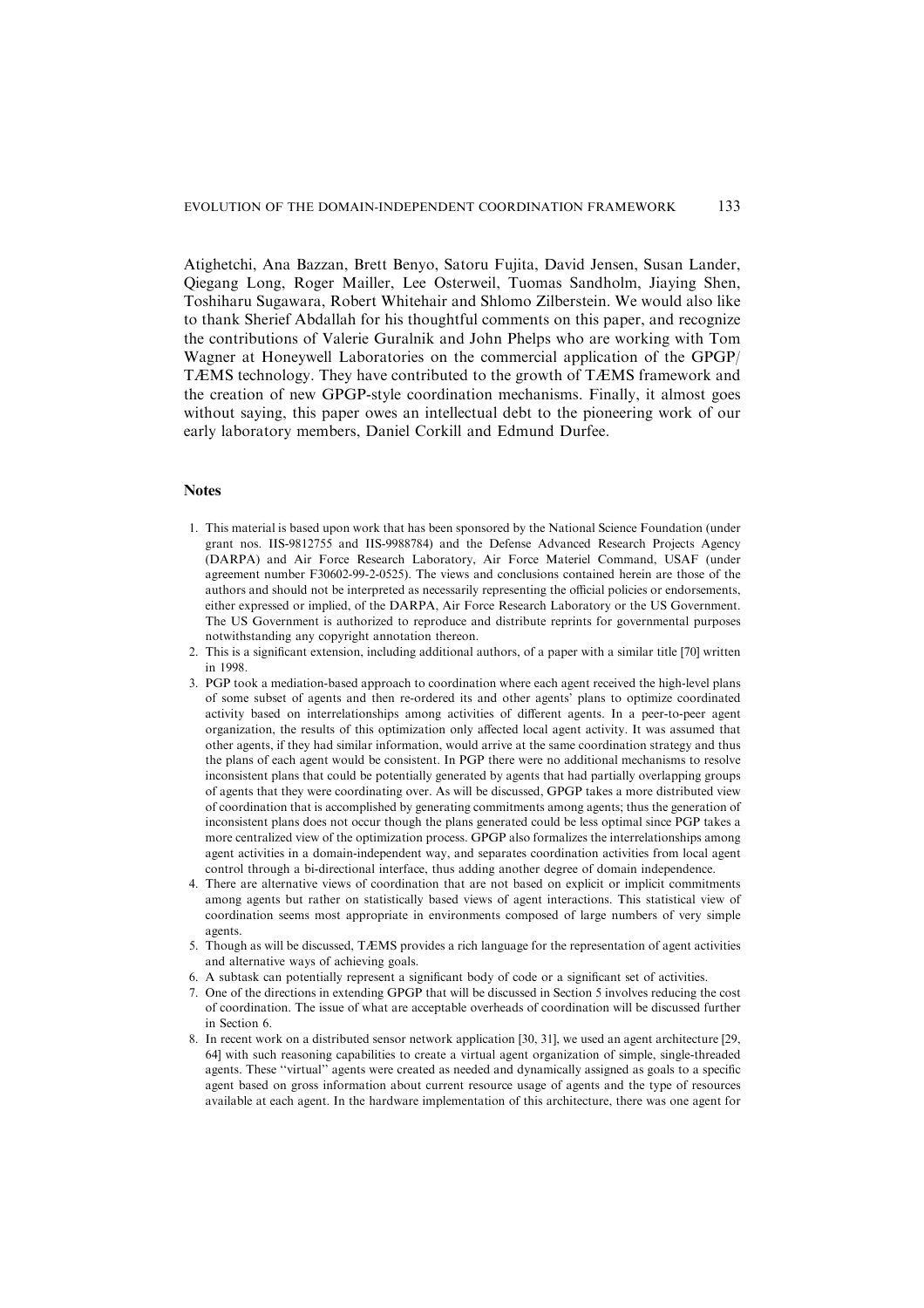each processor node. The ''real'' agent then performed detailed planning/scheduling based on local resource availability and priority of these goals, and multiplexed among the different goals that it was concurrently executing in order to meet soft real-time requirements. The use of agents with this type of reasoning capability has also helped us to construct a resource negotiation protocol that operates on an abstract model of resources and does not need to resolve all conflicts to be successful [47]. In this case, the agent took on the responsibility of mapping the abstract resource allocation policy generated by the negotiation protocol into a detailed resource-allocation schedule and where possible, solved resource-allocation conflicts at the abstract level through local shifting and modification of tasks.

- 9. Our discussion in the paper assumes that the agents are relatively homogeneous. By relatively homogeneous, we mean that the agents can have different problem-solving architectures but all use the same set of domain-independent planner/scheduler and coordination modules to order their internal activities and communicate their intentions. However, this is not a strict requirement for using the coordination framework laid out in the paper because all that is needed to implement it is for an agent to have local scheduling capabilities and problem-solving components that can appropriately interact with the framework. This means that these local components need to be able to recognize if and how a task at another agent relates to its activities in terms of certain pre-defined coordination relationships, to understand the implications for its local problem solving of commitments specified by the coordination framework, and to be able to specify local problem-solving tasks to the coordination framework that may be involved in coordination decisions.
- 10. TEAMCORE/STEAM allows for solving concurrent goals as long as there is no resource contention or interdependencies among the goals, i.e., they are totally independent.
- 11. ARCHON does allow for some very simple scheduling of tasks taking into account their time and worth.
- 12. In the initial implementation of GPGP using the DTT Scheduler [20], there was a bias in local decision making towards achieving some minimal satisfaction of every high-level goal rather than maximizing the overall worth of the high-level goals achieved. In the more recent DTC Scheduler, that bias has been eliminated and the scheduler works to maximize the local utility function [71] specified by the coordination module or the agent's domain problem solver.
- 13. This issue will be further discussed in Section 6.
- 14. In the work on the DECAF agent architecture [23–25] that uses a variant of TÆMS, a simpler scheduler than DTC, called DRU, was used [22].
- 15. In the current implementation, even if the GPGP module is aware that there are multiple relationships among goals of different agents that need to be taken into account, it will treat them independently rather than as a unified group of relationships. There is current work on trying to take into account these other relationships [82]. Additionally, GPGP currently operates mainly on relationships that span only two agents except for one mechanism (avoiding redundant activity) that can handle the situation where two or more agents are planning to do the same activity. Again, the fact that existing GPGP mechanisms operate mainly in the context of two agents is not inherent in the approach but was initially done to simplify the protocols among GPGP modules.
- 16. Over the years, we have explored a number of techniques for reducing the frequency of complete replanning, re-scheduling, and re-coordination. The ability to reduce the need for re-coordination is also strongly related to the ability of local agent control to find alternative schedules for its activities, in the event of performance deviation, without breaking existing commitments. These techniques have included adding slack time into schedules, local re-ordering of scheduled activities based on existing constraints and commitments, incremental planning and scheduling as new tasks arrive, replacement of scheduled activities with semantically equivalent activities that use fewer resources but have poorer performance [16, 19, 64].
- 17. In this discussion, we have not discussed the possibility of generating non-optimal distributed MDP policies on-line quickly (which, though approximate, are very good policies), or trying to dynamically adapt a smaller set of optimal policies for a selected set of scenarios to work non-optimally for a scenario in the larger set of possible scenarios. These are possible approaches that may turn out to be very useful to have in a toolkit of approaches to coordination.
- 18. As implemented in [66, 68], a simple model of future task arrival could be easily incorporated into GPGP through an opportunity cost model.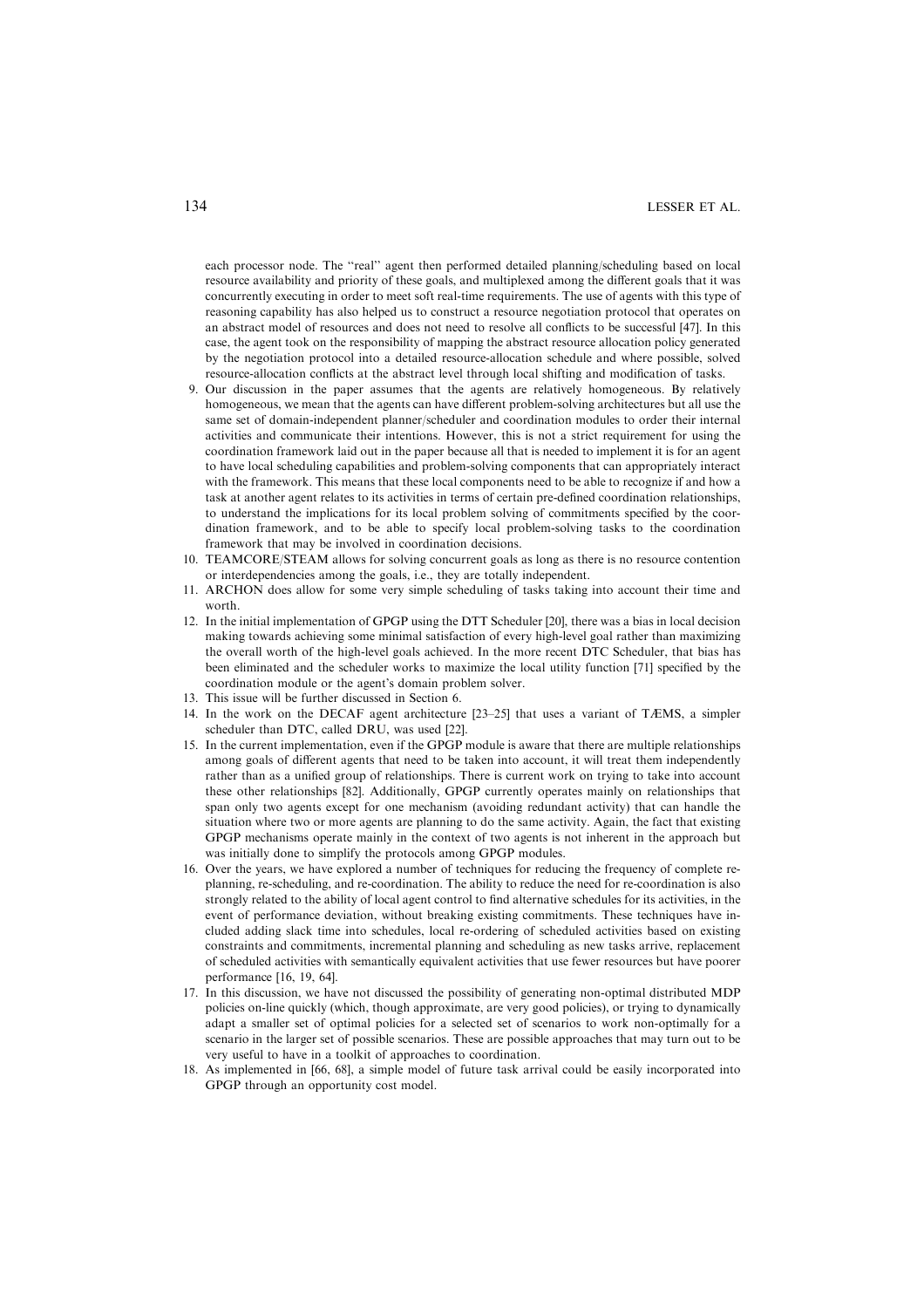- 19. These constraints consist of both simple constraints on the temporal ordering of activities, such as the earliest time that an activity can start, the latest time it can finish, and a time interval at which the activity cannot occur and more complex constraints such as guaranteeing that an activity (or related group of activities) is completed with a certain quality by a specified time.
- 20. Schedules, as previously discussed, are revised or replaced as new information arrives or the problemsolving context changes. This end-to-end view, which is necessary in order to meet overall real-time and resource constraints, starts at the current time and goes to the latest finished time of the current goals. This is in contrast to the myopic view employed in [32].
- 21. Though resource consumption characterizations were part of the specification of TÆMS as defined in [14] they were not used as a basis of coordination in the original GPGP.
- 22. As will be discussed later, TÆMS has been extended to include outcomes on methods. In this way, a limited and local representation of domain state can be represented. Additionally, pseudo resources can be created to add in some capability for representing a more global domain state.
- 23. An agent's problem-solving component is expected to modify the task structure to reflect its revised view of its expected domain problem-solving activities.
- 24. Task relationships as specified currently in TÆMS only involve relationships between two tasks. There is no reason that more complex relationships irreducibly involving more than two tasks could not be created. However, we have not needed such relationships in effectively modeling subtask interdependencies for the applications we have so far studied. It should be noted however that  $qqf$ 's represent relationships among an arbitrary number of subtasks.
- 25. The *enables* relationship between tasks at different agents indicates that a result needs to be transferred, after the enabling task is completed, to the enabled task at the other agent before it can execute. There are other types of semantics that could be associated with the type of precedence relationship represented by enables. For instance in STEAM [51, 62, 63], there is a role dependency relationship between tasks that does not imply information transfer. Rather, it indicates that one task has created a state of the world that is necessary for the execution of the other task. A transfer of a message from one agent to the other can indicate the existence of this state of the world or it can just be observed by the dependent task. We can easily model this type of ''role dependency'' relationship in our framework, either through the use of a new relationship that is similar to *enables* but without the information transfer, or with the use of the *producer/consumer* relationship on a pseudo resource which represents the state of the world that is desired. In fact in [14, pp. 54–58], a more complete list of relationships (facilitates, hinders, precedence, causes, shares-results, cancels, favors) are specified, many of them oriented toward modeling interrelationships among non-computational activities such as 'causes'' where the result of completing one activity results in the completion of another activity.
- 26. The name GPGP derives from Durfee's Partial Global Planning [18], which by today's definition of AI planning also focuses on the scheduling end of the planning-scheduling spectrum.
- 27. The question of which mechanism to use when more than one is possible is a question about organizational/societal norms.
- 28. In fact, there are two primary classes of reasoning embodied in the GPGP/scheduler pair. The first class pertains to the reasoning required to form and propose commitments with the other agents, the second class pertains to understanding how the choice of actions is affected by commitments and when/if commitments may realistically be satisfied. In [4, 69, 83], we further separate these two different types of activities so that commitments may be specified by components other than the GPGP coordination module.
- 29. Because the agents are fully cooperative, in the global view, there is actually a root task common to all the agents that joins their activities. In other words, the cooperative relationship that results in the summing of the utilities produced by the individual agents is represented explicitly in TÆMS by placing a super task over the tasks of the individual agents. In this example we have omitted the root task to clarify the different world views held by the different agents.
- 30. Meta-level control techniques for intelligently interleaving coordination activities and domain activities will not be described in this paper. They are a subject of recent work and can be found in [53, 54].
- 31. We are assuming there is domain-dependent knowledge residing at each agent, which is possibly generated dynamically, that indicates which agents are likely to have activities that are interrelated to the agent's current activities or have resources that could be helpful in performing these activities. One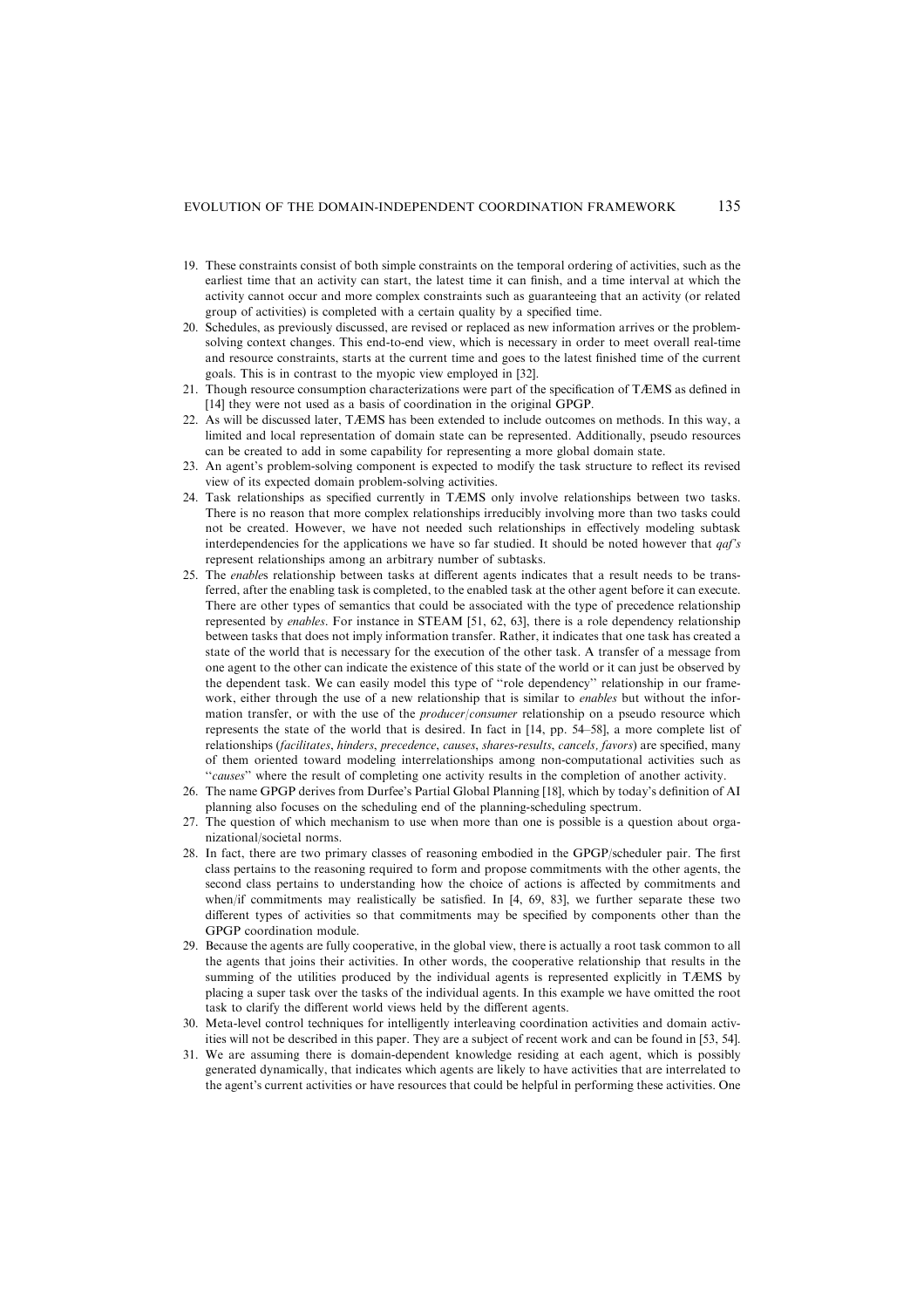of the extensions addressed later in the article in the subsection on a conditioned view discusses in detail how this type of domain-dependent knowledge can be incorporated into the TÆMS representation.

- 32. In the experimental work cited in [11, 14], the norm for most experiments was to exchange only partial views.
- 33. Although decommitment penalties were not used, an alternative, more qualitative mechanism was used to make decisions about what commitments could be decommitted from, and in what circumstances. A commitment when initially constructed was marked with different ''levels of negotiability,'' which reflected its relative importance.
- 34. STEAM/TEAMCORE framework also extends the original joint-intentions model in some important practical ways such as providing mechanism/reasoning so that agents' can (1) switch roles if one of their teammates fails in fulfilling its role, and (2) selectively choose whether to follow the prescriptions of the joint-intention model based on a decision theoretic analysis of the costs of communication in the current situation.
- 35. We have also explored more complex heuristics involving load balancing [14, p. 163–164].
- 36. When non-local tasks were connected to local tasks as a result of task relationships such as enables, this would trigger a coordination mechanism to be invoked. If successful, it would result in a commitment that would guarantee that the result needed by the local task would be generated in a timely way. If a commitment could not be achieved successfully, then either an alternative way of solving the local task that did not need the non-enabled task was found, or the local task would not be scheduled for execution. This knowledge of the resultant local scheduling decision would be transmitted to the other agent so it could update the expected utility to be produced by doing its local task as part of the larger task. If this utility were zero, the other agent would not schedule tasks associated with its part of the shared goal. However, this local utility as contained in a non-local commitment at a remote agent was not always changed when it changed at the local agent because too much communication was needed.
- 37. We already send messages alerting agents of failed commitments. What we do not handle correctly in all situations is a case where the lack of successful generation of a commitment may still allow agents to find another way to solve their part of the joint goal, nor the case where there are no task interrelationships among the task structures that make up the shared goal and there is only a  $qaf$ relationship that defines the connection among activities. However, it should be mentioned that none of these issues arise when one agent contracts with another agent to do part of a higher-level goal, i.e., top-down coordination. All the problematic situations described above occur when agents need to recognize that their local activity is part of a higher-level goal to which other agents are also contributing, i.e., bottom-up coordination. In this case, the execution of their local activity does not make any sense unless other agents are committed to executing their local activity that is part of the jointly shared goal.
- 38. In [1], it is shown that GPGP/TÆMS with some extensions can be extended to capture the jointintention model of STEAM.
- 39. In STEAM, there are some quantitative thresholds that are used to indicate whether a goal was successfully achieved, e.g., 70% of the planes reached their destination. However, to our knowledge there is no reasoning in STEAM about how to dynamically set this threshold given current conditions and how to generate different plans that will likely achieve different thresholds.
- 40. The addition to *qafs* of task ordering information such as in  $q$ -seq\_sum has provoked much discussion. One argument against inclusion of this type of information is that with the appropriate set of temporal relationships among tasks there is no need for the addition of ordering information to qafs. However, we eventually came down on the side of ease of representation that occurs when in certain situations the *qafs* contain such information.
- 41. However, we have not developed the equivalent of *qafs* that are able to specify how outcomes at the method level should be propagated to outcomes of higher-level tasks. The reason is that these functions seem very domain-dependent and not amenable to systemization. This can be solved in part by having code in the domain problem solver that will compute the higher-level outcome to be associated with a specific higher-level task. This can be represented by slightly modifying the task structure such that each higher-level task that requires an outcome will have a brother task, which is a method with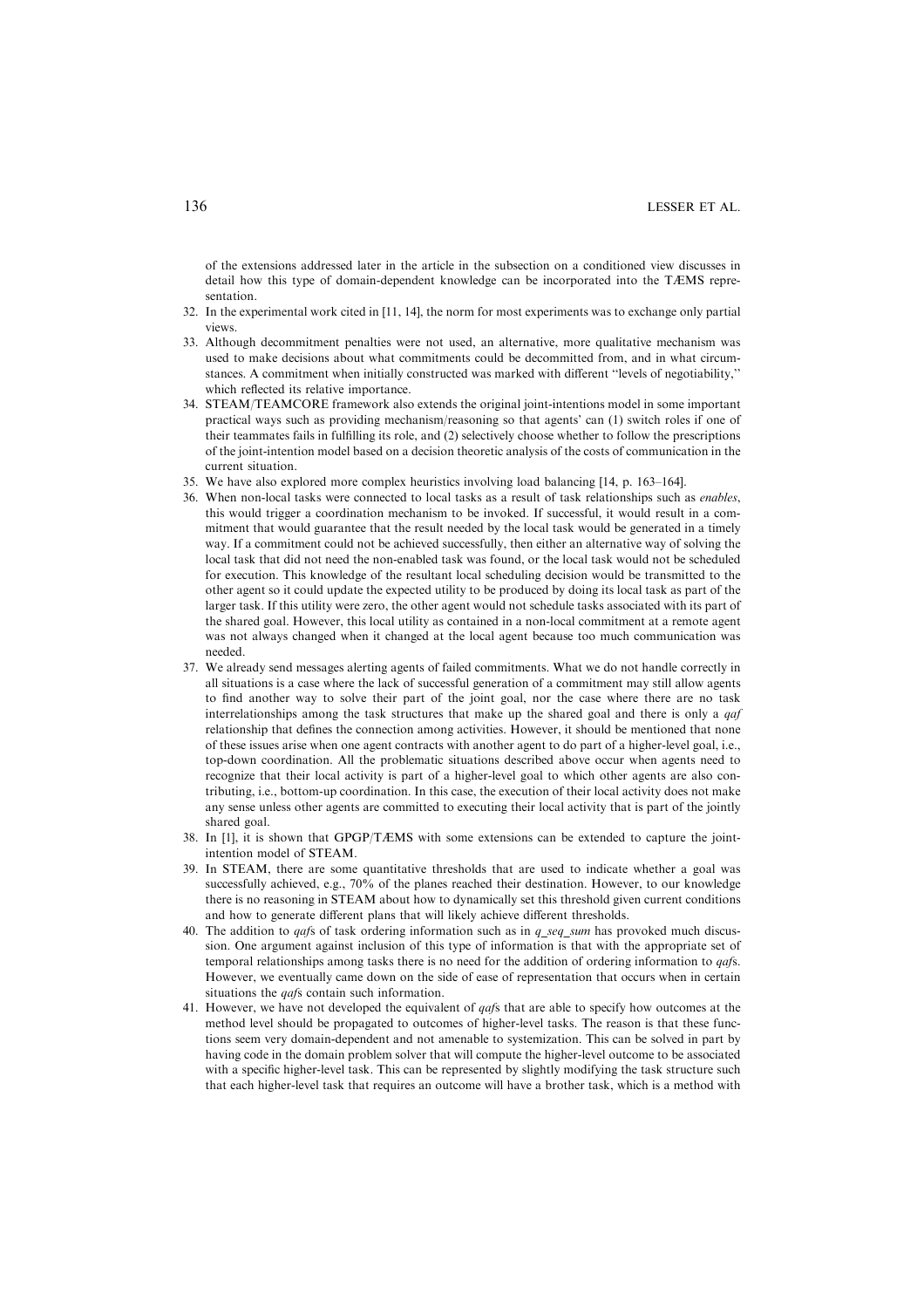the set of outcomes that are possible for its brother higher-level task. The method, when executed after its brother higher-level task completes, is in reality a call to the appropriate code in the domain problem solver that computes the desired outcome to be associated with the method. Unfortunately, this particular approach does not solve the problem completely since there is no way for the scheduler to reason about the likelihood of different higher-level tasks' outcomes given a specific plan to achieve the higher-level task. An alternative approach to solving this problem was taken in the DECAF architecture [23–25]. In DECAF, task outcomes are signaled by the child tasks (and thus the outcome probability is the same as that of the child outcome). The outcome of a parent task does not need to be signaled by the same, or even a unique, child.

- 42. The actual information-gathering task structure does not incorporate outcomes at the task level. This example is a conceptual abstraction of the actual class of task structures produced by the informationgathering agent's planner and is simplified for example purposes.
- 43. In this more abstracted view, a schedule of activities generated is more like a high-level policy indicating to the domain problem solver which approaches to problem solving to use when, and what amount of resources to expend on each approach [45].
- 44. Examples of modeling frameworks that have more complex control constructs are [59, 77].
- 45. More generally, for two tasks  $t_a$  and  $t_b$  with start and end times, you can define a class of temporal synchronization relationships based on defining four Boolean functions.  $F_1$ (start( $t_a$ ), start( $t_b$ )),  $F_2^i$ (end $(t_1)$ , end $(t_2)$ ),  $F_3^i$ (start $(t_3)$ , end $(t_5)$ ) and  $F_4^i$ (end $(t_4)$ , start $(t_5)$ ) such that all need to be true for relationship i to be true.
- 46. The need for this meta-level relationship has been recognized in our own work [61] and by others [1].
- 47. We found this very useful in an information-gathering application [45] where we need to model methods that access a WWW server site for information. In this case, there was not that much processor time spent in executing the call to the server and processing the received information, but there was a significant delay before the results were returned by the server. In [14, p. 67], a variant of this idea was defined as the coordination relationship requires-delay.
- 48. This is a simplified version of the task structure used in [28].
- 49. An easy extension of this idea that we have not yet implemented is for either agent to notify the other that it either cannot honor the a priori commitment or no longer has any need for the commitment to be honored.
- 50. The original STEAM framework [51, 61, 62] used an approach to coordination where it was not necessary for agents to exchange knowledge about what their activity tasks were. This occurred for two reasons: one reason was that there was only one higher-level goal active at any one time, and the other was that once an agent decided to pursue its part of a higher-level goal the coordination framework made the assumption that the other agents who had roles that mandate work on this goal would also reach a similar conclusion that this specific higher-level goal was the goal that they should now work on. This type of social law can now be easily implemented in our system through appropriate generation of commitments by the domain problem solver when it generates new goals/task structures that it wants to pursue.
- 51. Though the PGP mainly involved the bottom–up creation of subgoals and the recognition of how these subgoals were part of a larger goal, PGP did allow for hierarchical control [18] and task contracting [17].
- 52. In fact, if you knew that there would be only one vehicle in the environment, then the information contained in the generated goal structure could specify commitments on exactly when certain activities would be completed. In [19], we explored such an approach to hierarchical control where significant deviations in meeting commitments would then cause the higher agent to be notified and for it to generate a new more appropriate global coordination plan. However, in a multiple vehicle environment you want the agents to coordinate with appropriate agents since one agent may be working on more than one vehicle-tracking task.
- 53. In early research [60], bottom-up creation/synthesis of goals was associated with a style of problem solving called *result sharing*, while the top-down elaboration/assignment of goals was associated with the style of problem solving called task sharing.
- 54. In [37], the distributed and asynchronous goal creation process possible in a complex multi-agent system was described. This process involves four major phases that include: (1) goal formulation, which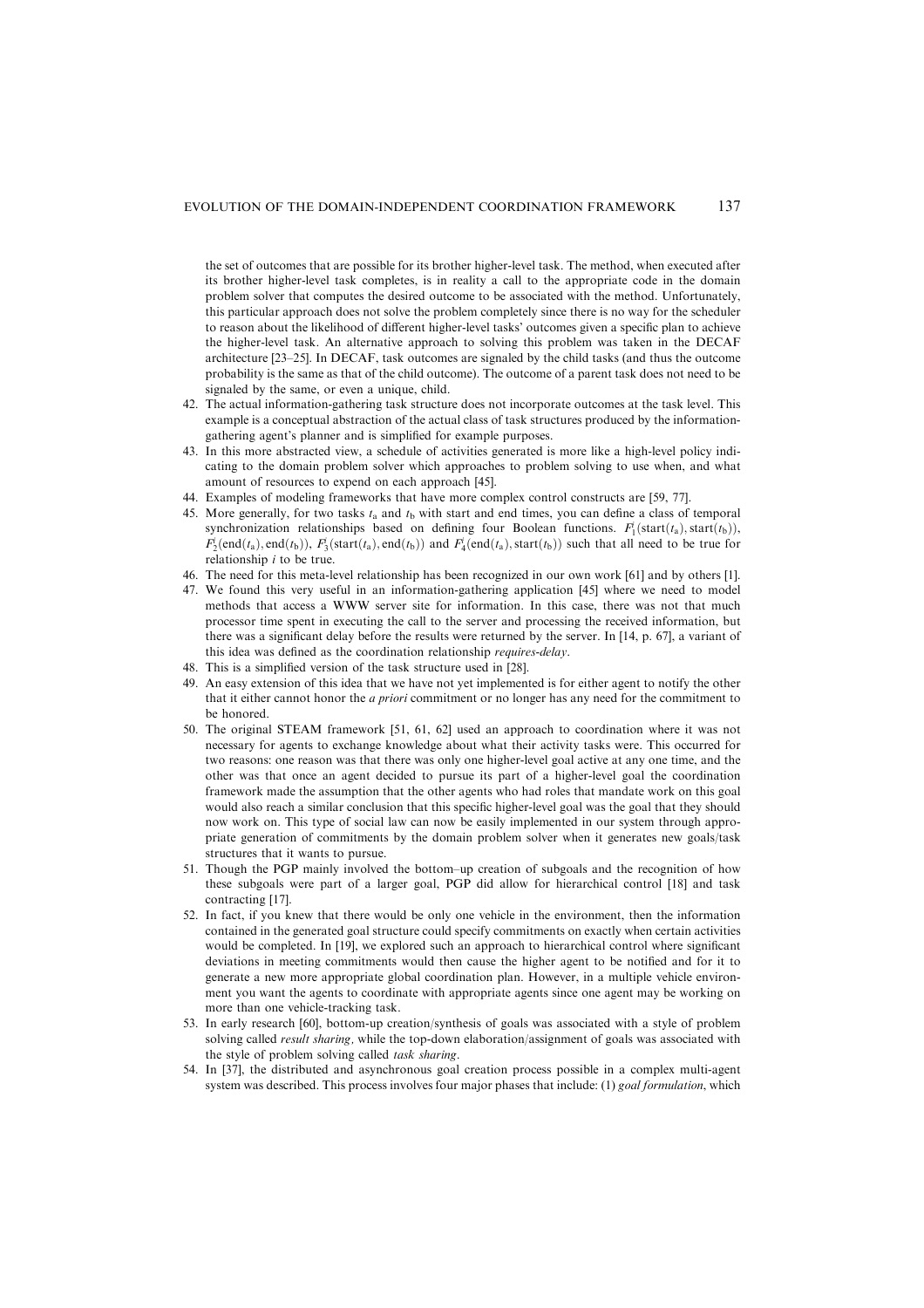involves the creation of new goals from either a bottom-up or top-down perspective; (2) *active goal* determination, which involves deciding which goals should now be scheduled; (3) goal allocation, which involves deciding which agents will solve the goal; and (4) goal achievement, which involves planning how to achieve the goal, how to schedule the derived plan and then executing the plan including transmission of results. We feel that this process can be mirrored in the extended GPGP framework.

- 55. In recent work on SRTA, a soft real-time agent architecture [64], we developed a variety of mechanisms to avoid complete rescheduling when there are ways to do local shifting of activities – replacing activities with functionally similar but less resource-intensive activities, and inserting a precomputed sequence of activities to recover from execution failures (such precomputed recoveries may be learned over time).
- 56. In recent work [64, 74, 82], we have gone to a partially ordered list that is a more flexible representation.
- 57. For example if Task A in Agent 1 enabled a Task B in Agent 2, then Agent 1 would initiate the establishment of a commitment. Agent 1 in deciding when to do Task A would call its local scheduler to determine the earliest time that Task  $A$  could be done while still achieving reasonable utility for its other local activities. The results of the scheduling process would then define the completion time of Task A in the proposed commitment that was transmitted to Agent 2. This proposed commitment by Agent 1 to complete Task A by a specified time could be either accepted or rejected by Agent 2 depending on whether it was still worthwhile for Agent 2 to execute Task B given that its earliest start time was the completion time of Task A plus some time for message transmission.
- 58. A very similar cooperative search process, which we have implemented, can also be used to establish coordination for non-local relationships such as enables and facilitates. We believe that a variant of this same search process can be used to implement coordination over  $qafs$  such as min, max and sum.
- 59. An interesting research question that we are just beginning to address is how this cooperative search process can be extended to more than two agents. The need for this type of a more encompassing search process occurs in a variety of different forms of multi-linking of activities among a set of agents [82].
- 60. The translation of a TÆMS task structure into an MDP is relatively straightforward [56]. The set of actions possible from the start state in the MDP are all the methods in the task structure that can be executed without the successful execution of a prior task. These are methods whose execution is not precluded as a result of a qaf relationship in the task network; the method does not have an incoming enables from another method that has not successfully executed and the method's earliest start time is less than or equal to the current start time. Each of the possible states that result from the execution of a method can be thought of as a partial instantiation of the starting TÆMS task structure. The reward associated with a state is the change in quality that is accrued at the root node of the task structure as a result of the particular action outcome. The reasoning about the next set of methods that can be executed from one of those MDP states can be directly computed (as described earlier) from this TÆMS task structure that represents that state. In the multi-agent case, a similar process can be followed to translate a multi-agent TÆMS scenario into an MDP based on each action in the MDP representing a set of actions – one for each agent. From this perspective, TÆMS can efficiently describe, in terms of the number of nodes needed in the task structure, a class of MDPs.
- 61. This work indicated that, in environments with either high frequency of task arrival with tight deadlines or low frequency of task arrival with loose deadlines, using the full range of GPGP coordination mechanisms was not cost effective. Using the full set of coordination mechanisms was most appropriate in environments with medium-frequency task arrival and medium task deadlines.
- 62. In [53, 54], a meta-level agent control architecture is detailed that makes decisions about how much effort should be spent on coordination based on the structure, importance, and deadlines of current tasks. For example, if a task has a deadline in the near future, the meta-level controller can choose not to perform the task in a way that will require coordination with other agents. Similarly an agent may not engage in a coordination protocol if its current tasks have tight deadlines and the potential gain from performing the coordination does not justify having one or more of its current tasks missing their deadlines.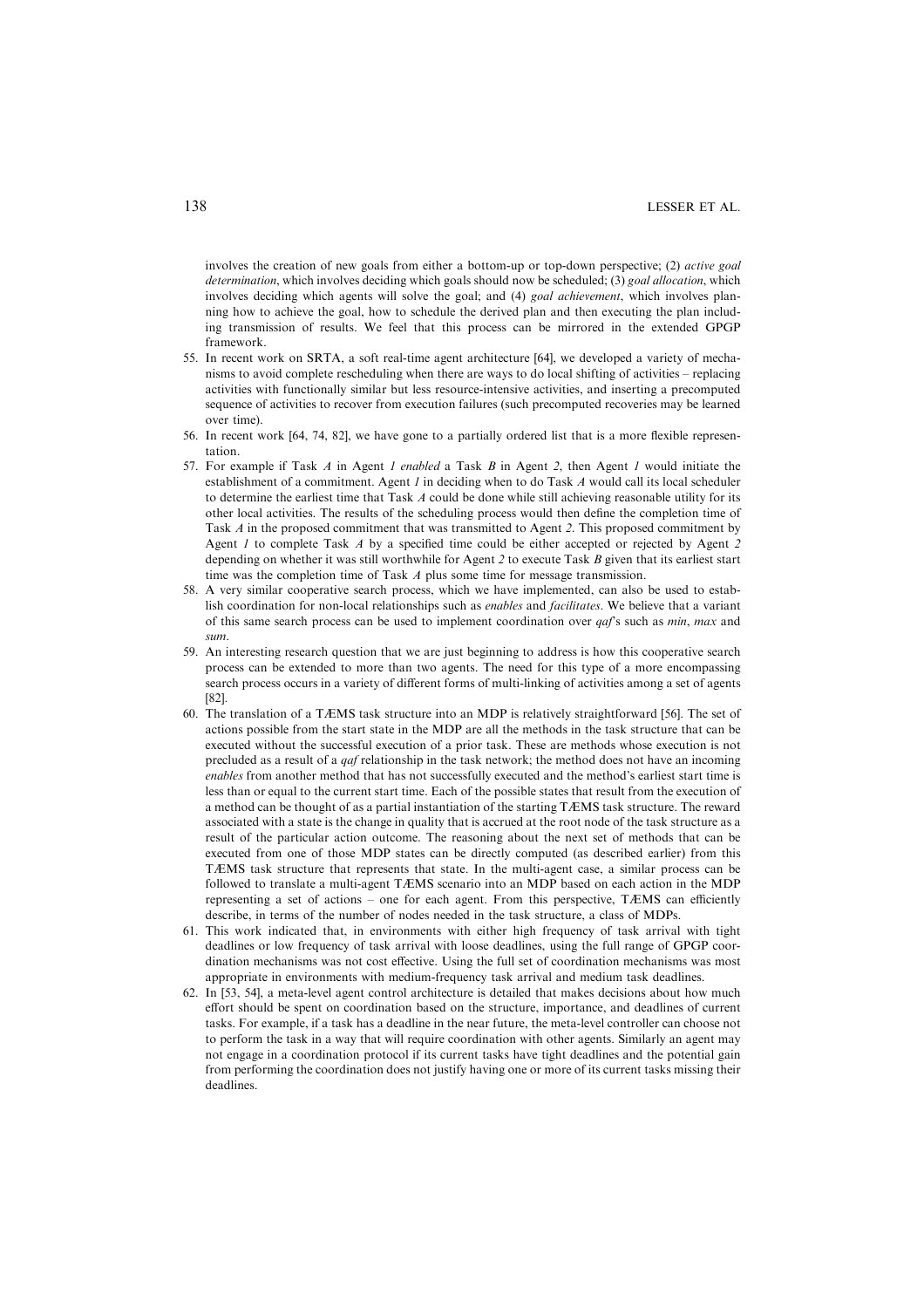#### **References**

- 1. S. Abdallah, N. Darwish, O. Hegazy, and I. Talkhan, ''Monitoring and synchronization for teamwork," in Proceedings of the 17th ACM Symposium on Applied Computing (SAC2002), 2002.
- 2. M. Barbuceanu and M. S. Fox, ''COOL: A language for describing coordination in multi-agent systems," in Proceedings of the First International Conference on Multi-Agent Systems, AAAI Press: Menlo Park, CA, 1995, pp. 17–24.
- 3. D. S. Bernstein, S. Zilberstein, and N. Immerman, ''The complexity of decentralized control of Markov decision processes," in Proceedings of the 16th International Conference on Uncertainty in Artificial Intelligence, Stanford, CA, 2000, pp. 32–37.
- 4. R. H. Bordini, A. L. C. Bazzan, R. de O. Jannone, D. M. Basso, R. M. Vicari, and V. R. Lesser, ''AgentSpeak(XL): Efficient intention selection in BDI agents via decision-theoretic task scheduling,'' in Proceedings of the 1st International Joint Conference on Autonomous Agents and Multiagent Systems, Part 3: ACM Press, July 2002, pp. 1294–1302.
- 5. C. Boutilier, ''Sequential optimality and coordination in multiagent systems,'' in Proceedings of the 16th International Joint Conference on Artificial Intelligence (IJCAI99), 1999.
- 6. D. D. Corkill and V. R. Lesser, ''The use of meta-level control for coordination in a distributed problem-solving network," in Proceedings of the Eighth International Joint Conference on Artificial Intelligence, 1983, pp. 748–756.
- 7. D. Corkill, ''A framework for organizational self-design in distributed problem-solving networks,'' Ph.D. thesis, University of Massachusetts/Amherst, 1983.
- 8. K. Decker and V. Lesser, "Generalizing the partial global planning algorithm," Int. J. Intell. Cooperative Inf. Syst., vol. 1, no. 2, pp. 319–346, 1992.
- 9. K. Decker and V. Lesser, ''An approach to analyzing the need for meta-level communication,'' in Proceedings of the 13th International Joint Conference on Artificial Intelligence, vol. 1, 1993.
- 10. K. Decker and V. Lesser, "Quantitative modeling of complex environments," Int. J. Intell. Syst Accounting, Finance, Management, vol. 2, no. 4, pp. 215–234, Special Issue on Mathematical and Computational Models of Organizations: Models and Characteristics of Agent Behavior, 1993.
- 11. K. Decker and V. Lesser, ''Designing a family of coordination algorithms,'' in Proceedings of the First International Conference on Multi-Agent Systems, AAAI Press: San Francisco, 1995, pp. 73–80.
- 12. K. Decker and J. Li, ''Coordinating mutually exclusive resources using GPGP,'' Auton. Agents Multi-Agent Syst. Special Issue: Best of ICMAS'98 – Part II, vol. 3, no. 2, pp. 133–158, 2000.
- 13. K. Decker, M. Williamson, and K. Sycara, "Intelligent adaptive information agents," J. Intell. Inf. Syst., vol. 9, pp. 239-260, 1997.
- 14. K. S. Decker, ''Environment centered analysis and design of coordination mechanisms,'' Ph.D. thesis, University of Massachusetts/Amherst, 1995.
- 15. K. S. Decker, ''Task environment centered simulation,'' in M. Prietula, K. Carley, and L. Gasser (eds.), Simulating Organizations: Computational Models of Institutions and Groups, AAAI Press/MIT Press, 1997.
- 16. E. Durfee and V. R. Lesser, ''Predictability versus responsiveness: Coordinating problem solvers in dynamic domains,'' in Proceedings of the Seventh National Conference on Artificial Intelligence, 1988, pp. 66–71.
- 17. E. H. Durfee and V. R. Lesser, ''Negotiating task decomposition and allocation using partial global planning," in M. Huhns and L. Gasser (eds.), Distributed Artificial Intelligence, vol. 2, Pitman Publishing Ltd.: London, 1989, pp. 229–244.
- 18. E. H. Durfee and V. R. Lesser, ''Partial global planning: A coordination framework for distributed hypothesis formation,'' IEEE Trans. Syst. Man, Cyber., vol. 21, no. 5, pp. 1167–1183, 1991.
- 19. S. Fujita and V. R. Lesser, ''Centralized task distribution in the presence of uncertainty and time deadlines,'' in Proceedings of the Second International Conference on Multi-Agent Systems, AAAI Press: CA, 1996, pp. 87–94.
- 20. A. Garvey and V. R. Lesser, "Design-to-time scheduling and anytime algorithms," SIGART Bull., vol. 7, no. 3, 1996.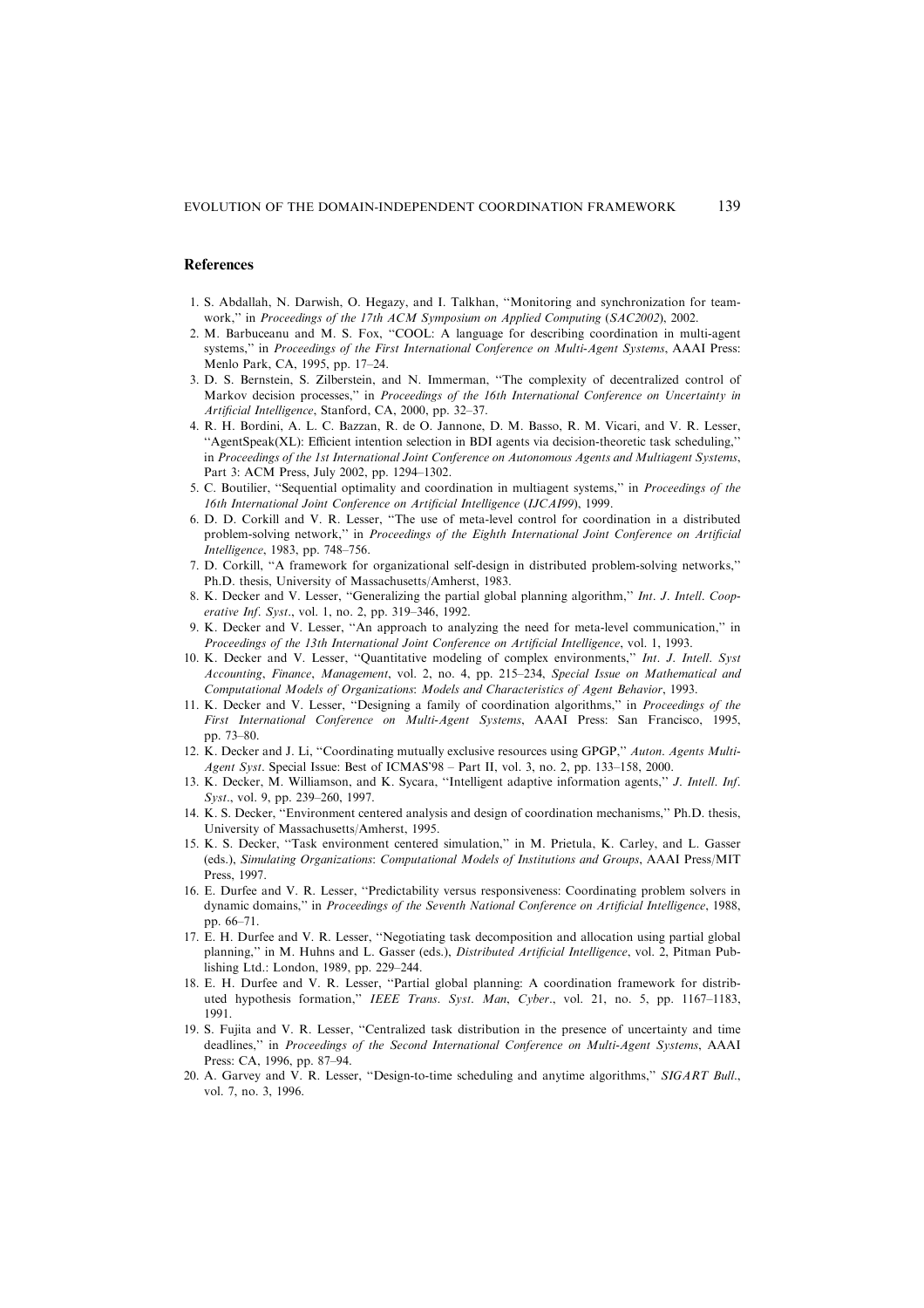- 21. A. Garvey, K. S. Decker and V. R. Lesser, ''A negotiation-based interface between a real-time scheduler and a decision-maker," Proceedings of Workshop on Models of Conflict Management in Cooperative Problem Solving, AAAI Press: Seattle, 1994.
- 22. J. Graham, ''Real-time scheduling in distributed multi-agent systems,'' Ph.D. dissertation, University of Delaware, January 2001.
- 23. J. Graham and K. S. Decker, ''Towards a distributed, environment-centered agent framework,'' in N. Jennings and Y. Lesperance (eds.), Intelligent Agents VI: Agent Theories, Architectures, and Languages, LNAI #1757, Springer, 2000, pp. 290–304.
- 24. J. Graham, K. S. Decker, and M. Mersic, ''DECAF: A flexible multi-agent system architecture,'' Auton. Agents Multi-Agent Syst., accepted for publication.
- 25. J. Graham, D. McHugh, M. Mersic, F. McGeary, M. Windley, D. Cleaver, and K. S. Decker, ''Tools for developing and monitoring agents in distributed multi-agent systems,'' in T. Wagner and O. Rana (eds.), Infrastructure for Agents, Multi-Agent Systems, and Scalable Multi-Agent Systems. Lecture Notes in Computer Science #1887, Springer, pp. 12–27, 2001.
- 26. B. J. Grosz and S. Kraus, ''Collaborative plans for complex group action,'' Artif. Intell., vol. 86, no. 2, pp. 269–357, 1996.
- 27. B. Horling, et al. "The TÆMS white paper," Technical Notes of Multi-Agent Systems Lab, Department of Computer Science, University of Massachusetts, 1999.
- 28. B. Horling, B. Benyo, and V. R. Lesser, ''Using self-diagnosis to adapt organizational structures,'' in Proceedings of the Fifth International Conference on Autonomous Agents, Montreal, 2001, pp. 529–536.
- 29. B. Horling, V. Lesser, R. Vincent, and T. Wagner, ''The soft real-time agent control architecture,'' in Proceedings of the AAAI/KDD/UAI-2002 Joint Workshop on Real-Time Decision Support and Diagnosis Systems. July 2002. Also available as UMass Computer Science Tech Report 02–14.
- 30. B. Horling, R. Vincent, R. Mailler, J. Shen, R. Becker, K. Rawlins, and V. R. Lesser, ''Distributed sensor network for real-time tracking," in Proceedings of the Fifth International Conference on Autonomous Agents, Montreal, 2001, pp. 417–424.
- 31. B. Horling, R. Vincent, R. Mailler, J. Shen, R. Becker, K. Rawlins, and V. R. Lesser, ''Using autonomy, organizational design and negotiation in a distributed sensor network,'' Distributed Sensor Networks: A Multiagent Perspective, pp. 139–183, 2003.
- 32. F. F. Ingrand, M. P. Georgeff, and A. S. Rao, ''An architecture for real-time reasoning and system control,'' IEEE Expert, vol. 7, no. 6, pp. 34–44, 1992.
- 33. N. Jennings, ''Commitments and conventions: The foundation of coordination in multi-agent systems,'' Knowl. Eng. Rev. vol. 8, no. 3, pp. 223–250, 1993.
- 34. N. Jennings, ''Controlling cooperative problem solving in industrial multi-agent systems using joint intentions,'' Artif. Intell., vol. 75, no. 2, pp. 195–240, 1995.
- 35. D. Jensen, M. Atighetchi, R. Vincent, and V. R. Lesser, ''Learning quantitative knowledge for multiagent coordination,'' in Proceedings of the Sixteenth National Conference on Artificial Intelligence, 1999.
- 36. K. Kuwabara, T. Ishida, and N. Osato, ''AgentTalk: Coordination protocol description for multiagent systems,'' in Proceedings of the First International Conference on Multi-Agent Systems, AAAI Press: Menlo Park, CA, p. 455, 1995.
- 37. B. Lâasri, H. Lâasri, S. Lander, and V. R. Lesser, "A generic model for intelligent negotiating agents," Int. J. Intell. Cooperative Inf. Syst., vol. 1, no. 2, pp. 291–317, 1992.
- 38. S. Lander and V. R. Lesser, ''Sharing meta-information to guide cooperative search among heterogeneous reusable agents," IEEE Trans. Knowl. Data Eng., vol. 9, no. 2, pp. 193-208, 1997.
- 39. V. R. Lesser, ''A retrospective view of FA/C distributed problem solving,'' IEEE Trans. Syst., Man, Cyber., vol. 21, no. 6, pp. 1347–1362, 1983.
- 40. V. R. Lesser, ''Reflections on the nature of multi-agent coordination and its implications for an agent architecture,'' Autonomous Agents and Multi-Agent Syst., vol. 1, pp. 89–111, 1998.
- 41. V. R. Lesser and D. D. Corkill, ''The distributed vehicle monitoring testbed: A tool for investigating distributed problem-solving networks," AI Mag., vol 4, no. 3, pp. 15–33, 1983.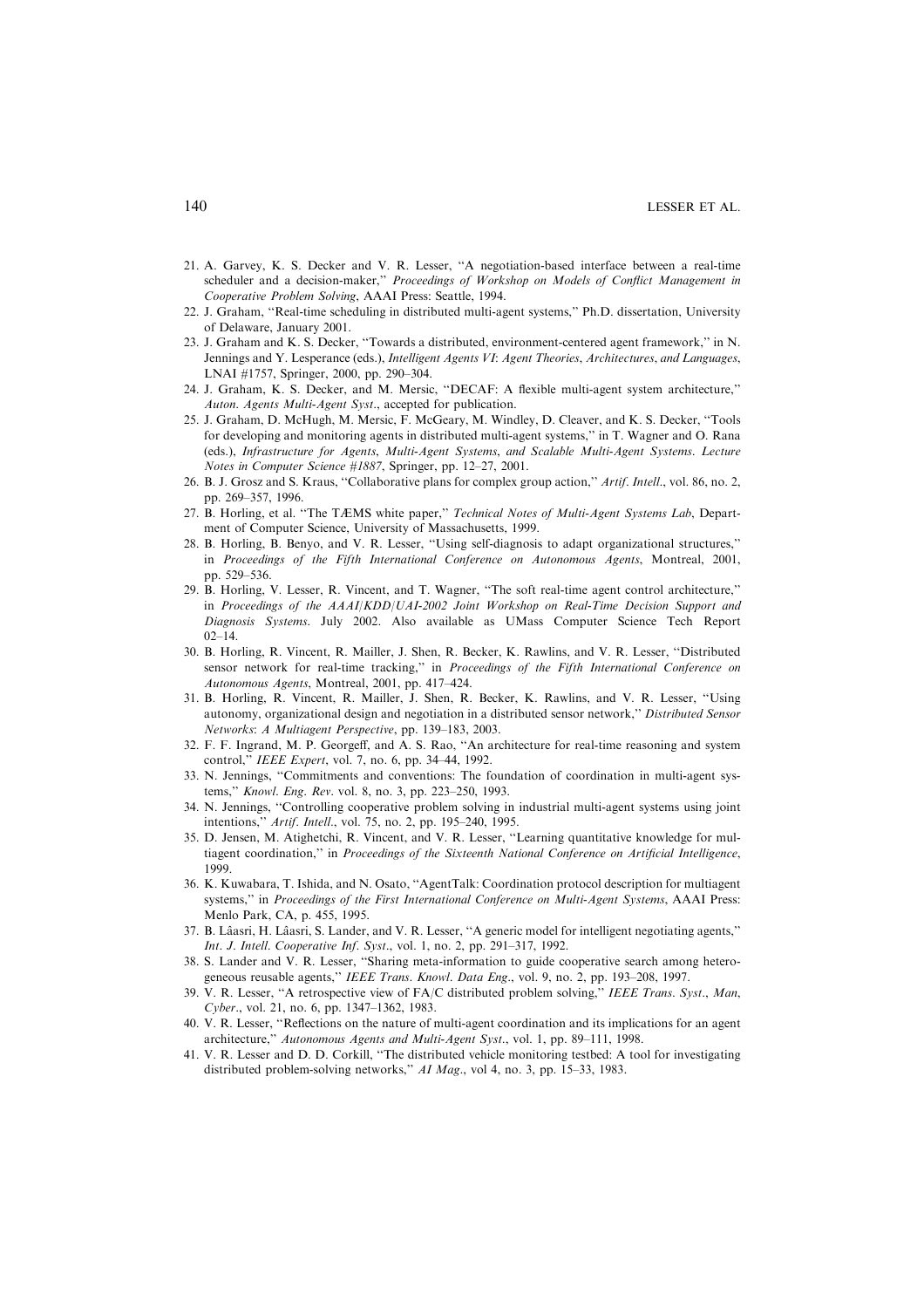- 42. V. R. Lesser, M. Atighetchi, B. Benyo, B. Horling, A. Raja, R. Vincent, T. Wagner, P. Xuan, and S. X. Q. Zhang, "The intelligent home testbed," in Proceedings of the Autonomy Control Software Workshop (Autonomous Agent Workshop), 1999.
- 43. V. R. Lesser, M. Atighetchi, B. Benyo, B. Horling, A. Raja, R. Vincent, T. Wagner, P. Xuan, and S. X. Q. Zhang, "A multi-agent system for intelligent environment control." in *Proceedings of the* Third International Conference on Autonomous Agents, ACM Press: New York, NY, 1999, pp. 291– 298.
- 44. V. R. Lesser, K. S. Decker, N. Carver, A. Garvey, D. Neiman, M. Nagendra Prasad, and T. Wagner, ''Evolution of the GPGP domain-independent coordination framework,'' University of Massachusetts/Amherst CMPSCI Technical Report 98-05, 1998.
- 45. V. R. Lesser, B. Horling, F. Klassner, A. Raja, T. Wagner, and S. X. Q. Zhang, ''BIG: An agent for resource-bounded information gathering and decision making,'' Artif. Intell., vol. 118, no. 1–2, pp. 197–244, 2000. (Elsevier Science), Special Issue on Internet Information Agents.
- 46. H. J. Levesque, P. R. Cohen, and H. T. Nunes, "On acting together," in *Proceedings of the Eighth* National Conference on Artificial Intelligence, 1990, pp. 94–99.
- 47. R. Mailler, R. Vincent, V. R. Lesser, and B. Horling, ''Cooperative negotiation for soft real-time distributed resource allocation," in Proceedings of Second International Joint Conference on Autonomous Agents and MultiAgent Systems (AAMAS 2003).
- 48. M. V. Nagendra Prasad and V. R. Lesser, ''Learning situation specific coordination in cooperative multi-agent systems,'' Autonomous Agents Multi-Agent Syst., vol. 2, pp. 173–207, 1999.
- 49. M. V. Nagendra Prasad, K. S. Decker, A. Garvey, and V. R. Lesser, ''Exploring organizational designs with TÆMS: A case study of distributed data processing,'' in Proceedings of the Second International Conference on Multi-Agent Systems, 1997.
- 50. T. Oates, M. V. Nagendra Prasad, and V. R. Lesser, ''Cooperative information gathering: A distributed problem-solving approach," IEE Proc. Software Eng. Special Issue on Agent-based Systems, vol. 144, no. 1, pp. 72–78, 1997.
- 51. D. Pynadath and M. Tambe, ''An automated teamwork infrastructure for heterogeneous software agents and humans,'' J. Auton. Agents Multiagent Syst (JAAMAS), 2002.
- 52. Y. Qian, E. Albert, T. Wagner, J. Phelps, and G. Beane, ''A modified architecture for constructing real-time information-gathering agents,'' in Proceedings of Agent-Oriented Information Gathering Systems.
- 53. A. Raja, ''Meta-level control in multi-agent systems,'' Ph.D. thesis, University of Massachusetts/ Amherst, 2003.
- 54. A. Raja and V. Lesser, ''Automated meta-level control reasoning in complex agents,'' in Proceedings of Workshop on 'Agents and Automated Reasoning' in the Eighteenth International Joint Conference on Artificial Intelligence (IJCAI 2003), 2003.
- 55. A. Raja, V. R. Lesser, and T. Wagner, ''Toward robust agent control in open environments,'' in Proceedings of the Fourth International Conference on Autonomous Agents, Barcelona, 2000, pp. 84–92.
- 56. A. Raja, T. Wagner, and V. R. Lesser, ''Reasoning about uncertainty in agent control,'' in Proceedings of the 5th International Conference on Information Systems, Analysis, and Synthesis, Computer Science and Engineering, Part 1, vol. VII, 2001, pp. 156–161.
- 57. A. S. Rao and M. P. Georgeff, ''BDI agents: From theory to practice,'' in Proceedings of the First International Conference on Multi-Agent Systems, AAAI Press: San Francisco, 1995, pp. 312–319.
- 58. S. Rosenschein and G. Zlotkin, Rules of Encounter: Designing Conventions for Automated Negotiation among Computers, MIT Press: Cambridge, MA, 1994.
- 59. Z. Rubinstein, "The Hurrier I Go, The Behinder I Get," in Proceedings of Artificial Intelligence and Manufacturing, IJCAI & AAAI, 2001, pp. 97-102.
- 60. R. G. Smith and R. Davis, ''Frameworks for cooperation in distributed problem solving,'' IEEE Trans. Syst., Man, Cyber., vol. SMC-11, pp. 61–70, 1981.
- 61. T. Sugawara and V. R. Lesser, ''Learning to improve coordinated actions in cooperative distributed problem-solving environments,'' Mach. Learn., vol. 33, no. 2–3, 1998 (Kluwer Academic Publishers).
- 62. M. Tambe, ''Agent architectures for flexible, practical teamwork,'' in Proceedings of the Fourteenth National Conference on Artificial Intelligence, 1997.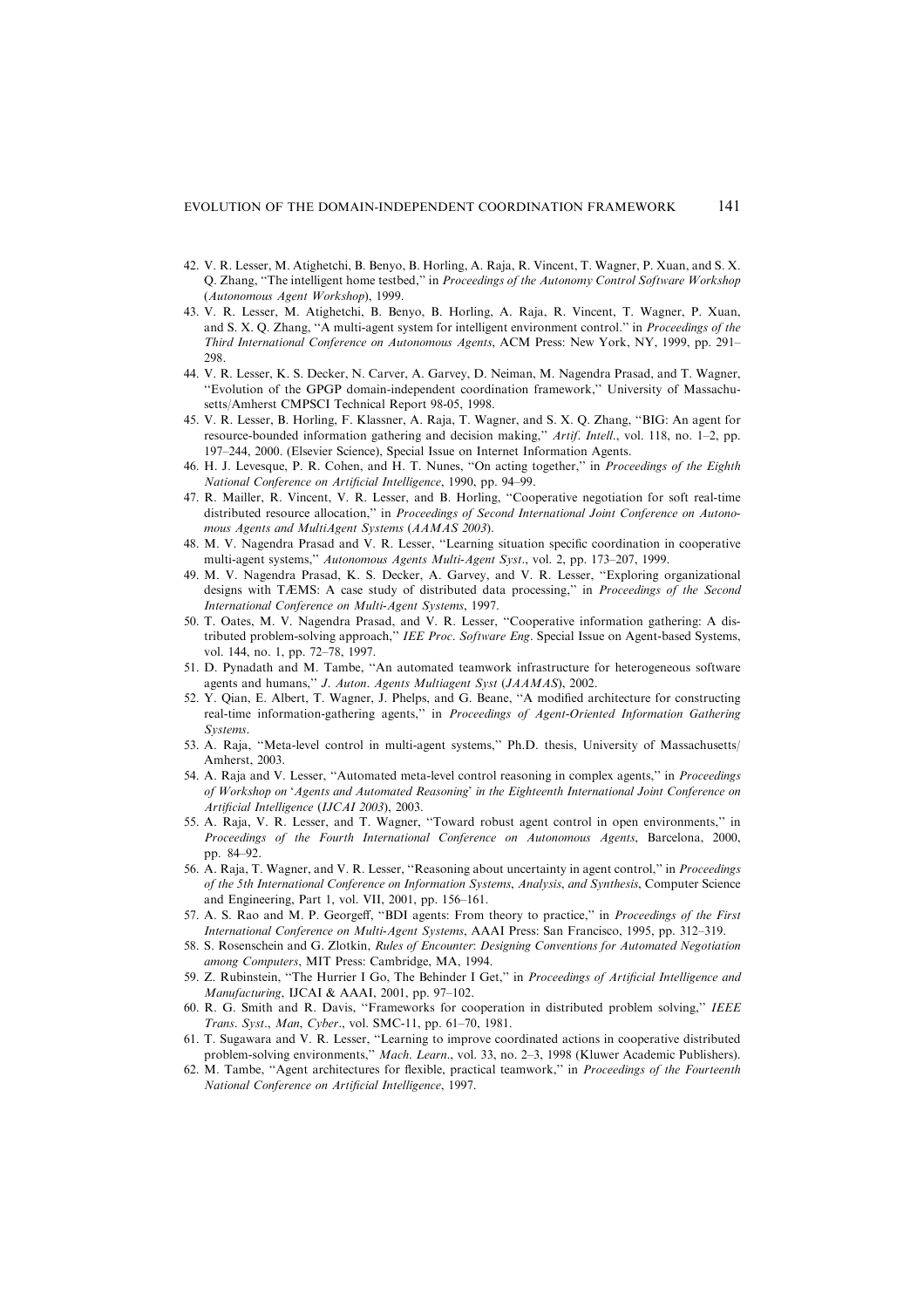- 63. M. Tambe, ''Towards flexible teamwork,'' J. Artif. Intell. Res., vol. 7, pp. 83–124, 1997.
- 64. R. Vincent, B. Horling, V. R. Lesser, and T. Wagner, ''Implementing soft real-time agent control,'' in Proceedings of the Fifth International Conference on Autonomous Agents, 2001, pp. 355– 362.
- 65. T. Wagner and V. R. Lesser, ''Design-to-criteria scheduling for intermittent processing,'' University of Massachusetts/Amherst Computer Science Technical Report 1996-81, 1996.
- 66. T. Wagner and V. R. Lesser, ''Relating quantified motivations for organizationally situated agents,'' in N. R. Jennings and Y. Lesperance (eds.), Intelligent Agents VI: Agent Theories, Architectures, and Languages, Springer-Verlag, vol. 1757, 2000, pp. 334–349.
- 67. T. Wagner and V. R. Lesser, ''Toward soft real-time agent control,'' in T. Wagner and O. Rana, (eds.), Lecture Notes in Computer Science: Infrastructure for Large-scale Multi-Agent Systems, Springer-Verlag, vol. 1887, 2001.
- 68. T. Wagner and V. R. Lesser, ''Evolving real-time local agent control for large-scale multi-agent systems," in J. -J. Meyer and M. Tambe (eds.), Intelligent Agents VIII: Agent Theories, Architectures, and Languages, Springer-Verlag, LNAI vol. 2333, pp. 51–68, 2002.
- 69. T. Wagner, B. Benyo, V. Lesser, A. Raja, P. Xuan, and X. Q. Zhang, "GPGP<sup>2</sup>: Supporting situation specific coordination protocols,'' UMASS Computer Science Technical Report #98-042, 1998.
- 70. T. Wagner, B. Benyo, V. R. Lesser, and P. Xuan, ''Investigating interactions between agent conversations and agent control components," in F. Dignum and M. Greaves (eds.), Issues in Agent Communication, Springer-Verlag, vol. 1916, 2000, pp. 314–331.
- 71. T. Wagner, A. Garvey, and V. R. Lesser, ''Complex goal criteria and its application in design-tocriteria scheduling,'' in Proceedings of the Fourteenth National Conference on Artificial Intelligence, 1997.
- 72. T. Wagner, A. Garvey, and V. R. Lesser, ''Leveraging uncertainty in design-to-criteria scheduling,'' UMass Computer Science Technical Report 1997-11, 1997.
- 73. T. Wagner, A. Garvey, and V. R. Lesser, "Criteria directed task scheduling," Int. J. Approximate Process., Special Issue on Scheduling, vol. 19, pp. 91–118, 1998.
- 74. T. Wagner, V. Guralnik, and J. Phelps, ''A key-based coordination algorithm for dynamic readiness and repair service coordination," in Proceedings of the Second International Joint Conference on Autonomous Agents and Multiagent Systems (AAMAS'03), ACM Press, 2003.
- 75. T. Wagner, V. Guralnik, and J. Phelps, ''TAEMS agents: Enabling dynamic distributed supply chain management,'' J. Electron. Commerce Res. Appl., 2003 (Elsevier).
- 76. M. Wellman and J. Doyle, ''Modular utility representation for decision-theoretic planning,'' in Proceedings of the First International Conference on Artificial Intelligence Planning Systems, 1992, pp. 236– 242.
- 77. A. Wise, A. G. Cass, B. Staudt-Lerner, E. K. McCall, L. J. Osterweil, and S. M. Sutton, Jr., ''Using little-JIL to coordinate agents in software engineering," in Proceedings of the Automated Software Engineering Conference (ASE 2000), 2000, pp. 155–163.
- 78. P. Xuan, ''Uncertainty handling and decision making in multi-agent cooperation.'' Ph.D. thesis, University of Massachusetts/Amherst, 2002.
- 79. P. Xuan and V. R. Lesser, ''Incorporating uncertainty in agent commitments,'' in N. R. Jennings and Y. Lesperance (eds.), *Intelligent Agents VI: Agent Theories, Architectures, and Languages*, Springer-Verlag, vol. 1757, 2000, pp. 57–70.
- 80. P. Xuan and V. R. Lesser, ''Multi-agent policies: From centralized ones to decentralized ones,'' in Proceedings of the 1st International Joint Conference on Autonomous Agents and Multiagent Systems (AAMAS 2002), Part 3: ACM Press, July 2002, pp. 1098–1105.
- 81. P. Xuan, V. R. Lesser, and S. Zilberstein, ''Communication decisions in multi-agent cooperation: Model and experiments,'' in Proceedings of the Fifth International Conference on Autonomous Agents, 2001, pp. 616–623.
- 82. X. Zhang and V. Lesser, "Multi-linked negotiation in multi-agent system," in Proceedings of the 1st International Joint Conference on Autonomous Agents and Multiagent Systems (AAMAS 2002), Bologna, Italy, 15–19 July, 2002, pp. 1207–1214.